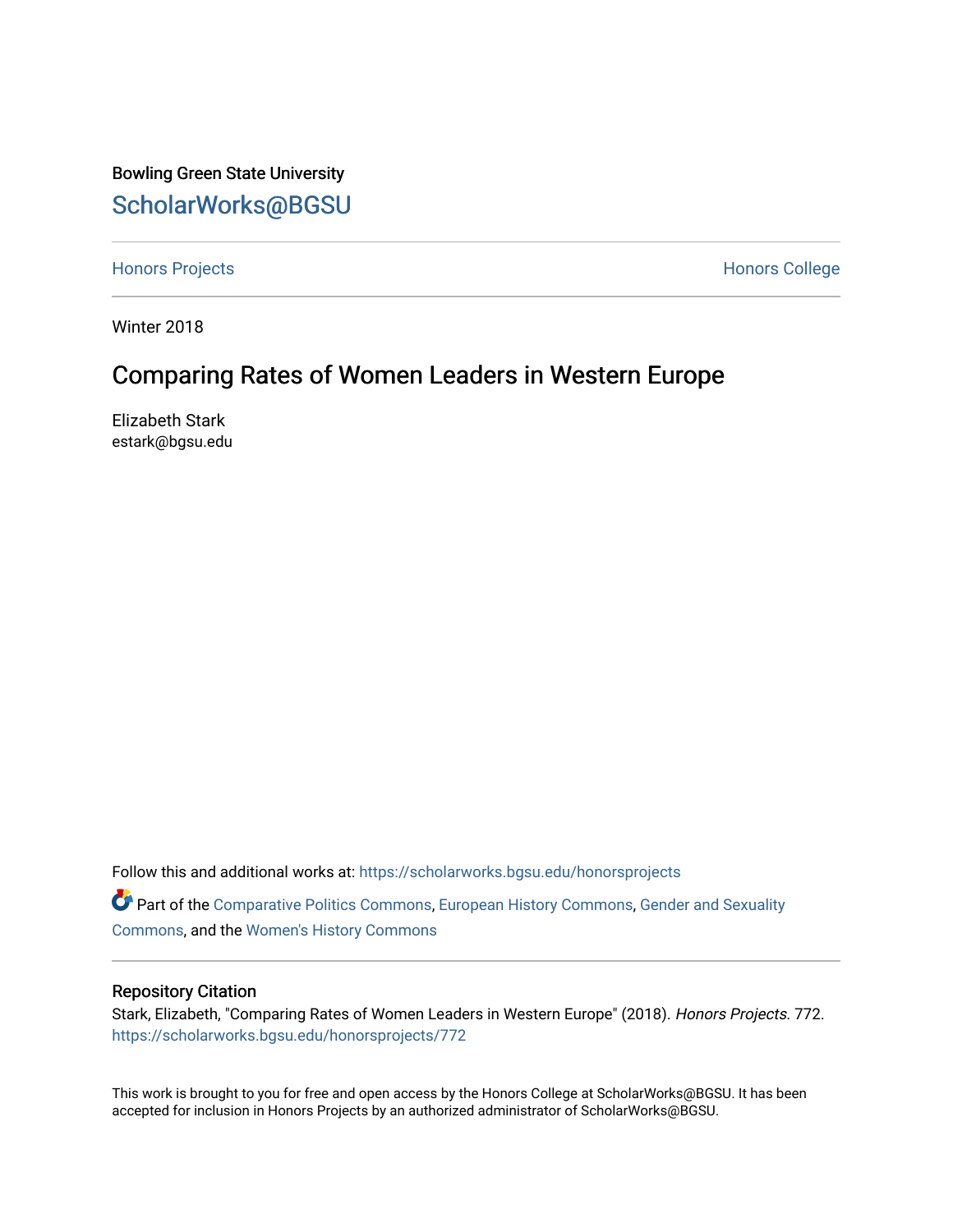Comparing Rates of Women Leaders in Western Europe

A study comparing green, conservative and rightwing founders, parliamentary and party leaders.

Elizabeth Stark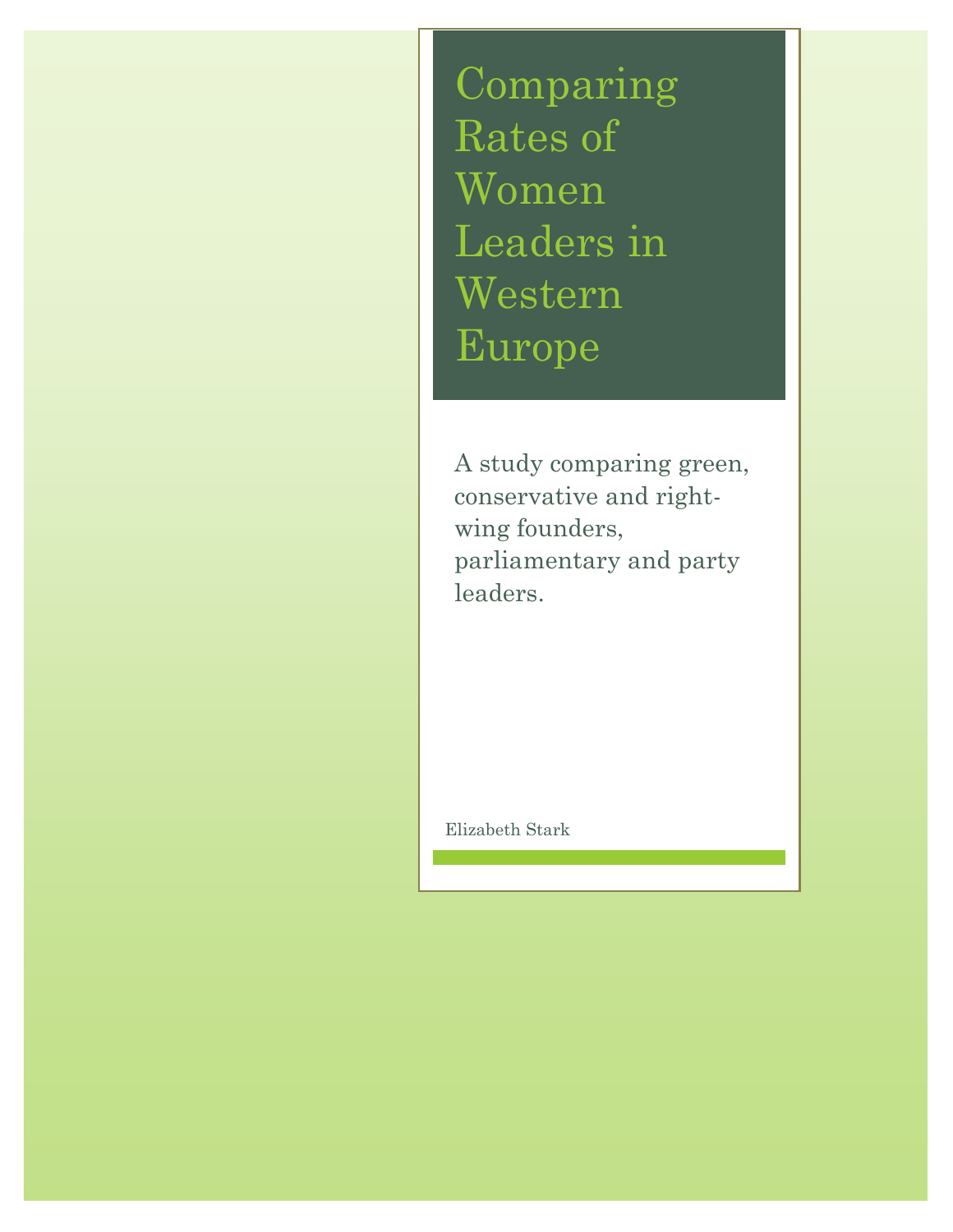## Introduction

During the various European elections of 2016, it was hard to watch any form of media without hearing the words, "populism", "right-wing", "alt-right" and "far right", typically all used to describe various political parties or candidates. The 2016 elections came on the heels of pushback to the handling of the European migrant crisis and the debt crisis that helped fuel the current growth in nationalist parties across Europe. With the rise of Donald Trump in the United States came such European counterparts as Alice Weidel, Siv Jensen, Pia Kjærsgaard and Marine LaPen to name a few. It almost appeared that women were leading the rise of the nationalist right-wing parties. Even though these women appeared to be leading the rise of the far-right, European women do not seem particularly inclined to vote for far-right parties (Mayer, "From Jean-Marie to Marine Le Pen…" 162). Out of this observation came a curiosity to see if women were more involved in conservative, green or right-wing parties in Western Europe based off the genders of their party founders, party leaders and parliamentary leaders.

It is important to define the terms that are being used in this paper to understand how the various parties and leaders were chosen. After the definitions are explained, then the various methods of data collection and spreadsheets will be compiled. After the raw data is presented, the various charts and graphs showing the rates of genders between nationalist, conservative and green parties in Western Europe will be analyzed to show whether there is a gender divide between the party leaders, parliamentary leaders or founders. Further data analysis will be used to show the significant statistical findings. The full data charts are compiled in Appendix 1. After the data interpretation, three case studies of radical right women leaders will be presented including Pia Kjærsgaard, Founder of the Danish People's Party; Alice Weidel, Parliamentary Leader of Alternative for Deutschland; and Marine Le Pen, President of the Front National.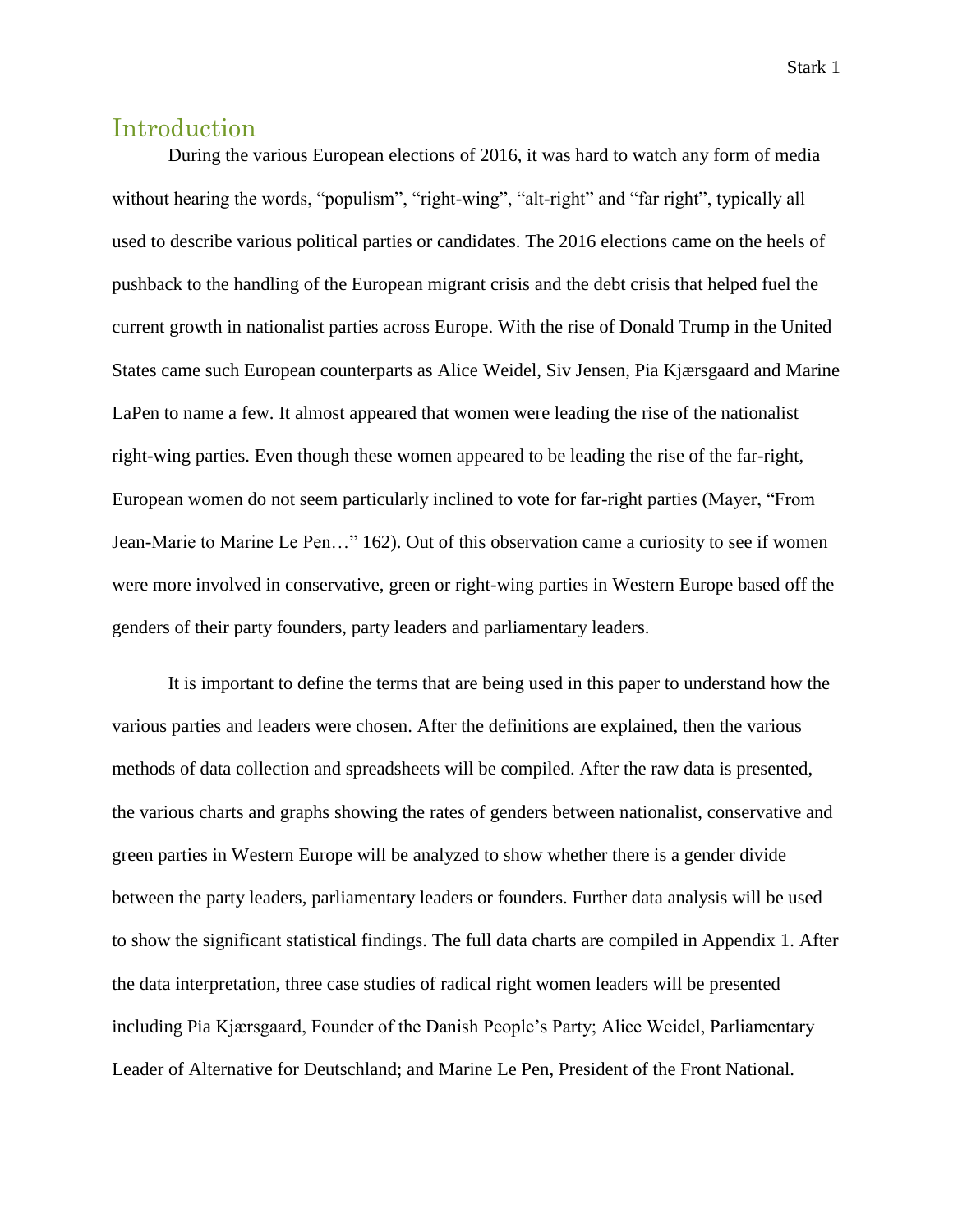## Definitions

Radical Right parties can be divided into two categories, ones that have a history of neofascism and those that do not, also known as anti-immigrant parties (Rydgren 1). The parties that do not have a tradition of neo-fascism tend to share several platforms with the fascist parties, like being anti-immigrant and being against the immigration policies of their respective governments (Rydgren 1). To further divide anti-immigrant parties, it is possible to divide them into three other categories; extreme right, racist and populist (Rydgren 2). Extreme Right parties are parties that claim to have ties to pre-war fascist movements (Rydgren 2). Racist parties are parties that have stances that the significant statistical findings (Rydgren 2). Populist parties are parties that "celebrate the virtue and wisdom of the common man and pretend to represent '*das gesundenes Volksempfinden'*" (Rydgren 2). The term "das gesundenes Volksempfinden" translates to "the healthy folk-intuition" (Messing 326). The Nazis propagated the belief that Aryans used 'folk instinct' to decide if things were right or wrong (Messing 326). This term was used to justify the belief that there was nothing worthwhile to learn from groups of people other than the Aryan race (Messing 326). It can also be translated as "the sound sentiment of the people" (Gerhard 141). In the legal sense, it was often used as the basis for justice (Gerhard 141). However, these three distinctions are not always clear. It is possible for two of three categories to blend together; for example, racist parties can be populist (Rydgren 2). However, all of these parties are on the far right of the political spectrum (Mayer, "From Jean-Marie to Marine Le Pen…" 162).

In order to examine the various right-wing, green, and conservative parties and evaluate women's representation within each one, various terms need to be defined to clarify what I am studying. The first definition is that of a leader. In this study I am choosing to define a leader as someone who founded a political party, is a current leader of a political party or represent their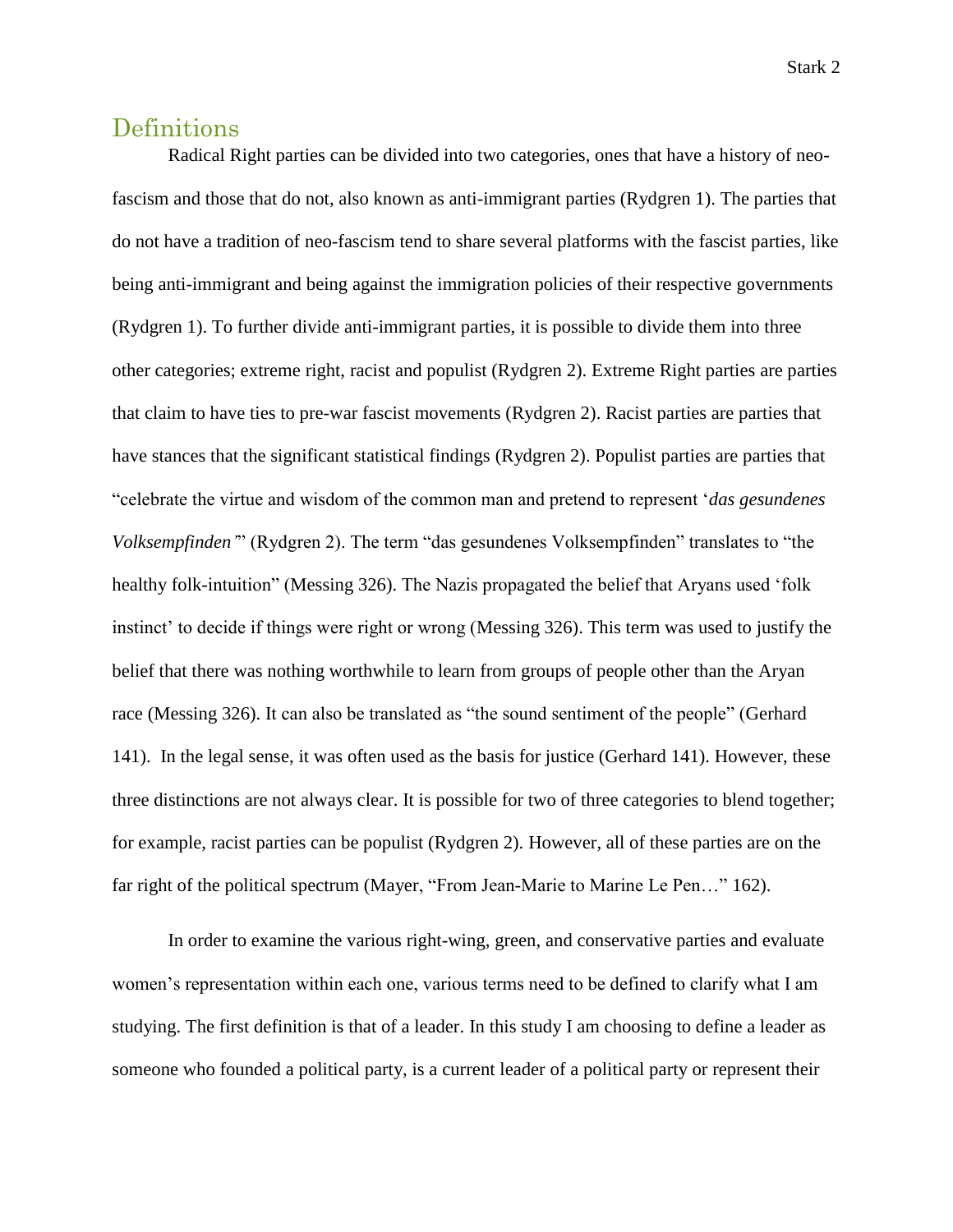party in their respective legislatures. The next is the definition of radical right-wing parties. This then brings us to populism and whether or not to include this as a major definition in this study. I decided to not include populism in this study for several reasons. However, it can best be described by Cas Mudde, "…While all populist radical rightists are nationalists, not all nationalists are populist radical rightists" (Mudde 30-31). Another reason to not include populism is that the word "populism" does not have a clear set determination of what it means and who can be populist (Panizza 1). There is a general consensus on certain parts of populism (Panizza 1) but choosing to include populism in depth would not significantly alter this study. Another term that needs defined is nationalism; nationalism is a spectrum, so I will be basing my definition on the minimum basis of nationalism. The minimum definition of nationalism I will be using again comes from Cas Mudde and is "a political doctrine that strives for the congruence of the cultural and the political unit, i.e. the nation and the state, respectively" (Mudde, 16). Supplementing this definition is the work of Andreas Wimmer, which states "nationalism always includes political/civic and cultural/ethnic aspects" (Mudde 17).

Another term I will frequently use is that of a radical right party. This term compromises two words that need to be defined. The first is radical, which is defined as "opposition to some key features of liberal democracy, most notably political pluralism and the constitutional protection of minorities" (Mudde 25). The second is right, defined as "he belief in a natural order with inequalities" (Mudde 26).

### Data collection methods

As the study relates to Western European parties, fifteen states were chosen including: Sweden, Finland, Denmark, Germany, Austria, Greece, Italy, Switzerland, France, Netherlands, Norway, Spain, Portugal, the United Kingdom and Spain. Monaco, Andorra and Luxembourg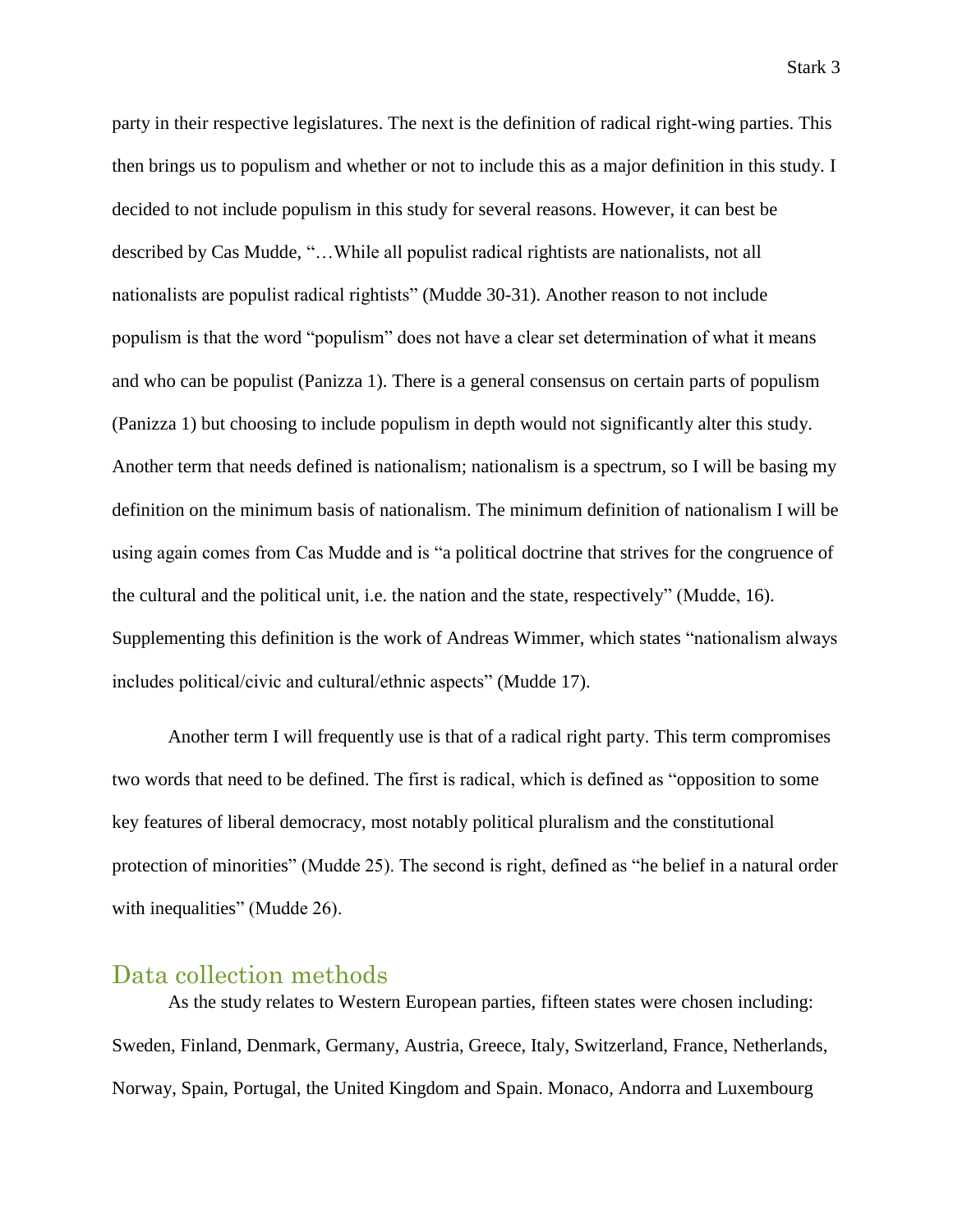were not included as they were too small in terms of population. Many of these states had multiple conservative, green or right-wing parties operating at the same and as such, I have included all of the ones that had academic research on them. In cases where founders of the parties were not available, the first party leaders were used instead. There were only four parties where founders or first elected leaders that could not be ascertained. I attempted to contact these parties through email and Facebook messenger but received no reply. For the raw data please see Appendix 1. For some smaller parties, there is no parliamentary leader as there is just one member of the party in the legislature. For these cases, the member that is representing the parties is listed as their parliamentary leaders. It is noted in the data which parties these are.

Data Analysis









Genders of Green, Right-Wing and Nationalist Party Leaders

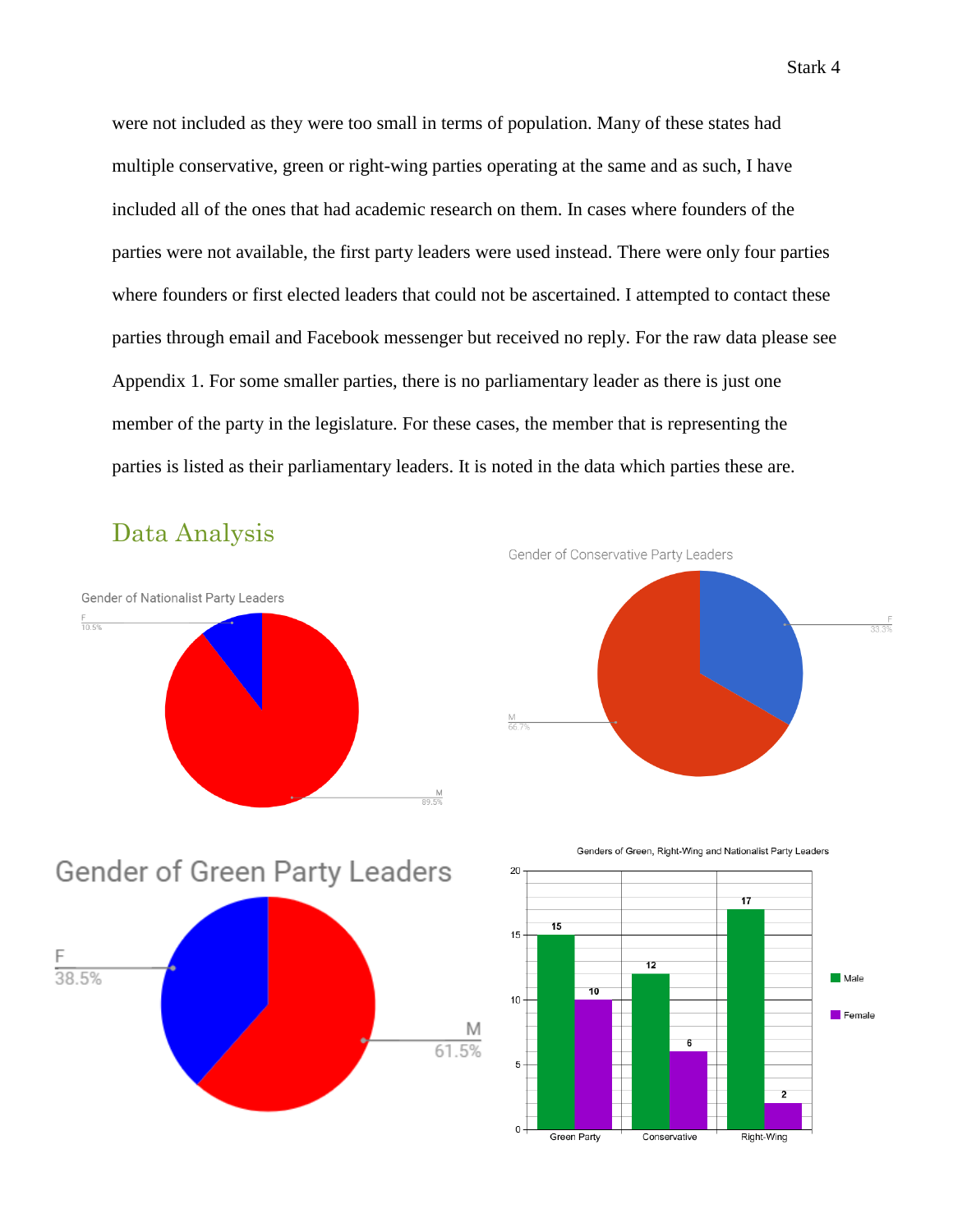As a result of the study charting the genders of right-wing, green, conservative parties, several conclusions can be made on the gender divide of party leaders. First, male leaders are more prevalent in ring-wing parties. There are only 2 female party leaders out of 19 total rightwing party leaders evaluated. Thus, right-wing parties have the smallest percentage of female party leaders standing at 10%. In contrast, women are more represented in green parties and conservative parties compared to right-wing parties. However, more represented does not mean equal representation of female leaders. These various green parties have a total of 38.5% of their leaders as women, which is due to the dual leadership structure that many employ. Conservative and right-wing parties have only one-party leader; yet, typically green parties have a dual executive made up of one male and one female. This is what leads to female leaders being more represented in green parties. However, even with this structure, green women leaders are only barely ahead of conservative women leaders. Many right-wing parties are against the use of a quota system for women (and minorities) as they view quotas as a form of discrimination (Mudde 94). However, there are a few parties that have created temporary systems to encourage diversity (Mudde 94).

One of the main takeaways from the graph is that size of the political party does not appear to matter when it comes to the gender of the political party, but rather political orientation does. Both right-wing and green parties are small and yet green parties have the most women leaders of all the parties. Conservative and right-wing parties have similar ideologies and under represent women as leaders in those parties. Right-wing parties are ideologically more extreme than conservative parties, which shows in the data as right-wing parties having roughly half the rates of female party leaders compared to the conservative parties. However, it is important to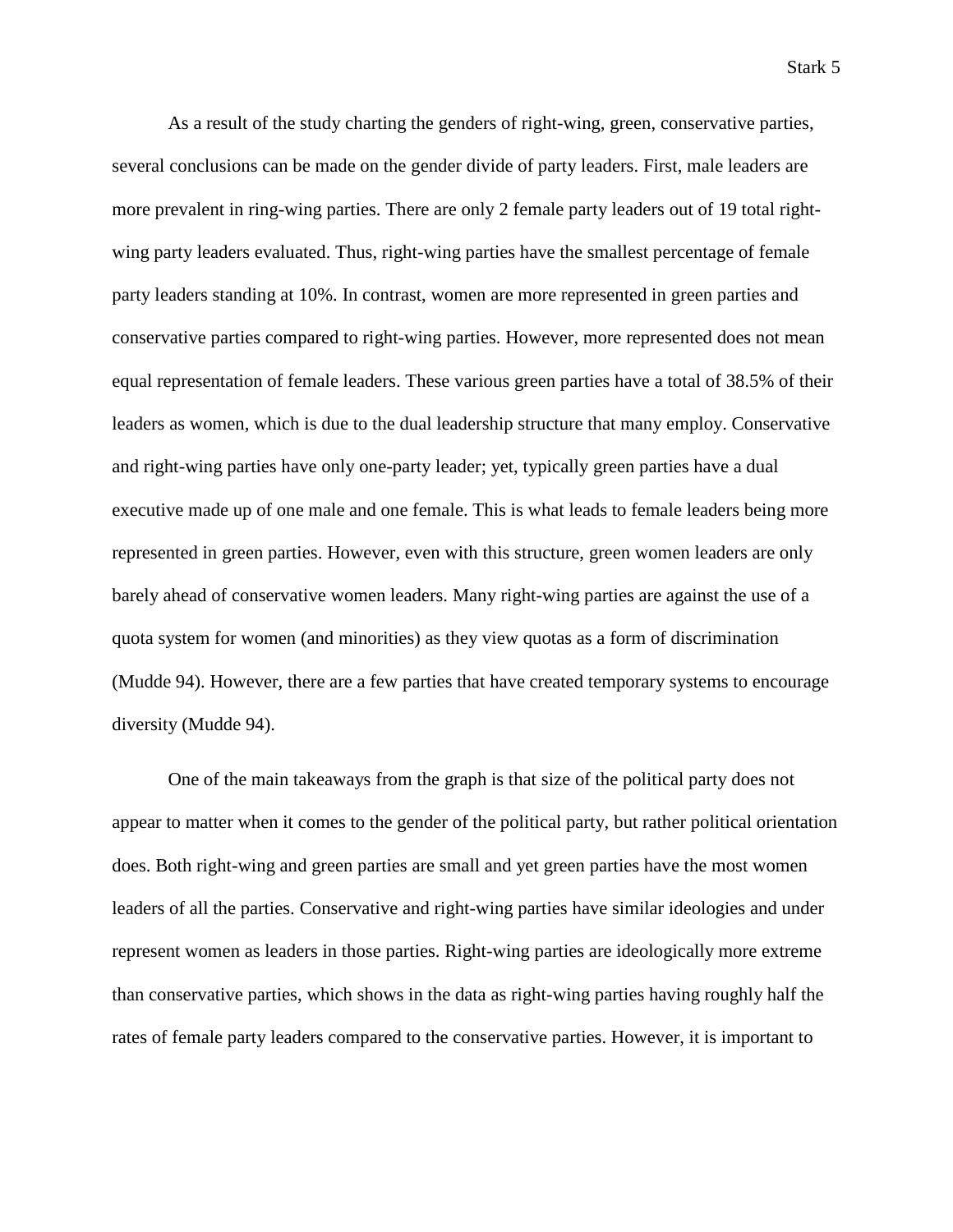Stark 6

realize that this data set is minuscule and further studies should be conducted to further demonstrate this point.

There are several possible reasons why women are less represented in right-wing parties than other parties. Right-wing parties advocate for traditional or stereotypical gender roles and could be said to have anti-women stances. Yet, this view assumes that all women have a certain view of women's rights, which is not the case. Women have always been involved in right-wing politics and have focused on advancing their roles in these parties in their own way. Historically, women would argue they had a right to be involved in right-wing parties because they could "deploy their "womanly" capacities in the service of the nation" (Harvey 154). They would claim that they needed to be involved in politics because it was due to "their selfless feminine devotion to the higher cause of the nation" (Harvey 152). They argued they were the ones that were preserving their culture's values and integrities, which is why they needed to be involved in politics that aimed at stopping these threats (Harvey 154). This approach is still used today by women in right-wing politics. Despite the views that some of their policies are anti-women, right-wing parties have played a complicated role in advancing women's rights. Right-Wing parties have waged a war against immigrants and in doing so, have reinforced women's involvement in politics (Harvey 159). Women must be involved in politics to safeguard their families (Harvey 159). "For a start, biological racism reinforced the principle of women's inclusion within the nation as "carriers of the blood." In addition, it magnified the importance of questions that could be seen as falling within women's domain: it offered women a role as "guardians of the race"…" (Harvey 159). This attacking of immigration strengthened women's roles within right-wing parties and allowed them to take over as "experts" who needed to be involved in the discussions on population (Harvey 159).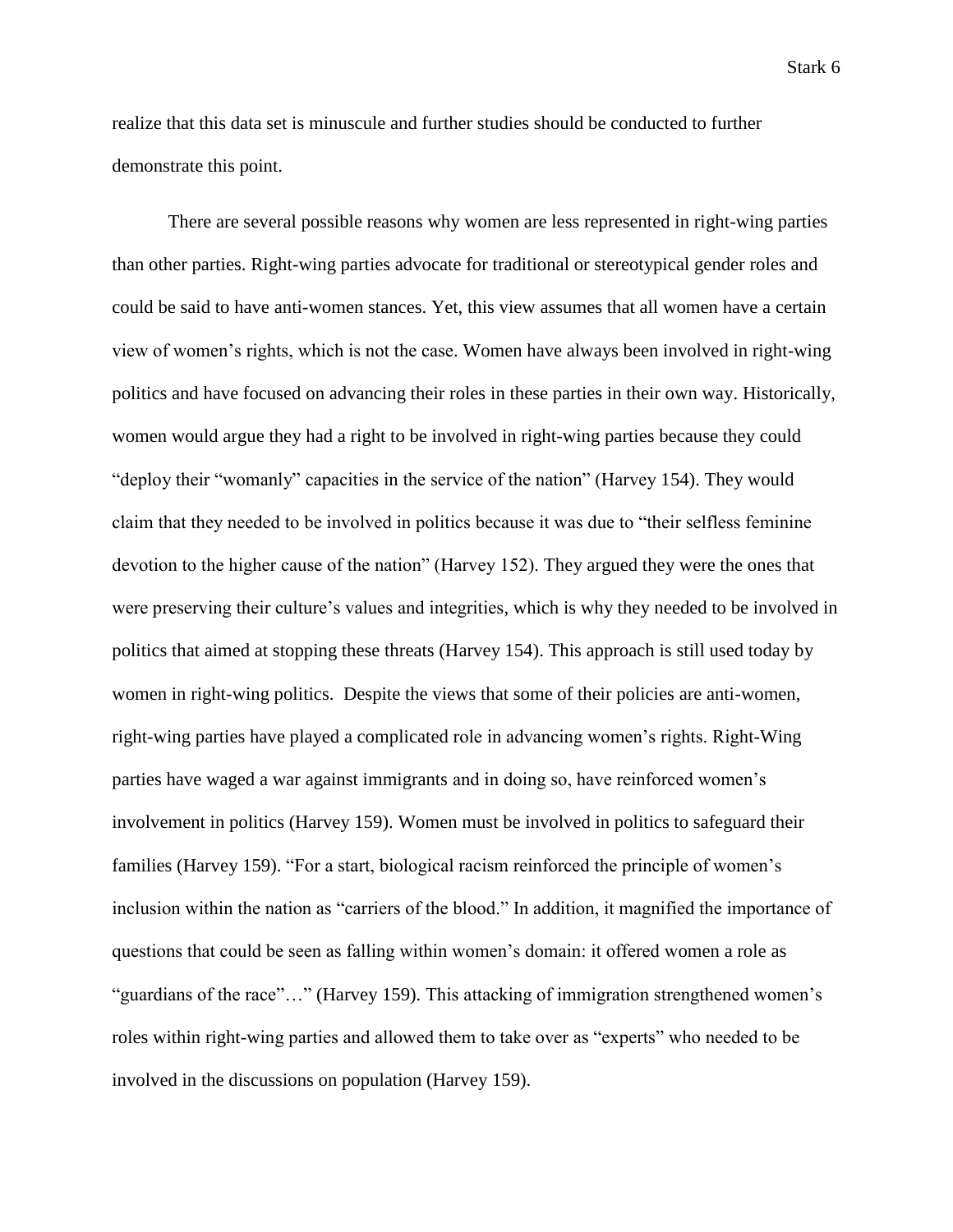Another main takeaway is that women do not make up a majority of the total party leaders. There are only 18 party leaders that are women out of the 44 total leaders, which is approximately 41% percent, and still not half. Additionally, no party, other than the green party, even comes close to half of their party leaders being female. Based on this information, it is possible to see that women are underrepresented as party leaders.



In comparing green, right-wing and conservative party founder's gender, there are several take-aways. The first is that there are no female founders of conservative parties. At first, I believed women were not founders of conservative parties because they were not allowed in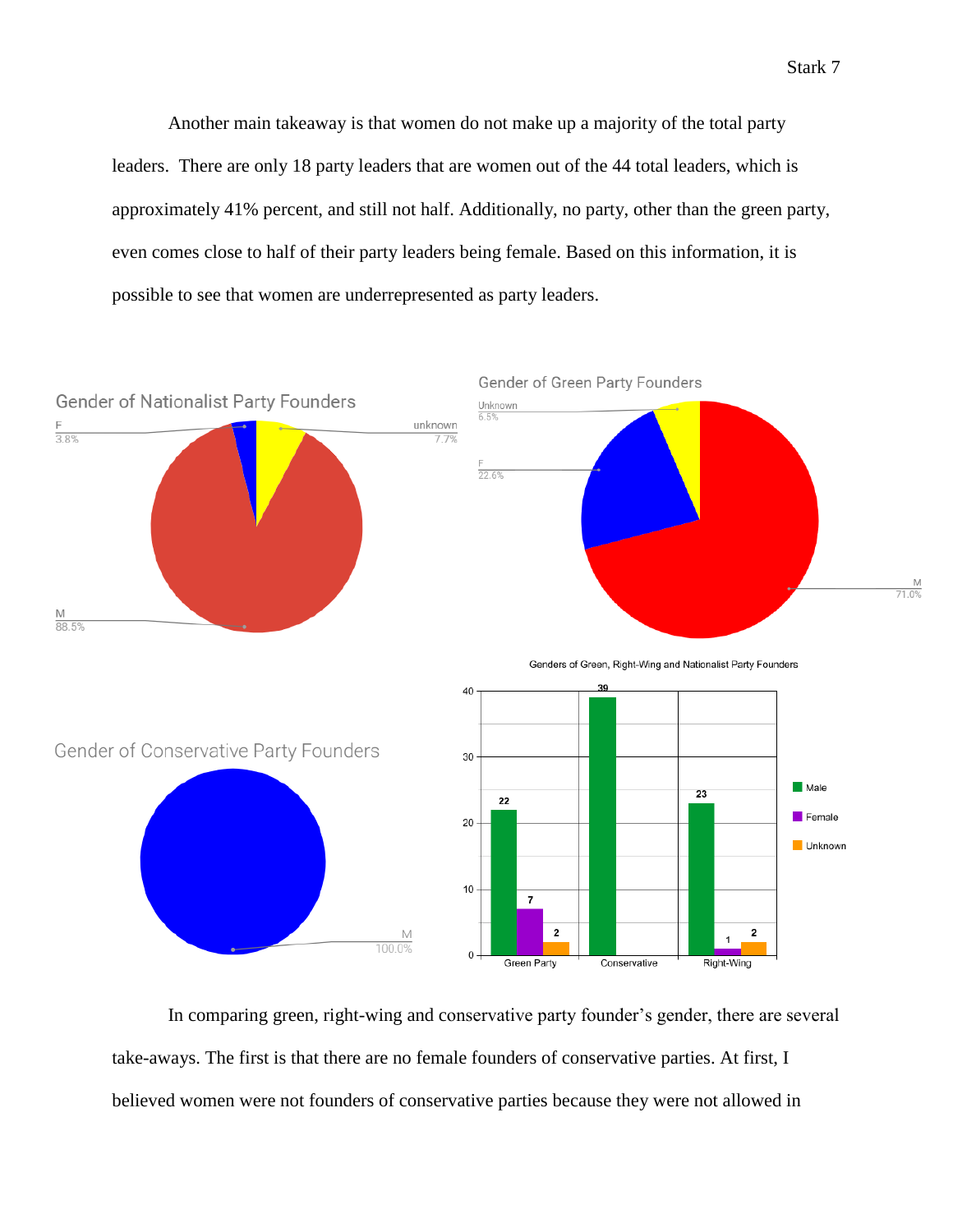politics when many of the parties came into being. Yet, this proved to be inaccurate as there were only three parties that formed before women gained the right to vote; the United Kingdom's Conservative Party, Switzerland's Christian Democratic People's Party, and Norway's Høgre Party. Denmark's Det Konservative Folkeparti, was founded the same year women attained the right to vote which might have impacted female involvement in the founding. There is the possibility that women were not allowed to be involved when the party was forming resulting in their lack of participation. However, women could have been founders of many of the other parties in this study. The overwhelming majority of these parties were founded when women were legally allowed to vote and take part in politics. This means that women had the ability to create conservative parties but did not. In Germany, when women gained the right to vote, they turned out in record numbers to support the Right, the Germany National People's Party (DNVP) (Harvey 156). Women overwhelmingly voted for the DNVP as the parties on the right side of the political spectrum were the parties that tended to try to get women more involved in politics (Harvey 156). Additionally, because women were legally allowed in politics, it did not mean that it was socially acceptable to do so. There were several parties founded in the late 1900s and early 2000s where it can be assumed that attitudes towards women in politics had changed, yet there still are no female conservative party founders. Both green and right-wing parties were formed recently compared to most conservative parties meaning the age of the party might have something to do with the rates of female founders.

The parties with the most female founders are the various green parties. However, even though they have the most, it only averages to 23% of total founders that were female, which is very low. Right-wing parties have the second lowest number of female founders coming to around 3.8%. Conservatives have the least women founders coming in with no female party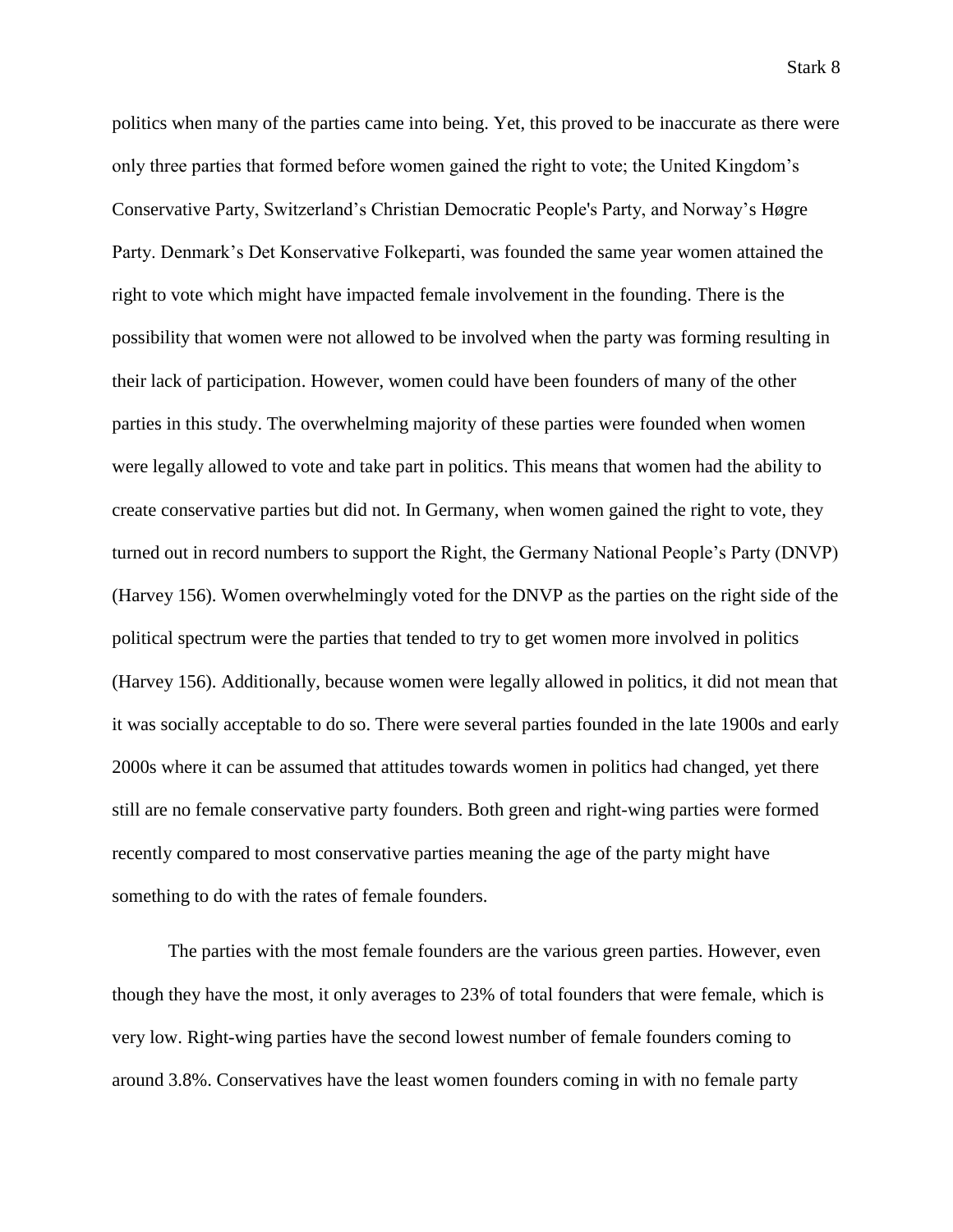founders. Green parties and right-wing parties are both smaller than conservative parties, and they both have some women founders. However, both green and right-wing parties were founded recently compared to conservative parties. Denmark is the only nation with a right-wing female founder and Austria, France, Spain, the United Kingdom, Denmark, and Sweden are the nations with female founders of green parties. These states are all over the place in terms of income, size, and economy.

Overall, party founders are overwhelmingly male across the political divide no matter what the size or ideology of the party is. The one thing that does appear to impact party founders is the age of party.

Not in Governmen

8

3

Right-Wing









 $\overline{\mathbf{3}}$ 

Conservative

5

 $\mathbf 0$ 

Green Party

Genders of Green, Right-Wing and Nationalist Party Parliamentary Leaders

Gender of Green Parliamentary Leaders

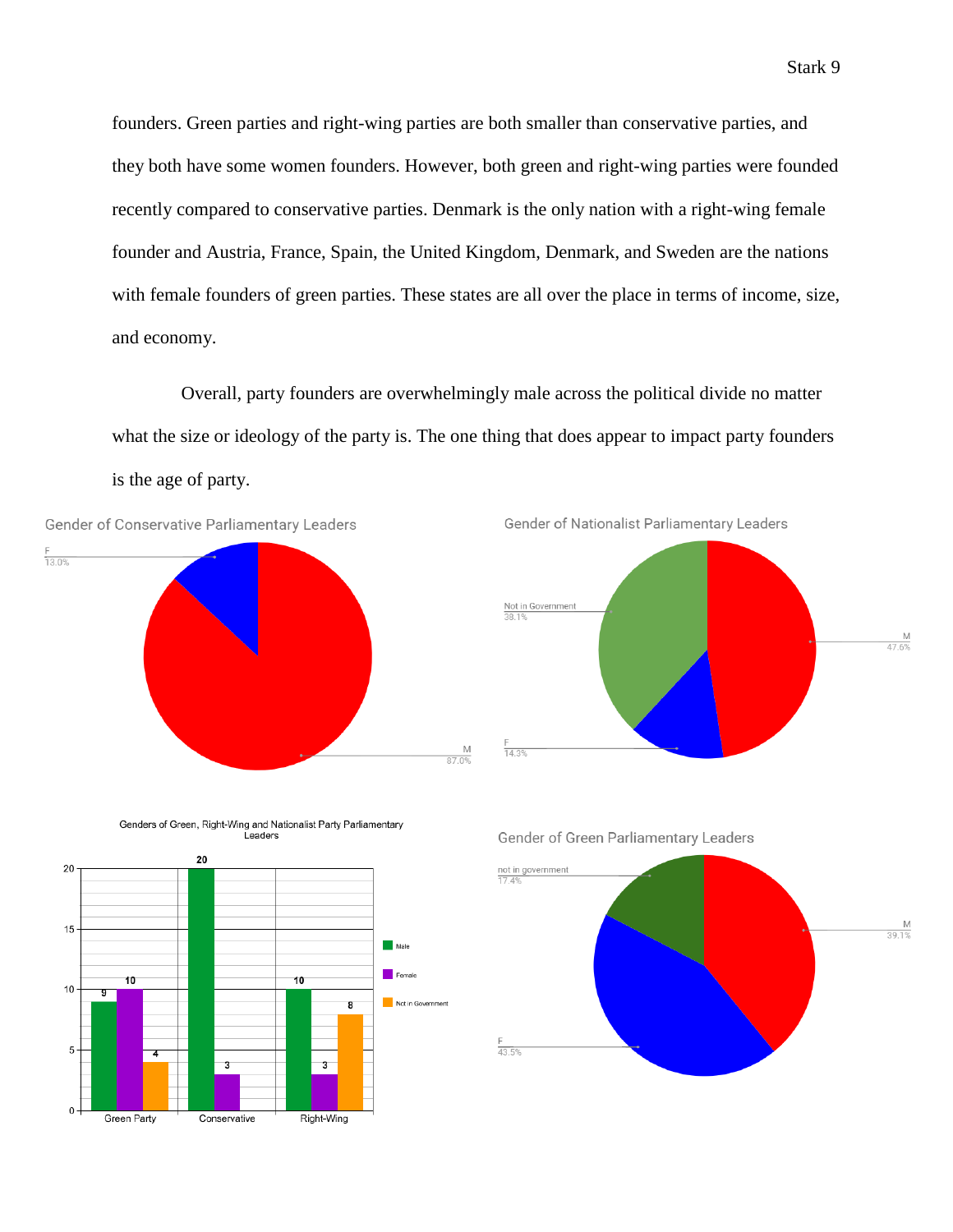Stark 10

In looking at the graphs comparing right-wing, conservative and green parties' parliamentary leader's gender, several observations are seen. The first is that right-wing parties have the least number of representatives in their parliaments. This should come as no surprise, as many of these parties are small fringe groups compared to the catch-all conservative parties and the smaller more established green parties. The second is that green parties have the greatest number of female parliamentary leaders as compared to right-wing and conservative parties. Female parliamentary leaders account for 43% of parliamentary leaders total and 52% ignoring the parties which have no parliamentary involvement. Contrasted are the right-wing parties which have the least amount of female parliamentary leaders. Female parliamentary leaders make up 14% of right-wing parties. This rises to 23% by ignoring the parties with no parliamentary involvement. Conservative parties all have representatives in parliament and have parliamentary leaders. However, only 13% of those leaders are women. Statistically, right-wing and conservative parties have similar numbers of female parliamentary leaders. Overall, only 30% of parliamentary leaders are women when ignoring parties with no representatives.

Comparing the parliamentary leaders to party leaders of green, right-wing and conservative parties, the raw numbers of women leaders are almost identical. There is a total of eighteen female party leaders, while there are only sixteen female parliamentary leaders. However, there are more male party leaders than male parliamentary leaders increasing the percentage of female party leaders. There are forty-four male party leaders and only twenty-nine male parliamentary leaders. While raw data remains similar, statistically, there are more female parliamentary leaders than party leaders. Around 29% of party leaders are women contrasted with around 35% of parliamentary leaders that are women.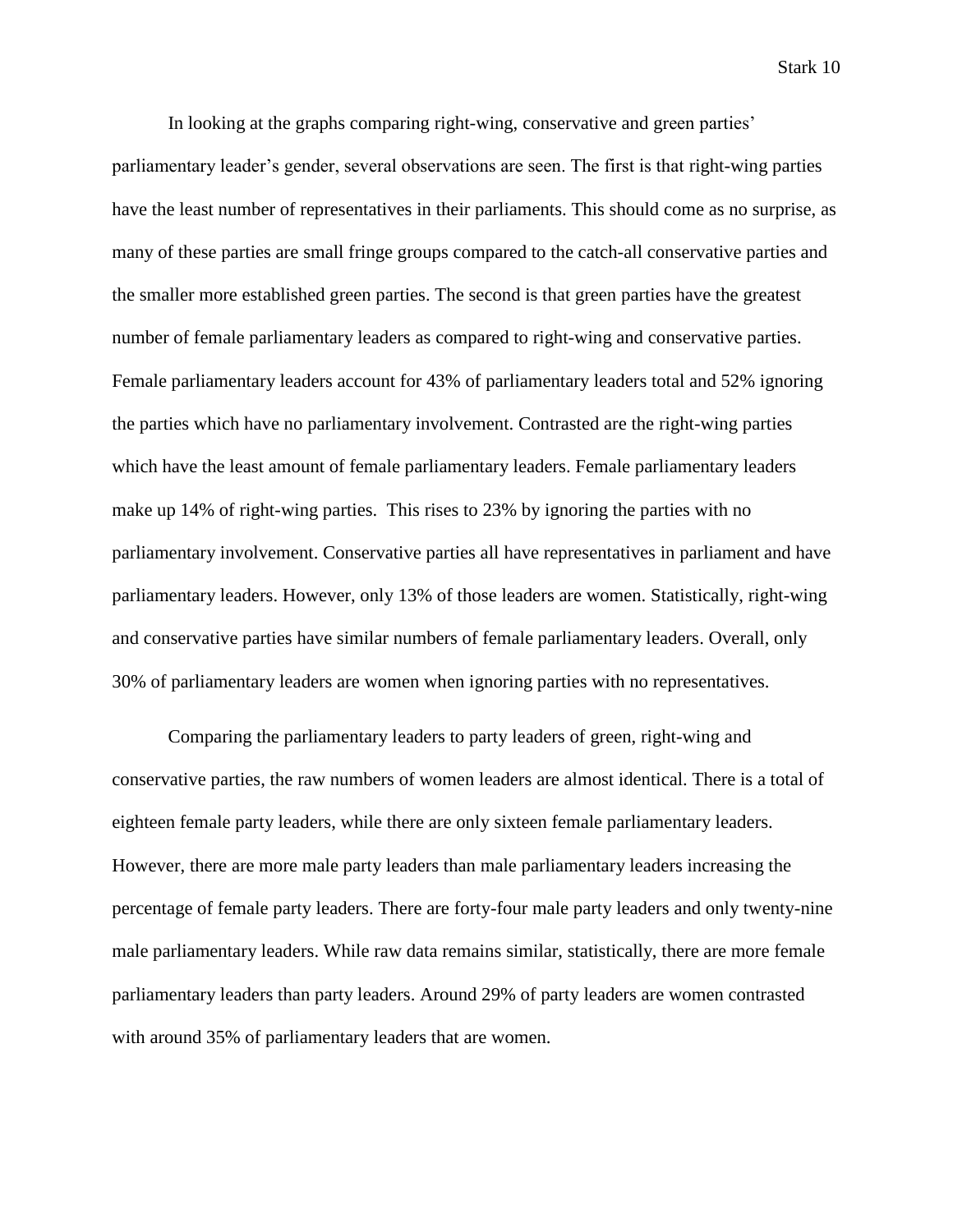Stark 11

As with their leadership structure, many green parties have dual parliamentary leaders, one being male and the other being female accounting for the increased female leadership in green parties. Both green and right-wing parties are small, yet, green parties have more female leaders than right-wing parties. Conservative parties are larger than the green and right-wing, yet, they fall closer to right-wing parties on the political spectrum than green parties. It again seems that party size does not play a role in influencing the genders of political party leadership, but political ideology does. Green parties are more focused on equality resulting in the dual leadership structure, while conservative and right-wing parties are seemingly not concerned with this representation.

Overall, there are a total of 167 men who serve as parliamentary leaders, founders or party leaders with only 42 women in these same positions, 4 founders whose gender is not known and 11 parties with no representative in their respective legislatures. In total, women only make up 20.09% of party, parliamentary leaders, or founders of political parties in Western Europe compared to the 79.9% of men. Women leaders are underrepresented when examining right-wing, green and conservative politics. While this study only looks at party leaders, parliamentary leaders and founders of political parties, the deficit of women leaders could potentially be made up in looking at minor leadership officials in these parties. One thing that can be seen for certain is the significant lack of women in major leadership roles.

Women's involvement over time in green, conservative and right-wing parties has changed over time in voting behavior. After women were given the right to vote, they tended to support conservative parties and tended to support right-wing parties more than men (Mayer, "*The Closing of…",* 392). However, as women entered the labor market and reached higher education levels, they began to lean towards more liberal parties (Mayer, "*The Closing of…",*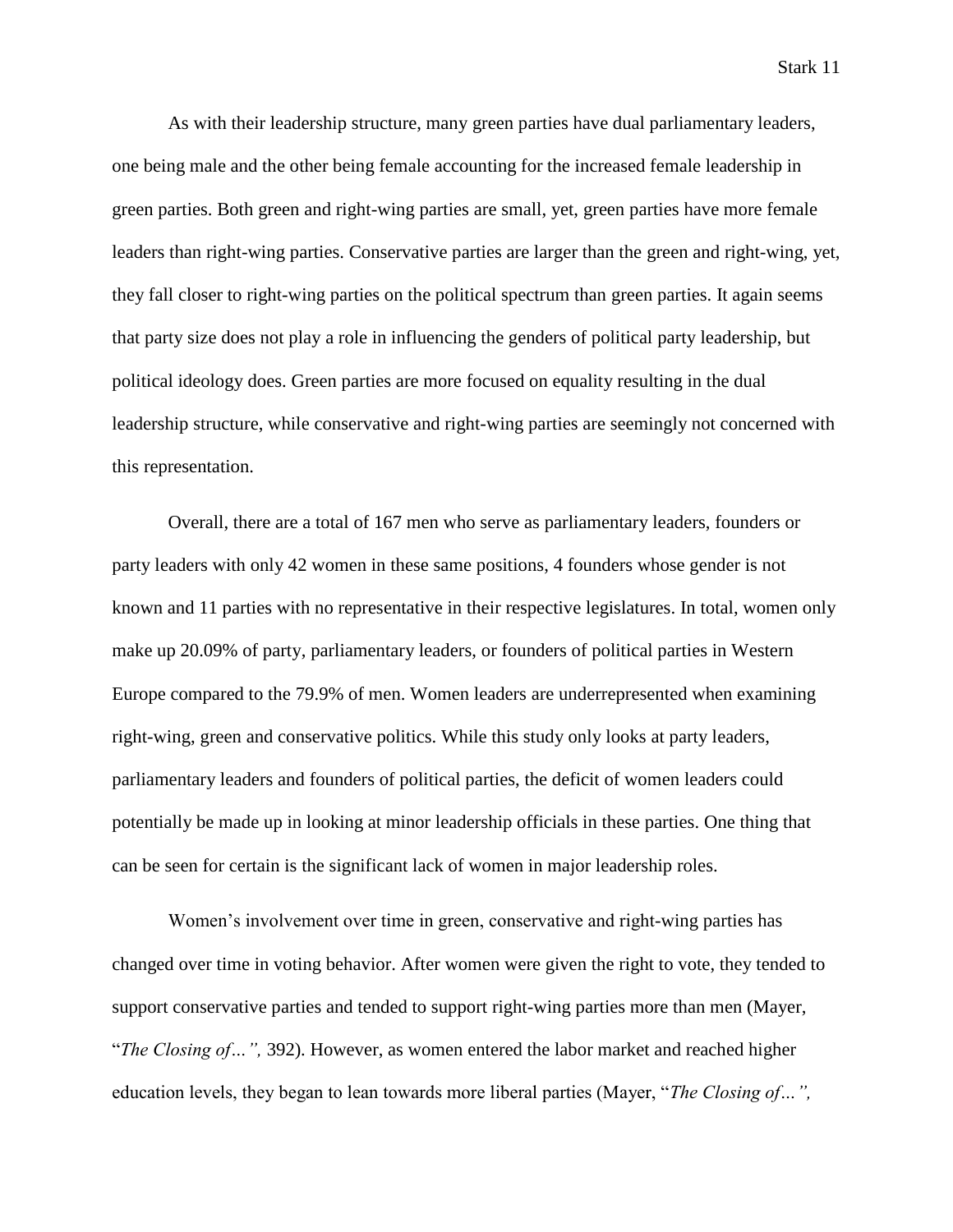393). There are a variety of reasons for this change. The first is that men tend to hold more jobs that are 'globalization losers' while women's jobs tend to be more secure (Mayer, "*The Closing of…",* 393). Another reason is that women tend to be more religious than men and as many Christian churches condemn the anti-immigration stances of various parties, women would be more likely to listen and not vote for parties that endorse those policies (Mayer, "*The Closing of…",* 393). There is also a theory that women are unlikely to vote for parties that advocate for traditional gender roles due to the spread of feminist ideas (Mayer, "*The Closing of…",* 393). Besides these theories there is also the impact of gender socialization. Women are socialized to be less aggressive and assertive than men and are better at interpreting social cues than men (Mayer, "*The Closing of…",* 394). All these factors combined makes it unlikely for women to support right-wing parties.

# Case Studies Pia Kjærsgaard

There are several examples of female leaders within nationalist parties around Europe. For example, Pia Kjærsgaard of the Danish People's Party. She founded the Danish People's Party and has been their parliamentary chairman since 2015 ("Pia Kjærsgaard", Dansk Folkeparti). She also sits on the Committee on the Rules of Procedure ("Pia Kjærsgaard", Dansk Folkeparti). Additionally, she was the only woman to lead a right-wing party in Europe for around two decades (Meret 88). With so few women involved with these types of parties, how Pia Kjærsgaard came to power is an interesting story. She founded the party on October 6th, 1995 with three others; Kristian Thulesen Dahl, Poul Nødgaard and Ole Donner with all coming from the Danish Progress Party (Ib and Venderby). She is a Knight of Dannebrog of 1st grade ("Pia Kjærsgaard", Dansk Folkeparti). At the start of her political career, she was a member of the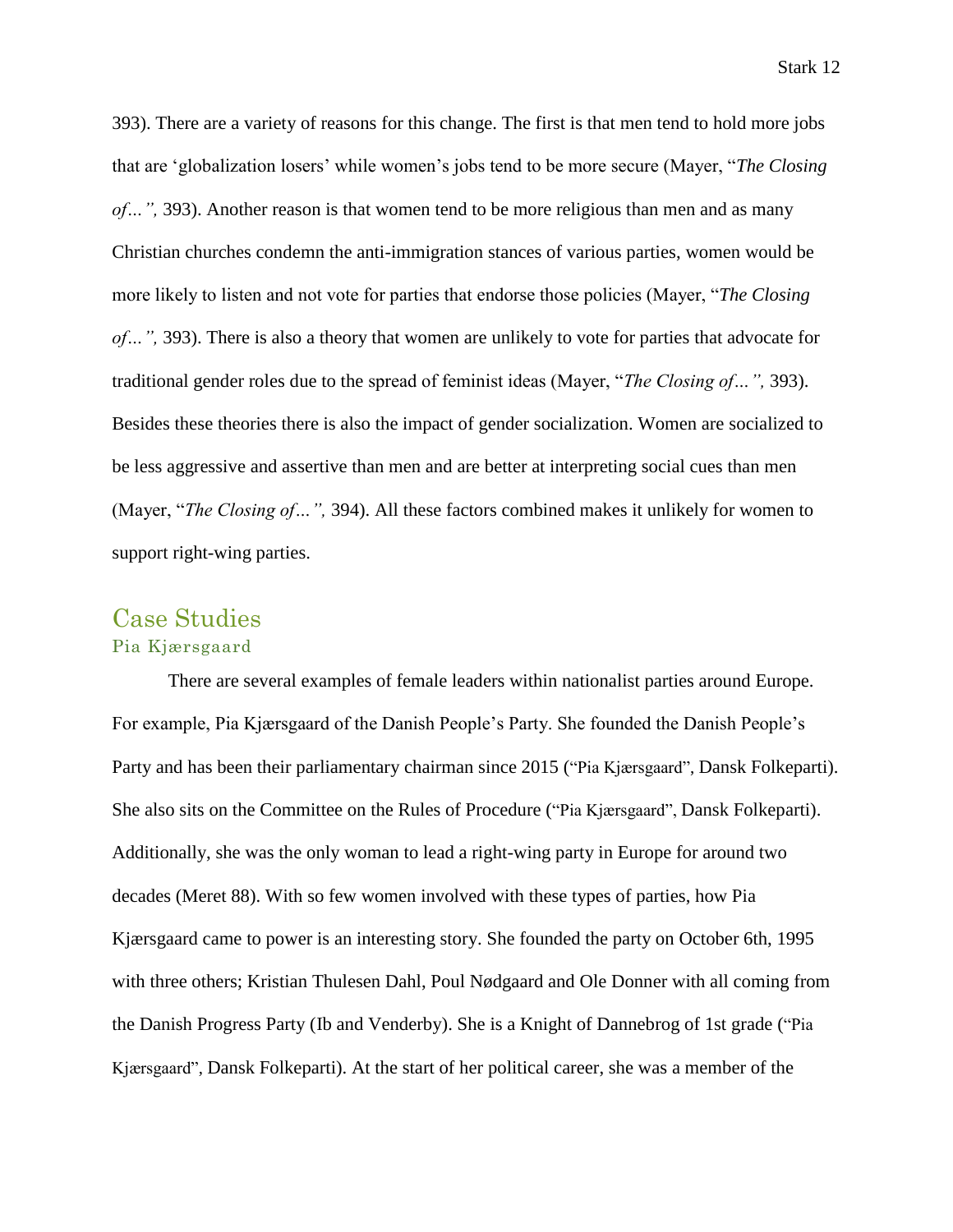Progress Party in the Danish parliament, the Folketing, starting in 1984 ("Pia Kjærsgaard", Dansk Folkeparti). In 1985, she was elected as a political leader, a post she held until 1994 ("Pia Kjærsgaard", Dansk Folkeparti).

In Kjærsgaard's childhood, her family, and she herself, were not interested in politics (Meret 91). Her involvement in politics did not occur until 1971, when she saw a television interview with Mogen Gilstrup (Meret 91). Gilstrup founded The Danish Progress Party in 1972 by after the conservative party leadership rejected him for elections (Pedersen and Ringsmose 4). Kjærsgaard joined the Progress party in 1978 and became an MP in 1984 (Stanners). In 1989, she became deputy chairman (Stanners). Her first move as chairman was to move the Progress Party's policies away from libertarian-ism and towards a right-wing political stance involving immigration control (Stanners). With her election, her role was that of "'should not have a say, but only sit down and look sweet'" (Meret 91). The Progress Party continued to operate until a split occurred due to internal conflicts over who was to become the next party leader (Pedersen and Ringsmose 4). The People's Party held the same policy views and goals as the Progress Party and many of those in the Progress Party jumped ship to the People's Party (Pedersen and Ringsmose 4). Kjærsgaard herself even said that her party would have the same platform as the Progress Party (Pedersen and Ringsmose 7). However, unlike the Progress Party, Kjærsgaard's People's Party was willing to work and negotiate with other political parties resulting in their growing numbers of supporters (Pedersen and Ringsmose 5). Due to the Progress Party's inability to work with other parties, in 1999, the party dissolved, ending what little competition there was between the two right wing parties (Pendersen and Ringsmose 5). In addition to the Progress Party's inability to work with others, was the rising sentiment against refugees and migrants. On example of this feeling can be seen in the *Ekstra Bladet* campaign.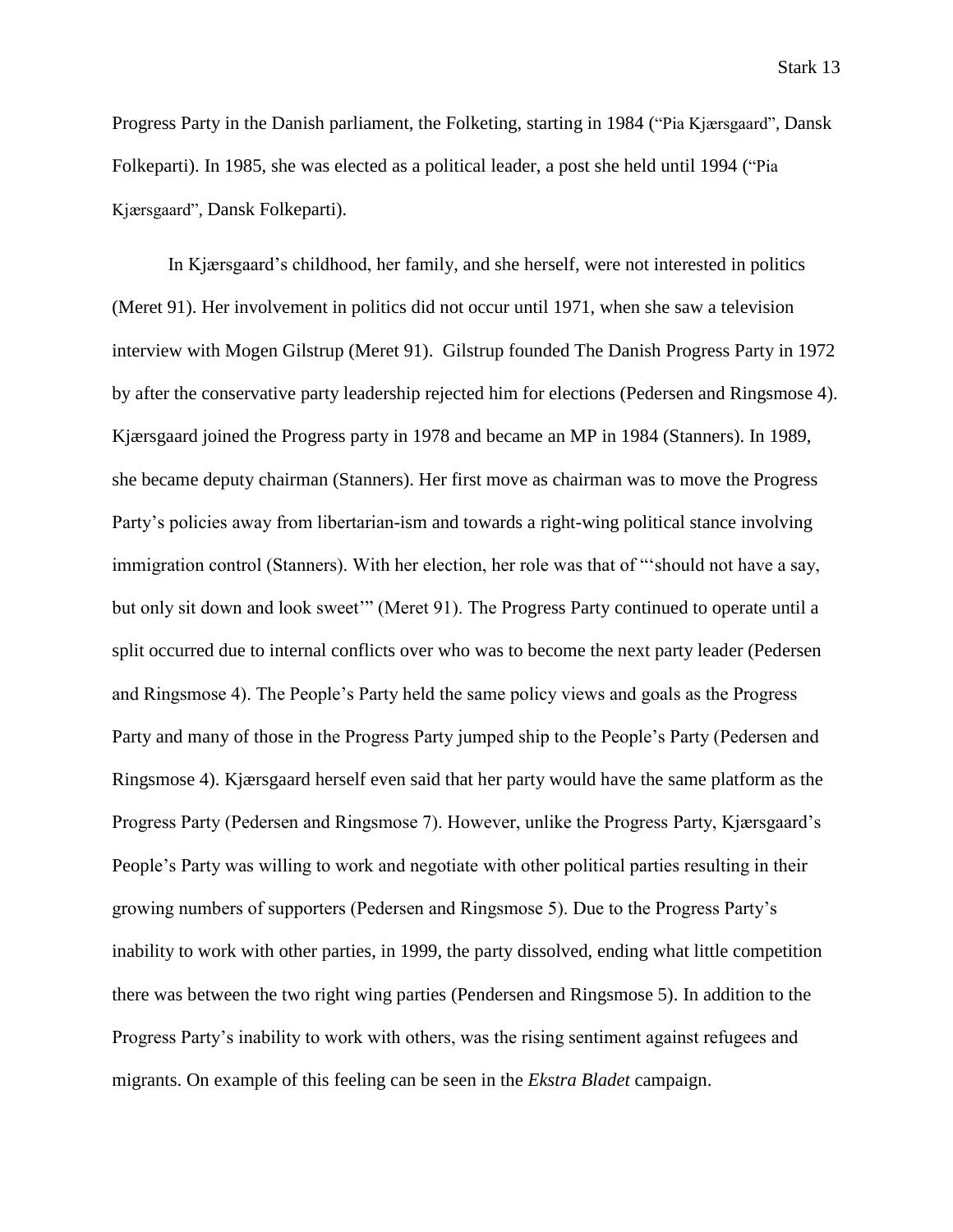Stark 14

In 1997 *Ekstra Bladet,* a tabloid*,* decided to take advantage of the growing animosity towards migrants and begin to create an us versus them mentality, with the "us" being the Danish and "them" being refugees and minorities (Gingrich and Banks 98-9). *Ekstra Bladet* launched a campaign aimed at calling for a debate on whether or not Denmark should be a multi-ethnic society (Gingrich and Banks 98). The People's Party capitalized on this feeling and rode *Ekstra Bladet's* coattails causing their membership to skyrocket (Gingrich and Banks 99-100). Resulting in the People's Party beginning to gain traction in 1998, when they won 13 seats in parliament (Stanners). Their popularity continued to rise after 9/11 moving their 13 parliamentarians to 22 (Stanners). Neo-nationalists in Denmark capitalized on the terrorist attacks on of September 11, 2001 to target Muslims and Islam (Gingrich and Banks 103). However, the People's Party was not the only group to exploit the anti-Muslim feeling. The Danish Liberal Party, Venstre, coopted their arguments from the People's Party and won the election in 2001 (Gingrich and Banks 103).

There are many values that Kjærsgaard believes are under threat. She feels that family values are under attack and that the feminist movements have pushed the boundaries too far (Meret 96). Kjærsgaard also believes that Danish values are under attack due to immigrants from countries other than the global north ("Pia Kjærsgaard", Altinget). She specifically notes that Muslim immigrants are a particular threat to Danish values ("Pia Kjærsgaard", Altinget). Additionally, the Danish People's Party was "one of the first right-wing parties to link xenophobic social policies, anti-Muslim rhetoric, and promises of generous public spending" (Stanners). The platform of family values and immigration have become intertwined in a complicated web where the Danish People's Party has been able to legitimize discrimination against minority groups through their stance on gender equality (Meret 97). An example of this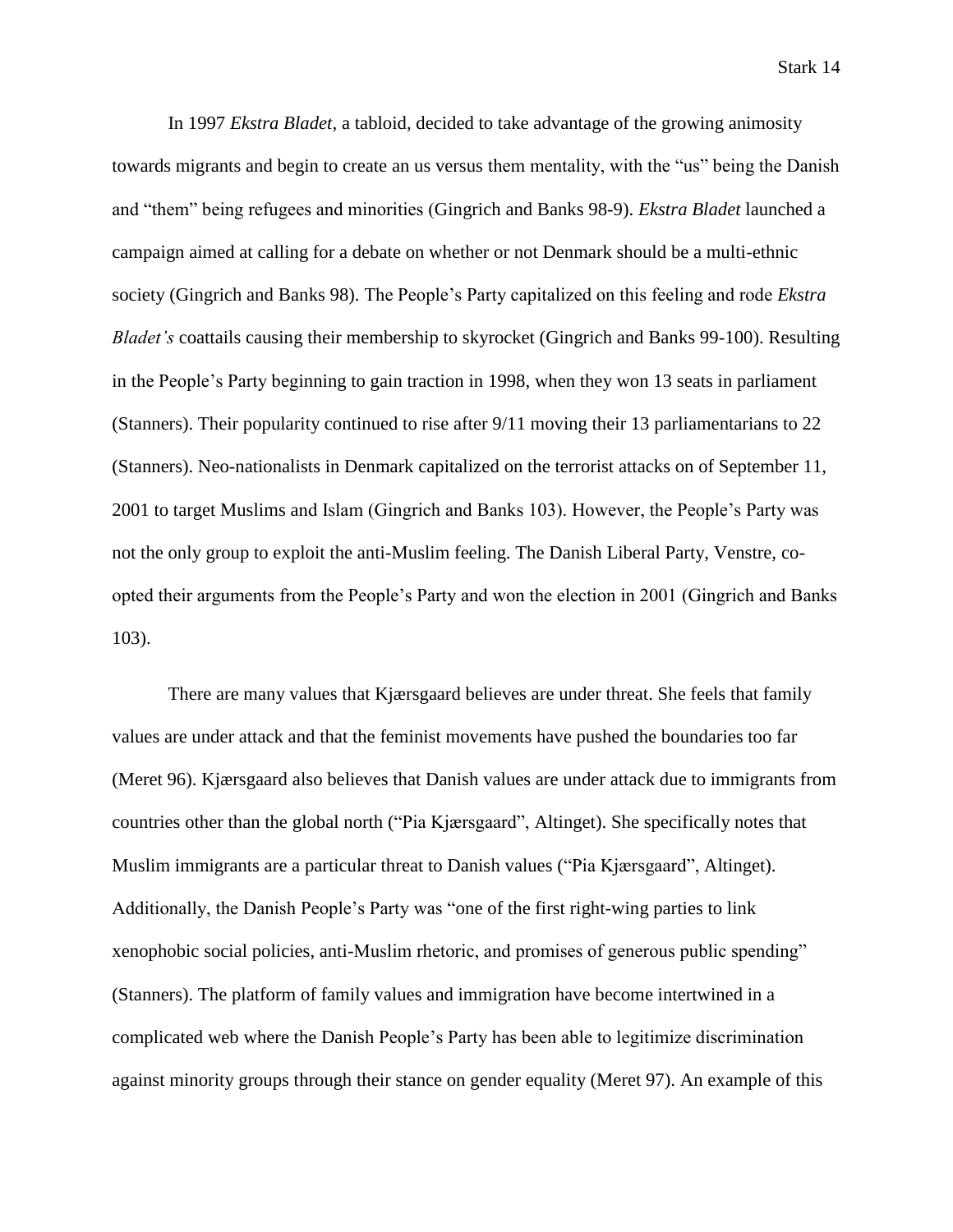can be seen when the Danish People's Party attacks Muslims for what they view as a patriarchal and chauvinistic (Meret 97). When Kjærsgaard created the Progress Party, she was aimed at creating a party that would eventually lead her to come into power, "Kjærsgaard and her followers left the Progress Party they were focused on creating a party organization that would facilitate – or at least not hinder – that the party could be part of the parliamentarian base of the government and, ultimately, acquire incumbency" (Pendersen and Ringsmose 17). However, her outspoken views have gotten her in trouble. She has been involved in two lawsuits back in 2003; the first involving alleged defamation and the other with threatening a person with pepper spray ("MP Fined.").The second involved Kjærsgaard suing Karen Sunds, in a case that went to the Danish Supreme Court, alleging that Sunds committed libel by announcing that Kjærsgaard held racist opinions ("Racism Ruling"). This was in contrast to earlier rulings by a municipal and high court that both ruled in favor of Kjærsgaard ("Racism Ruling"). Overall, Kjærsgaard's politics divided voters both of the Danish People's Party and within Denmark itself (Meret 89). She is viewed as incredibly charismatic but is one of the least trusted Danish politicians (Meret 89).

Additionally, she has often used gender to further politics. Known as "Mother of the Party", "Mamma Pia", (after the ABBA song, *Mamma Mia)*, and "Mother of us all" by her party members, she uses gendered stereotypes to define her role and advance her platform (Meret 92- 93). She uses another gendered stereotype of women being overly emotional in her advertising. She is known to "''…standing [sic] up for issues that expose her emotions to the Danes'" (Meret 94). Her background is not that of a traditional politician and she uses this to her advantage, flaunting her role as a housewife, mother and social worker as a backlash against the political and stereotyped attributes highlights her emotional commitment, her deep, caring feelings and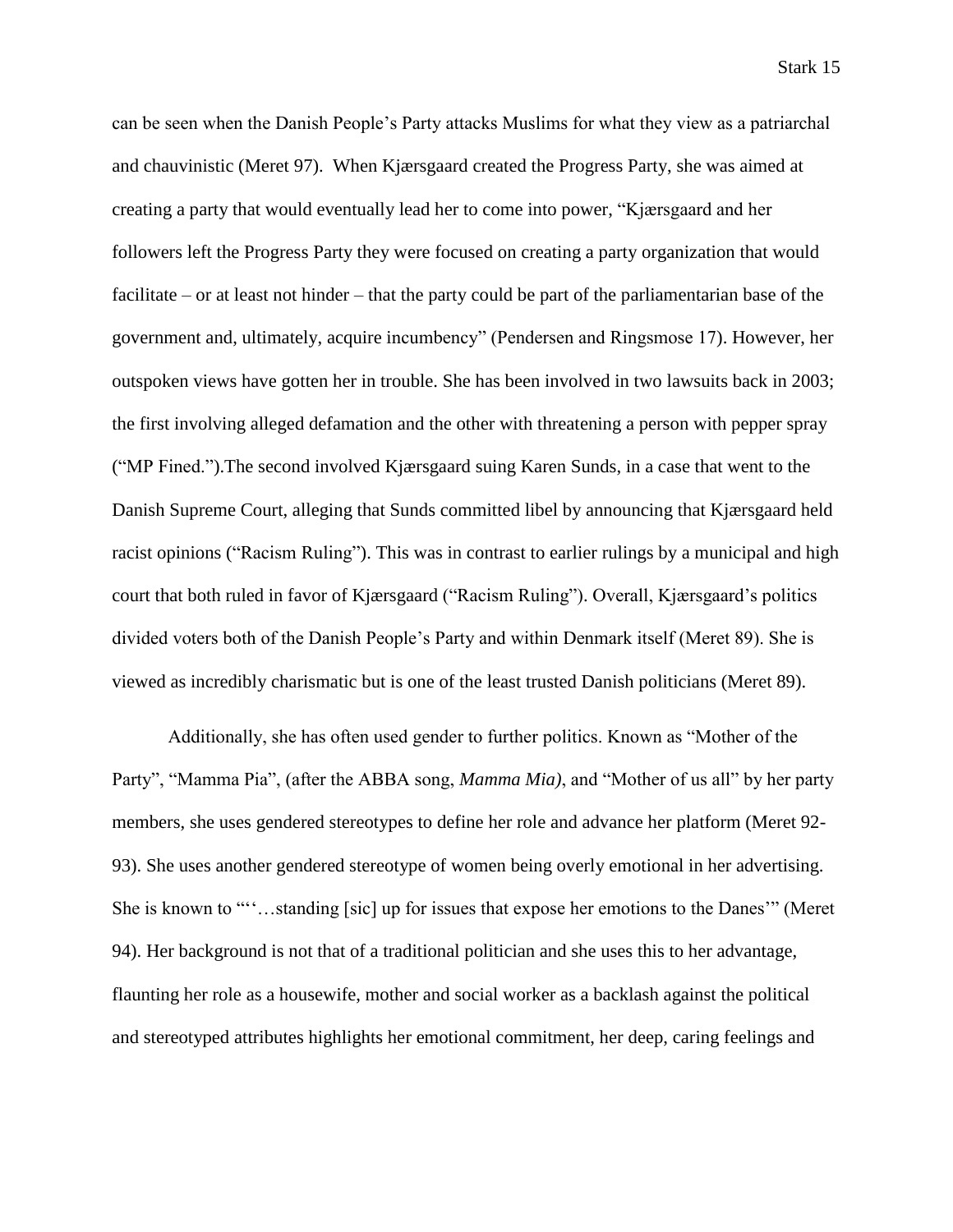her inclination towards 'soft' values and, to some extent, provides the balance in her profile" (Meret 95-6).

Kjærsgaard continued as chairman of the People's Party until 2012, when she was succeeded by Kristian Thulesen Dahl ("Pia K to Stand aside as DF's Leader"). Even though she was stepping down as the leader, she did not end her career in politics. She is still a member of Parliament for the Copenhagen Omegns Storkreds district ("Pia Kjærsgaard", Dansk Folkeparti). Her retirement was meticulously planned behind closed doors (Meret 92). At her resignation party, she was quick to point out her successes. She noted that the Danish People's Party had more members than ever and a thriving youth division (Rehn).

Her involvement in the creation of a nationalist right-wing political party has changed the political playing field in Denmark in a variety of ways. The Danish People's Party has quickly become a reckoning force in Danish politics; "…the DF has, in reality, become one of the most modern, well-organized and professionally top-led political organizations in Danish politics" (Meret 93). Besides her role in founding the DF and changing the political landscape of Denmark, her use of her gender to advance her political career has proven to be an advantage. She is one of only two female party founders of right wing parties in Western Europe and her experience in the political circuit shows how she has used her gender to her advantage while building and advancing her party.

#### Alice Weidel

Another example of a female leader within right wing political parties comes from Germany, Alice Weidel. She is the parliamentary leader for Alternative for Deutschland in the Bundestag. She was born in 1979 and holds a double degree in business administration and economics ("Bundesvorstand" *Alternative Für Deutschland*). Growing up, she showed a strong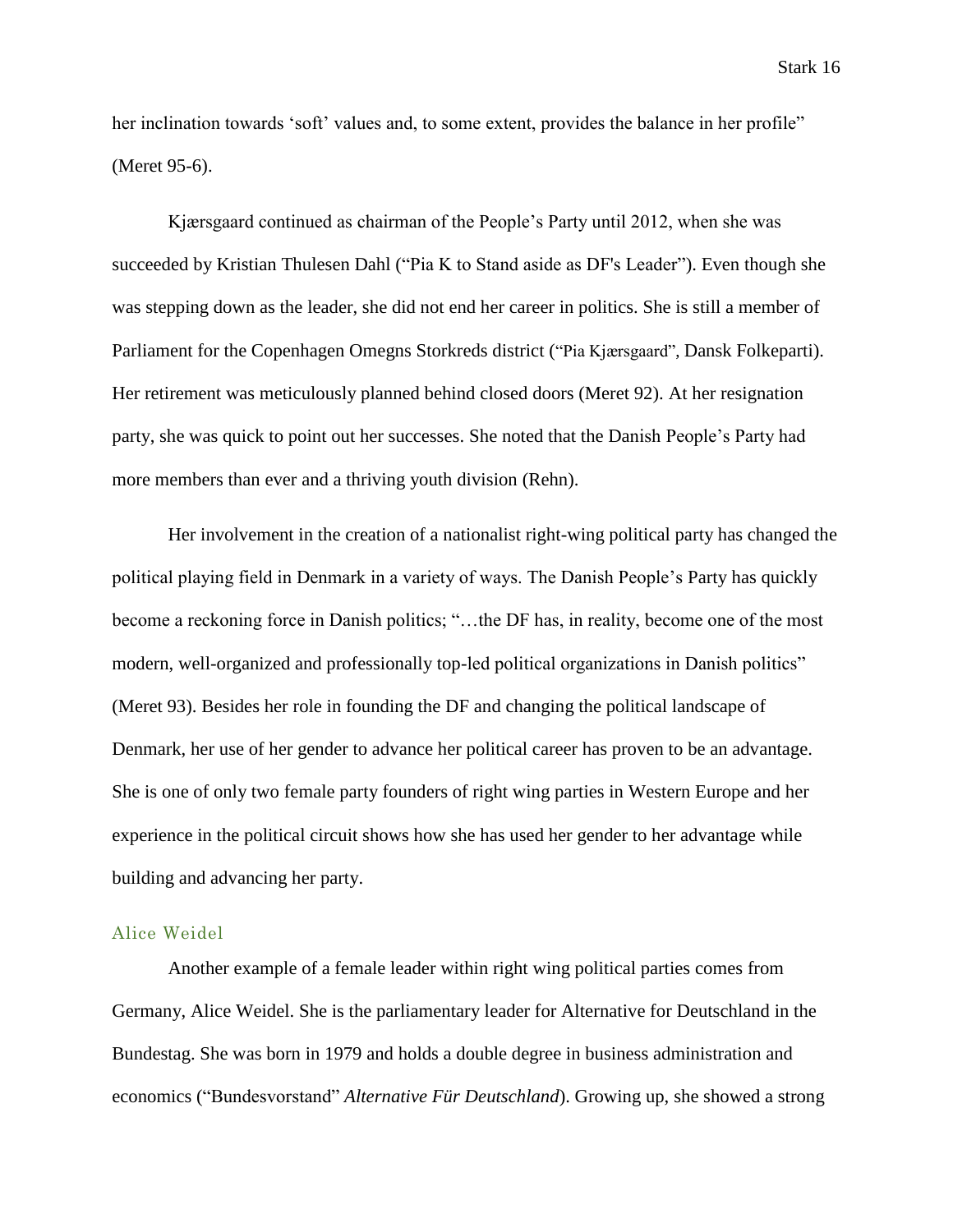Stark 17

academics prowess (Schuster). After college, she went to China to work at the Bank of China (Hockenos). Eventually, she went back to Germany and worked for Goldman Sachs, and went back to school and gained her doctorate in economics (Hockenos). She joined the AfD the year it was founded, 2013 (Hockenos). Weidel's partner encouraged her to go into politics due to her ranting about what she felt was wrong with Germany's political system (Schuster). She first joined the party due to Euroscepticism, not anti-immigration views (Hockenos). Starting in 2014, the AfD entered the European parliament and in 2015, they began winning seats in regional elections (Hockenos). During this time, the AfD's platform changed due to the refugee crisis by becoming more anti-immigrant and anti-Muslim (Hockenos). The Bertelsmann Foundation commissioned a study where they found that this was the issue that the AfD attracted major public appeal (Chase). Most of the support for the AfD comes from the Eastern states of Germany, not the states that are more financially stable (Hockenos).

Alternative for Deutschland was founded by a group of conservative Germans who were upset with Angela Merkel's leadership (Lees 299). However, the party began to gain more followers when they began to target Euro-skeptics and those who were angry about Germany financing the European Union (Lees 299). When the financial crisis hit, the AfD began to mobilize against Germany's responses to the crisis (Lees 300). Alternative for Deutschland grew out of the Electoral Alternative 2013, or Wahlalternative 2013, which was a party supported by a wide variety of people from economists to journalists, politicans and business leaders (Lees 300). However, the one thing they all seemed to have in common was that many came from the Christian Democratic Union of Germany (Lees 300). In 2013, the Electoral Alternative 2013 turned into the Alternative for Deutschland, where the party leadership and a political platform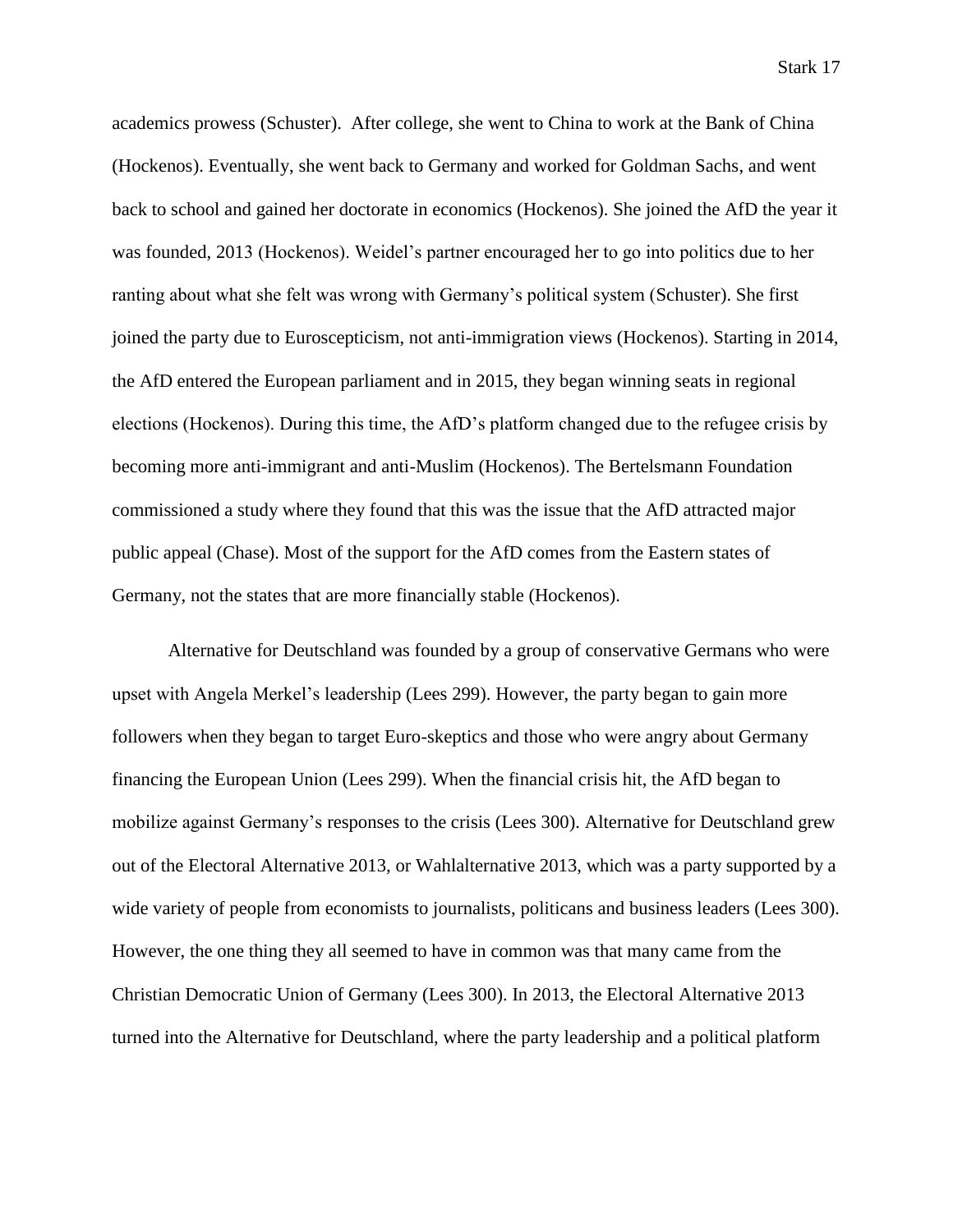were firmly established (Lees 300). They mobilized quickly and had representatives in all German states for the federal election (Lees 301).

Starting in 2015, the AfD began to be taken over by more right-wing populist ideology due to the changes in leadership structure, one of which being the appointment of Alice Weidel (Lees 305). The AfD has been moving towards integrating their Euro-Skeptic roots "within a more populist and critical approach to the entire German political settlement and the institutions, procedures, and practices that underpin it" (Lees 305). However, these changes in leadership, which appeared to have furthered the issues of xenophobia and racism, appear to be not as overt with Weidel (Schuster). For example, when she saw pictures of refugees suffering, she claims her heart broke, but that Germany did not have the ability to help everyone (Schuster). She appears to follow a more middle ground approach and has stated that AfD's tendency to lean to the far right was "problematic and a distraction from important discussions" (Schuster). She is noted to have a much different style of speaking and interacting with votes compared to the rest of the politicians in the AfD, less radical, but still problematic (Schuster). However, this could explain why she was elected. As Volker Beck, a German green parliamentarian said "'They are using it to portray their radicalism as a little bit softer'" (Wildman). No matter how Weidel portrays her party, the AfD is still anti-immigrant. They have said they want to change the German constitution to eliminate individual hearings for asylum cases and immediately deport those with rejected applications (Chase). They also advocate for sealing Germany's borders, installing identity checks and the creation of camps for migrants outside of Germany (Chase). This anti-immigration aspect is like those used by earlier right-wing German political parties. The AfD argues that Germany is being "Islamified" and that this must stop as they are a stronghold for Christian values (Chase). In earlier right-wing parties in Germany, specifically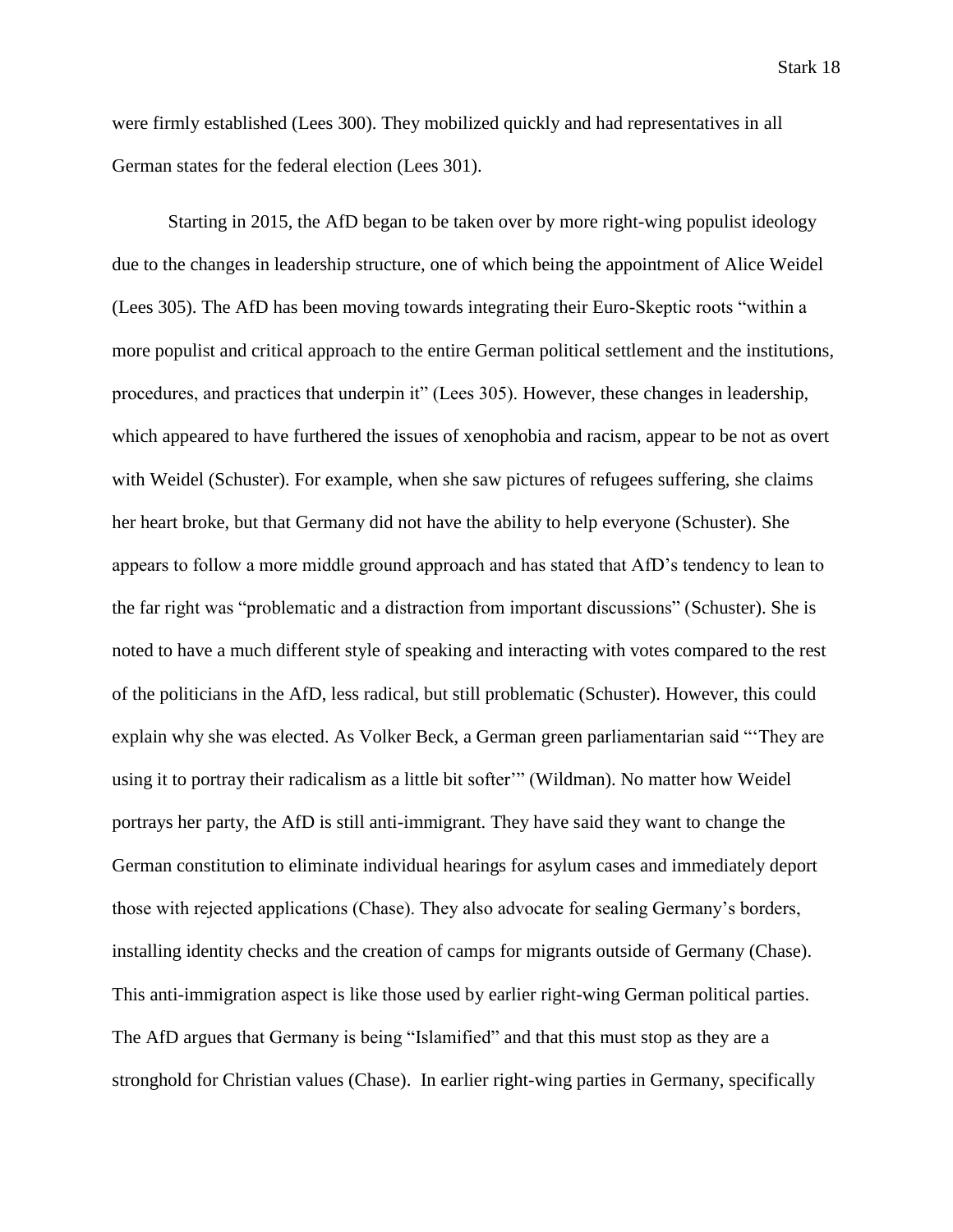the DNVP, "women mobilized as guarantors of national culture and customs, as self-styled guardians of the German home and German values, confronting perceived threats to the integrity of the nation" (Harvey 154). This pattern does not appear to have ended. Both Alice Weidel and Pia Kjærsgaard have used the arguments of protecting their home and culture for advancing their political parties while tying this to their gender.

An aspect that seems to contradict her being the parliamentary leader of a right-wing nationalist party is that her partner is another woman with whom she has two children (Hockenos). At the time of the vote for same-sex marriage, the AfD were not in the Bundestag, however, they do support a "conventional" family (Hockenos). When the vote for legalization occurred, Weidel said, "'As if [gay marriage] were Germany's most pressing problem at the moment'…'The grand coalition is pushing through 'marriage for everybody' legislation, while the mass migration [sic] that has swamped the country over the last two years considers homosexuality a crime'" (Hockenos). However, this statement is a red herring, she did not address the opposing arguments and instead redirected attention to the migration issue. Throughout her time in the AfD, she has not refused to agree with their homophobia (Armann and Becker).

Even with the AfD seemingly against same sex marriage and partners, Weidel claims to have faced no discrimination from her party and that her being a lesbian does not conflict with the AfD's platform (Hockenos). This stands in contrast with the AfD attempting to sue the federal government of Germany over same-sex marriage (Schuster). She uses her identity as a member of a traditionally marginalized group to further her political causes and shield her party from accusations of being intolerant even though her arguments have logical fallacies (Wildman). Take for example her statement given to the *Washington Post*, "'My election and my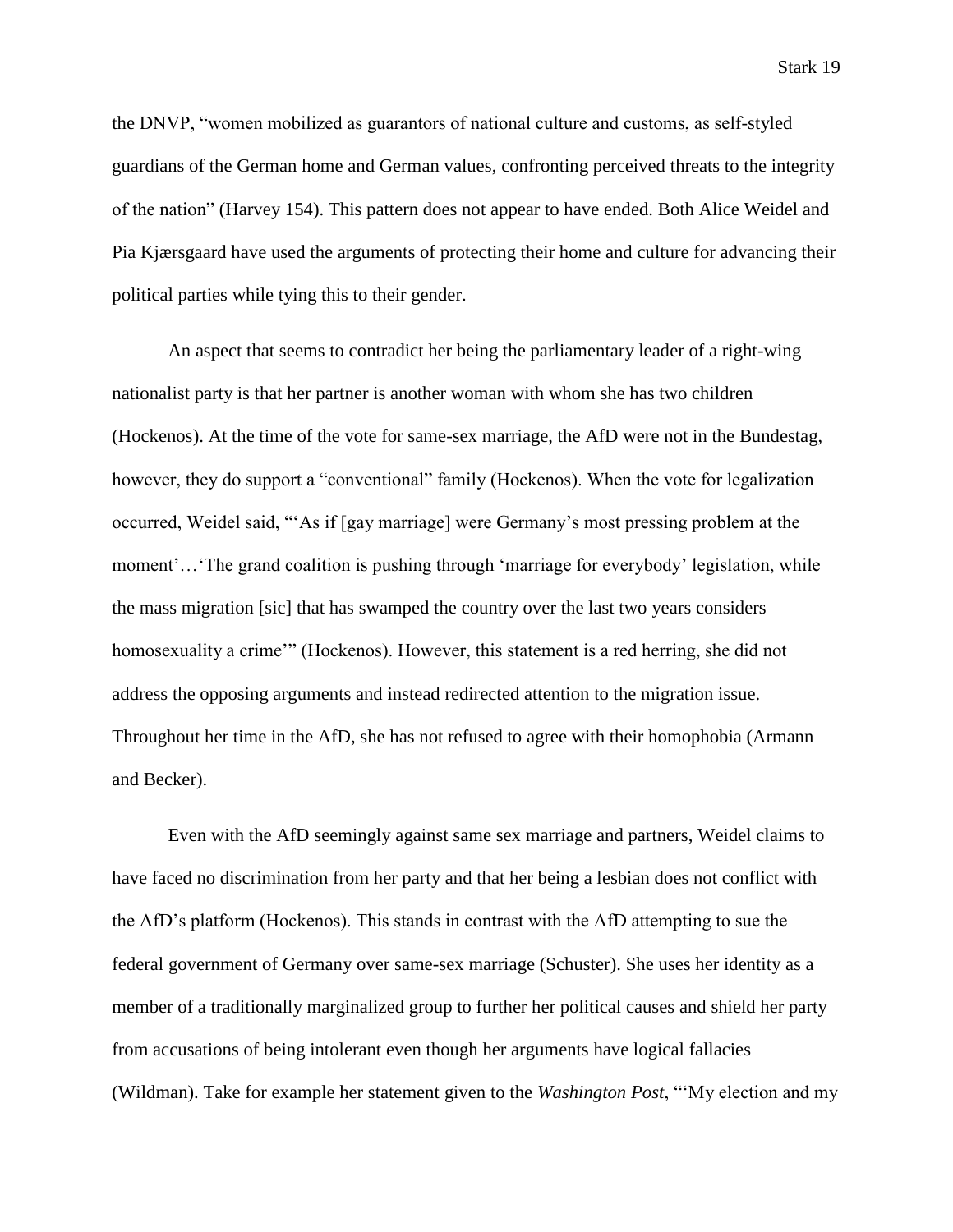high acceptance within the party show that, contrary to public perception, my party is tolerant" (Wildman). However, this is a faulty generalization. She is applying her own experiences to everyone who fits within the LGBT community, which cannot be done. Despite this fallacy, the conflict between her identity and her political orientation could be another ploy to keep people talking about the AfD (Wildman).

Part of what makes AfD so interesting as a party is that for years, the conservative and Christian democrat parties had control of the right side of the political spectrum since the 1950s, but this all changed during the 2017 elections (Lees 295). The AfD became the third largest party within the Bundestag with 12.6% of the vote meaning that the conservative and Christian democrat parties no longer had the control of all right-wing parties (Lee 295). These larger parties, also known as catch-all parties, have been declining in Germany in recent years and when the AfD was founded, it was noted that if it became popular enough, it had the ability to disrupt established political norms in Germany (Lees 296). Now, with the AfD as the third largest party in the Bundestag, that disruptive role is prevalent, as they have assumed the role of the main opposition party (Lees 296). However, Germany has been known to have a more cautious voting base and as the AfD is a more right-wing party, it lends to the belief that they would have a smaller voting base, but this could not be the case with them becoming the third largest party represented in the Bundestag (Lees 297). Yet, this does not seem to be the case; "In other words, the AfD became the third largest party grouping in the Bundestag because and not despite of the party's increasing radicalism" (Lees 297).

Like Pia Kjærsgaard, Alice Weidel uses her sexual identity and gender to advance her political party. She follows a more middle ground approach and has spoken out against the rightwing leanings (Schuster). Her leadership style is less radical, but still problematic (Schuster). Her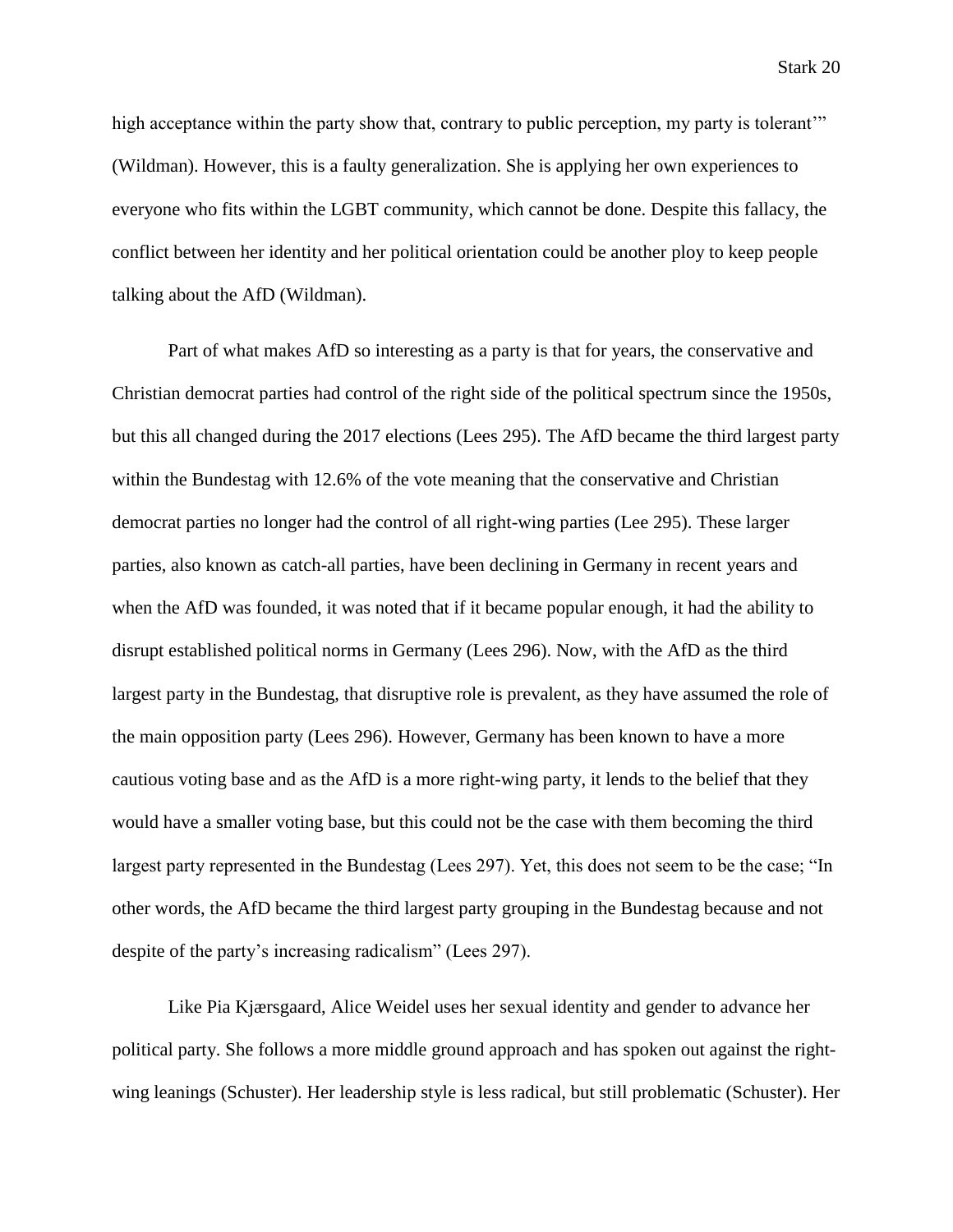gender is being used to soften the image of Alternative for Deutschland (Wildman). It is the same way her sexual identity is used to further the Alternative for Deutschland's politics (Wildman). Weidel has reformed her party through her role as a party leader for the AfD and has brought Alternative for Deutschland to the forefront of German politics.

#### Marine Le Pen

Of the three women chosen for these case studies, Marine Le Pen would likely be the most well-known to Americans. She was the French presidential finalist against Emmanuel Macron and is the leader of the National Front (Bell). She is also the daughter of Jean-Marie Le Pen, founder of the National Front (Bell).

Marine Le Pen was born in Neuilly-sur-Seine on August 5, 1968 and is the youngest of three children (Tasch). After World War II, far-right parties in France were not mainstream parties, and many were not even political parties (Williams 670). Even parties to the right were not ideologically right wing (Gingrich and Banks 178). Their politics were identical to the left during this time, with nationalism being strongly discouraged (Gingrich and Banks 178). Many of the far-right were only in loosely defined groups and had no power within the political system (Williams 670). In 1972, her father, Jean-Marie Le Pen, founded the National Front (Bell). The party was "originally a neoliberal club for churlish business owners" ("Who Is Marine Le Pen…"). The core member of his party included fascists, former members of the Vichy government, anti-Semites, conservative Catholics and those against immigration (Shorto). Jean-Marie did not aspire to govern, he just wanted to keep his party together (Shorto). He attempted to create a catch-all party strategy, which ultimately failed. (Williams 691). Fortunes in the party changed in 1980 when members of the FN began to win local elections (Williams 670). This pattern continued culminating in 2002 with Jean-Marie advancing to the second round of the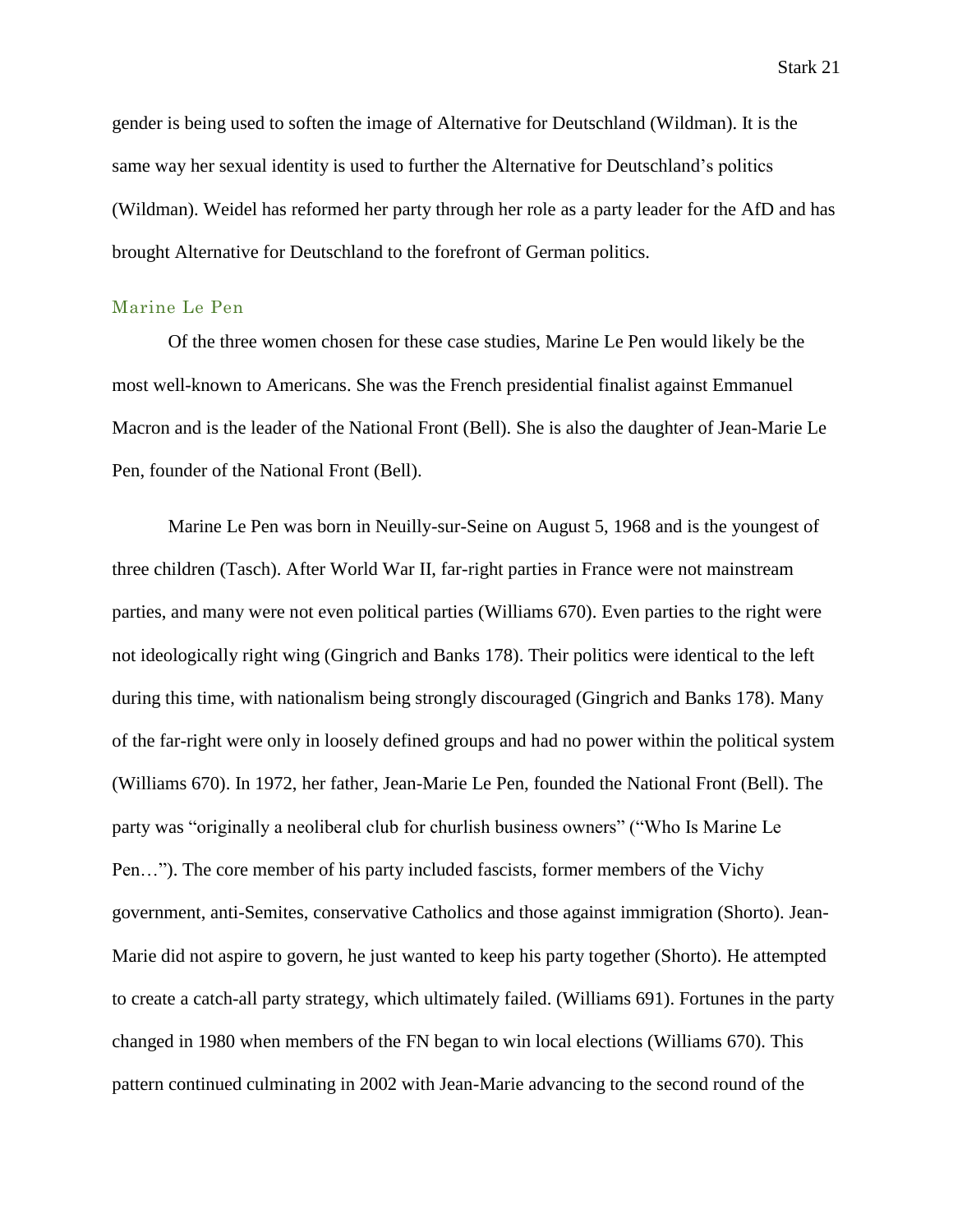French presidential elections, but ultimately losing (Williams 670). Marine herself wants to see the National Front become the leading opposition party in France's government (Alduy).

A major event in Le Pen's childhood was when she was eight, a bomb exploded at her family's apartment making her aware of her father's politics (Bell). In Le Pen's autobiography, she comments on the impact of this event on her life, "'That night I went to sleep like all little girls my age. But when I woke, I was no longer a little girl like the others'" (Beardsley). Her parents divorced, and she began to spend more time with her father (Bell). Her father did not separate political life and family life meaning she was constantly around far-right party figures (Beardsley). She was also ostracized at school due to her father's politics, leading her to become more involved in the National Front (Beardsley).

When she turned eighteen, she became more involved with the National Front ("Who Is Marine Le Pen…"). She studied law at Panthéon-Assas University in Paris and went on to work as a public defender (Tasch). She left her role as a public defender to become a legal advisor for the National Front (Bell). She rose through the ranks to become a member of parliament in France and the European Parliament and then to vice-president of the National Front (Bell).

Marine Le Pen was not supposed to inherit the National Front from her father; her sister, Marie-Caroline, was the intended successor (Beardsley). Marie-Caroline ran for a local election, but she grew upset with her father's racist remarks (Beardsley). They reportedly have not spoken in 20 years (Beardsley). After Marie-Caroline left, Marine Le Pen took the political throne (Beardsley). Le Pen has three children and has been married twice (Tasch). First to Franck Chauffroy, a businessman, and then to Eric Iorio, a campaigner for the National Front (Tasch). Her relationship with her father has also been tumultuous. In 2015, Jean-Marie was expelled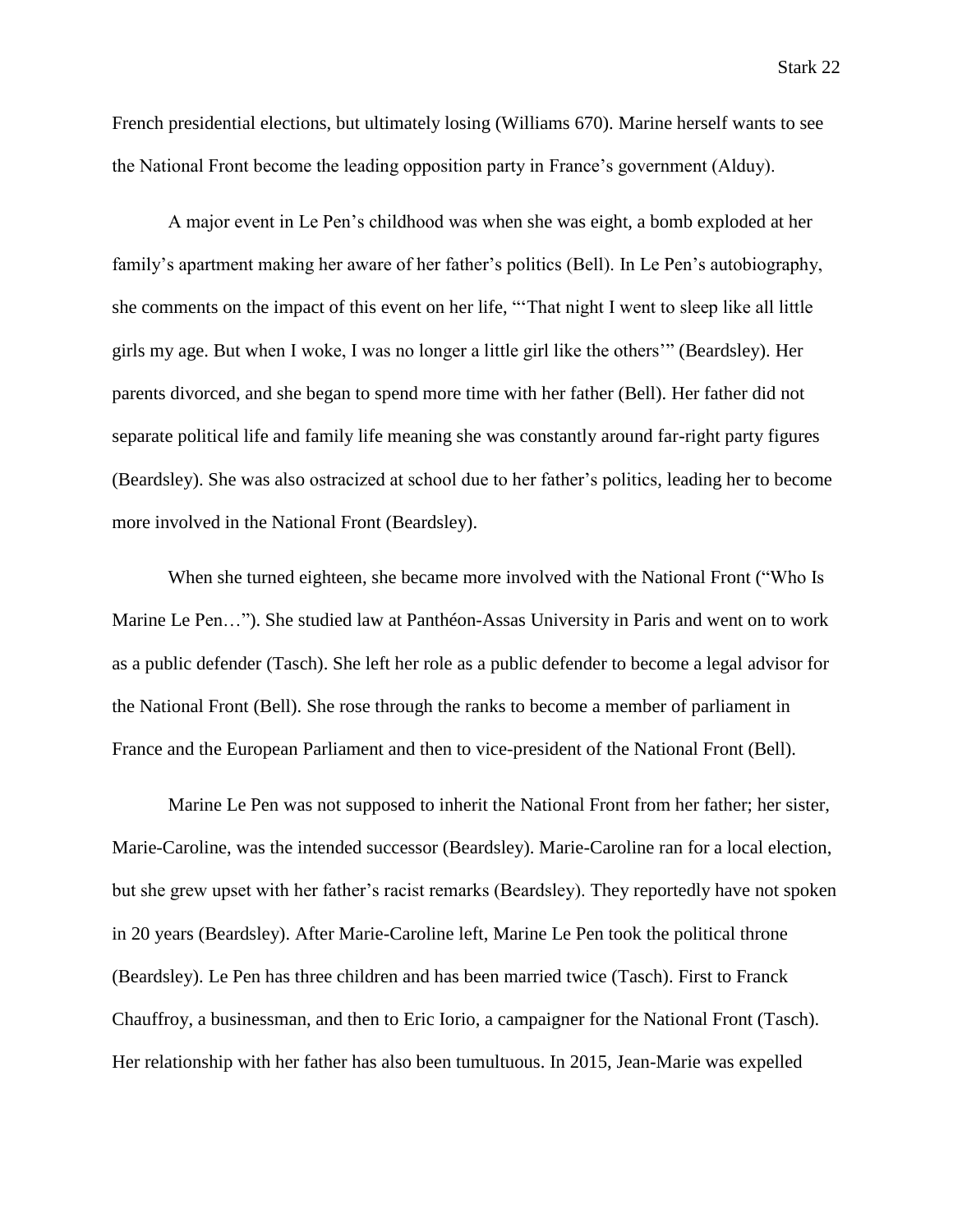from the FN due to comments about the Holocaust, and they still have not reconciled to this day (Tasch).

Even with the slightly differing political opinions, Jean-Marie and Marine have much in common. They are both charismatic leaders with the ability to translate their political ideologies into language understood by the masses (Williams 690). During her rise in the National Front, she tried to alter the appearance and distance the party from the more extreme members of the far right, however, this led to conflict with her father (Bell). She began to rise through the ranks of the National Front and in 2011, took over the presidency of the National Front (Bell). Once she became the President, she was able to pursue the changes she wanted to make to the party (Bell). She coined the term, de-demonisation" which describes moving the FN away from the far-right her father wanted (Tasch). She has said that she needs to "soften its image" in order to make political alliances (Horobin and Meichtry). However, these changes do not appear to have vastly impacted the National Front's voter base, except for increasing the number of women voting for the National Front (Mayer, "From Jean-Marie to Marine Le Pen…" 161). This is working in conjugation with the French Union for a Popular Movement, which appears to have co-opted the FN's policies and rhetoric on law and order and immigration (Williams 691). According to the Advocate General at the Court of Appeal of Paris, "he sees little difference between the UMP and FN on matters of policy these days" (Williams 691).

She holds many of the same beliefs as both Weidel and Kjærsgaard. Like Kjærsgaard, Le Pen has attempted to brand herself as the savior of French democracy (Alduy). However, unlike Kjærsgaard, she claims that France is under attack from the "'European Soviet Union'" and Muslim immigrants (Alduy). She is anti-immigrant (Bell). She wants to cut access to public services for immigrants and wants to limit the number of immigrants that are allowed into France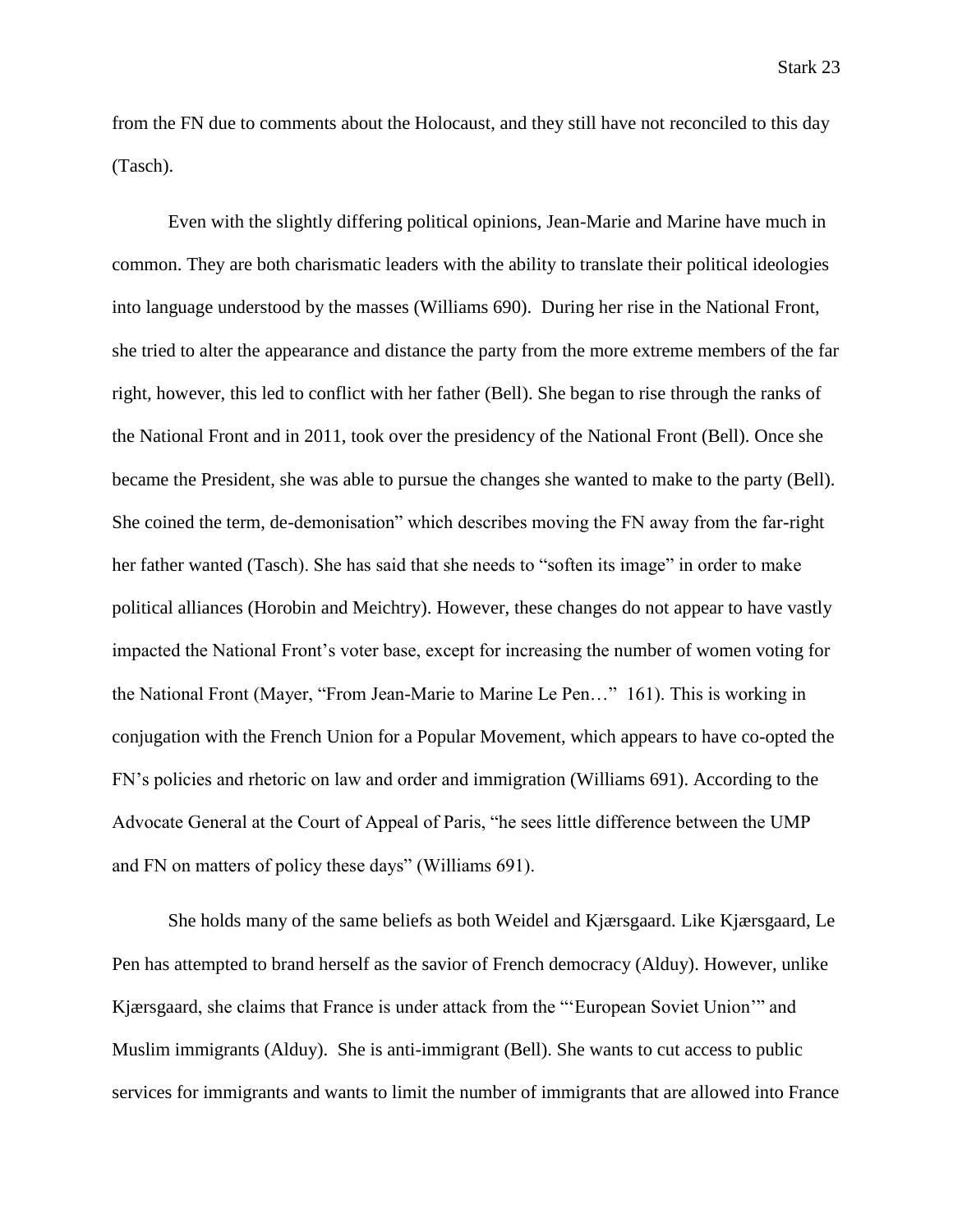Stark 24

(Bell). She claims that her anti-immigration stance is not due to xenophobia, but instead "commonsensical" (Shorto). Unlike her father, she does not advocate for anti-Semitism (Shorto). She is also anti-European Union (Bell). She has rejected the Euro and calls for a return to the Franc and wants a referendum on whether France should stay in the European Union (Bell). Besides the animosity towards the EU, she also wants to leave NATO (Bell). She advocates for isolationism and economic nationalism to try to stop the spread of "Anglo-Saxon multiculturalism" (Bell). However, this isolation does not apply to all nations. She has called for closer ties to Russia (Bell). She wants to continue with France's social safety net and advocates for workers which propels her persona as an advocate for the blue-collared in France (Bell). She is also against globalization ("Who Is Marine Le Pen…"). Despite these beliefs marking her as a conservative or right-wing candidate, Marine Le Pen does hold several liberal views; "…Marine is pro-choice, gay-friendly, and economically interventionist, with a populist streak" (Alduy).

One of the main differences between Weidel and Kjærsgaard's belief compared to Le Pen's is that there are some areas that the private sector should not be involved in. She believes that the government should be the one to control healthcare, banking, transportation, education and energy (Shorto). She wants more public services, a protective state, along a Euro-skeptic and protectionist line (Mayer, "From Jean-Marie to Marine Le Pen…" 175). She has criticized capitalism and instead believes that the state should defend the everyday people (Shorto). However, this mixing of far-right nationalism and economics that appear to belong to the leftwing have many seeing parallels with the 1920s and 30s (Shorto). She has changed the demographics of her party to include anyone who is afraid of opening France's economy and most importantly, those that fear that secularism is under threat from immigrants, specifically Muslim immigrants (Shorto).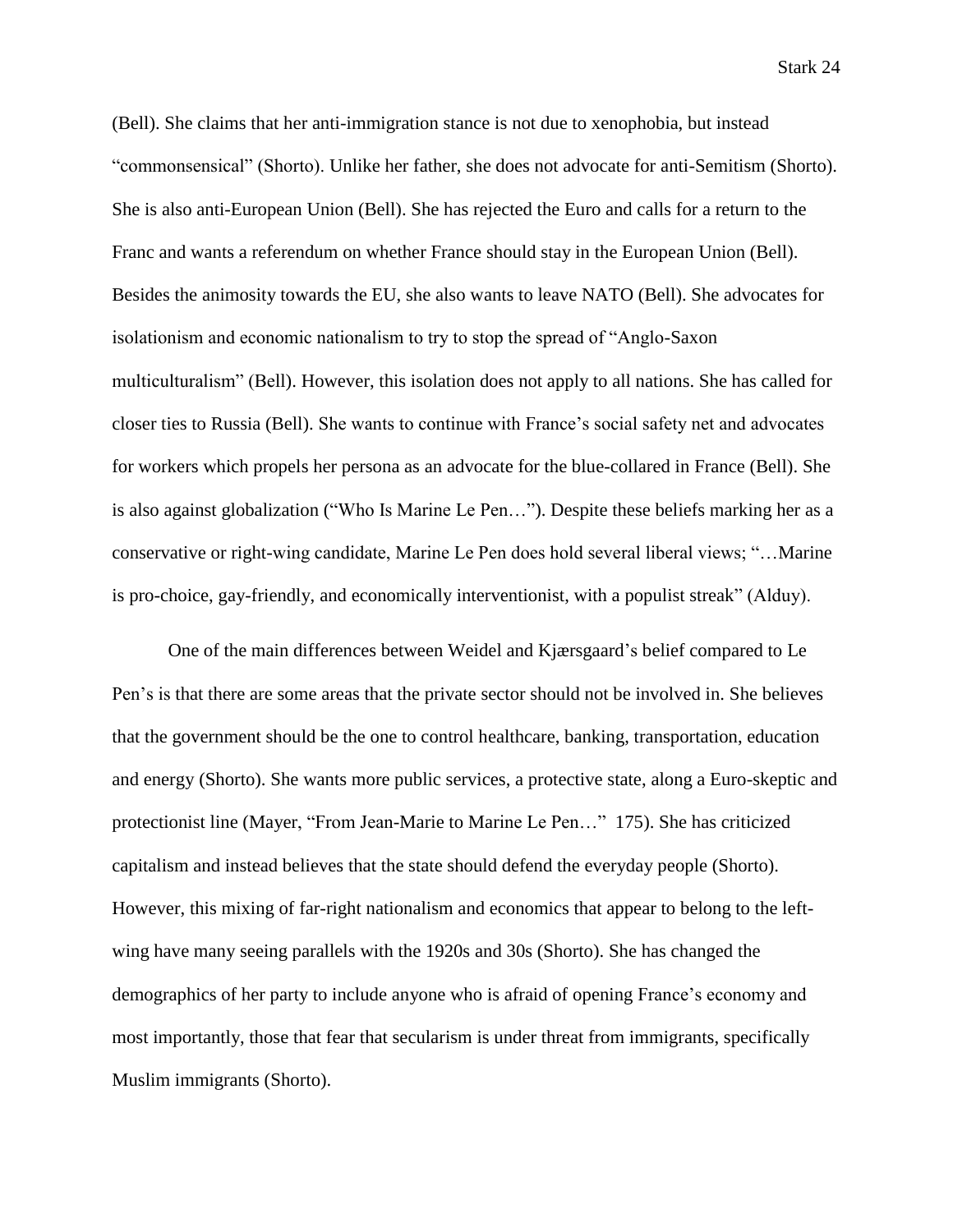Advocates of Le Pen claim she does not use her gender to further her politics (Beardsley). One of Le Pen's advisors said this, "'She's a mother, she had three kids within 10 months, but she's a political man…" (Beardsley). However, this does not appear to be the case. The National Front claims they are not "a 'macho' party" and that women have many roles (Bacchetta and Power 136). With Le Pen being leader of the party, this gives the appearance that women are welcome, but this is probably not the case. Even with the claim of not using gender to advance their politics, women are put forward into the spotlight to advance the National Front's image (Bacchetta and Power 136). This tactic is also seen in the treatment of minorities in the National Front (Bacchetta and Power 136). "...They are also tokenized in a completely systematic way" (Bacchetta and Power 136). The National Front has consciously used imagery that shows French women being at the mercy of immigrants and Muslims and at the same time, denounced the state of women's rights in the Middle East and Africa (Bacchetta and Power 136).

Overall Marine Le Pen has become an influential figure within the far-right. She has revolutionized her party and brought it closer to the mainstream than ever before. Even with her heavy involvement in the National Front, and her revolutionizing the party, she is still forced to use her gender to advance her political agenda. In addition to capitalizing on gender, she has also capitalized on minorities to give the appearance of a party not dominated by men.

## Conclusion

Women are underrepresented as party leaders, parliamentary leaders and founders of political parties. Women make up only 20.7% of party, parliamentary leaders and founders of political parties in Western Europe compared to the 77.2% of men. Green parties have the most female representatives as many have a dual leadership structure. In looking at Pia Kjærsgaard, Alice Weidel and Marine Le Pen as case studies of right-wing women, several similarities can be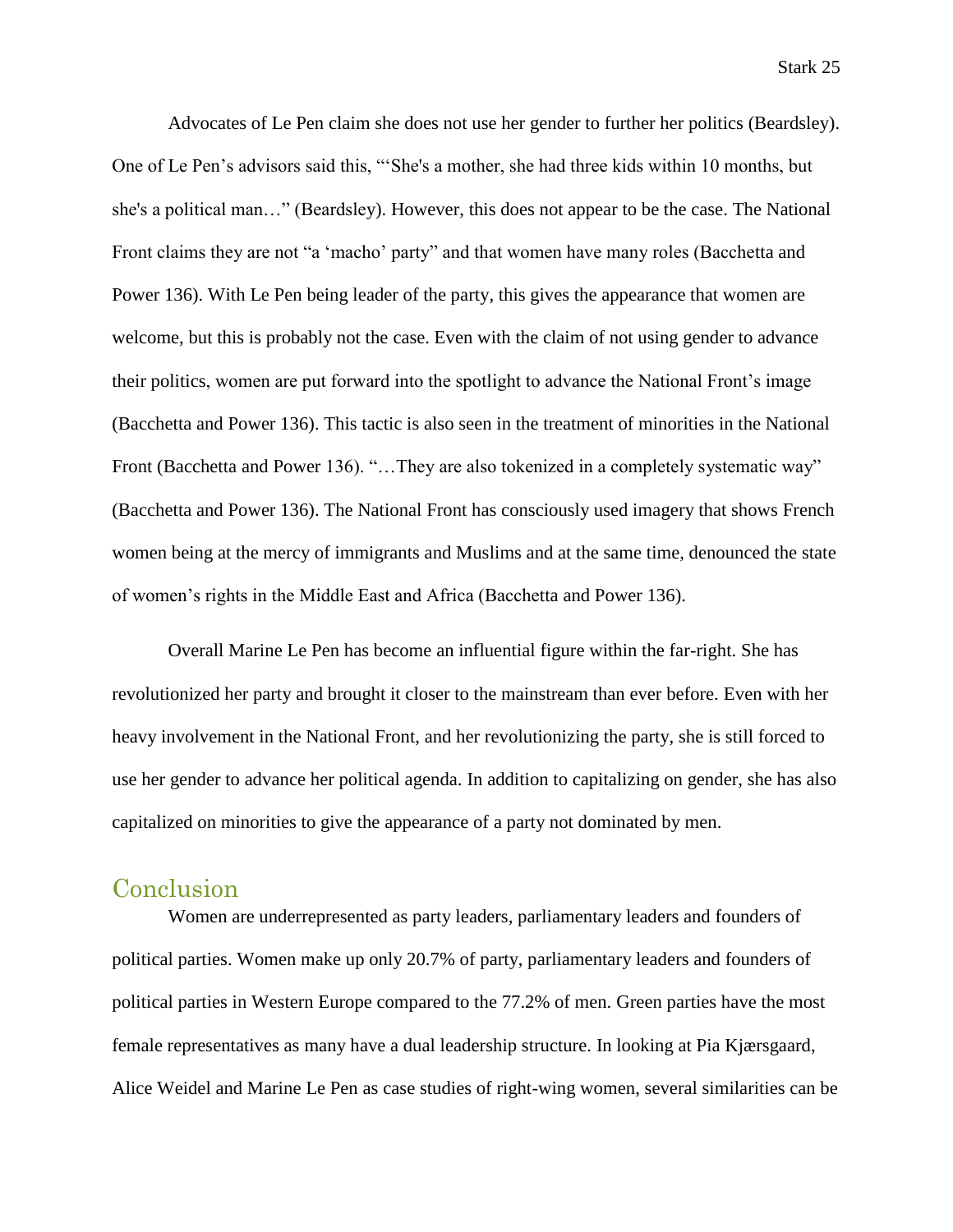seen. All utilize their gender to advance their politics and soften their party's image. Even with these high-profile figures, right-wing parties severely lag in female representation. There are several opportunities for future research. One avenue is looking at change over time for women in positions of power. This study only evaluated current party leaders and parliamentary leaders. Tracking the changes over time in right-wing, green and conservative parties might further indicate the acceptance of women as leaders. Additionally, another area of further study would be in evaluating women in minor leadership positions in green, conservative and right-wing parties. There is the possibility that women's representation in other offices of their respective political parties could show increased participation compared to party leaders or parliamentary leaders. Overall, women make up less than half of leaders no matter what the political leaning of the party is. Hopefully in the future, more women will be represented as leaders in their political parties and more research will be conducted on right wing women.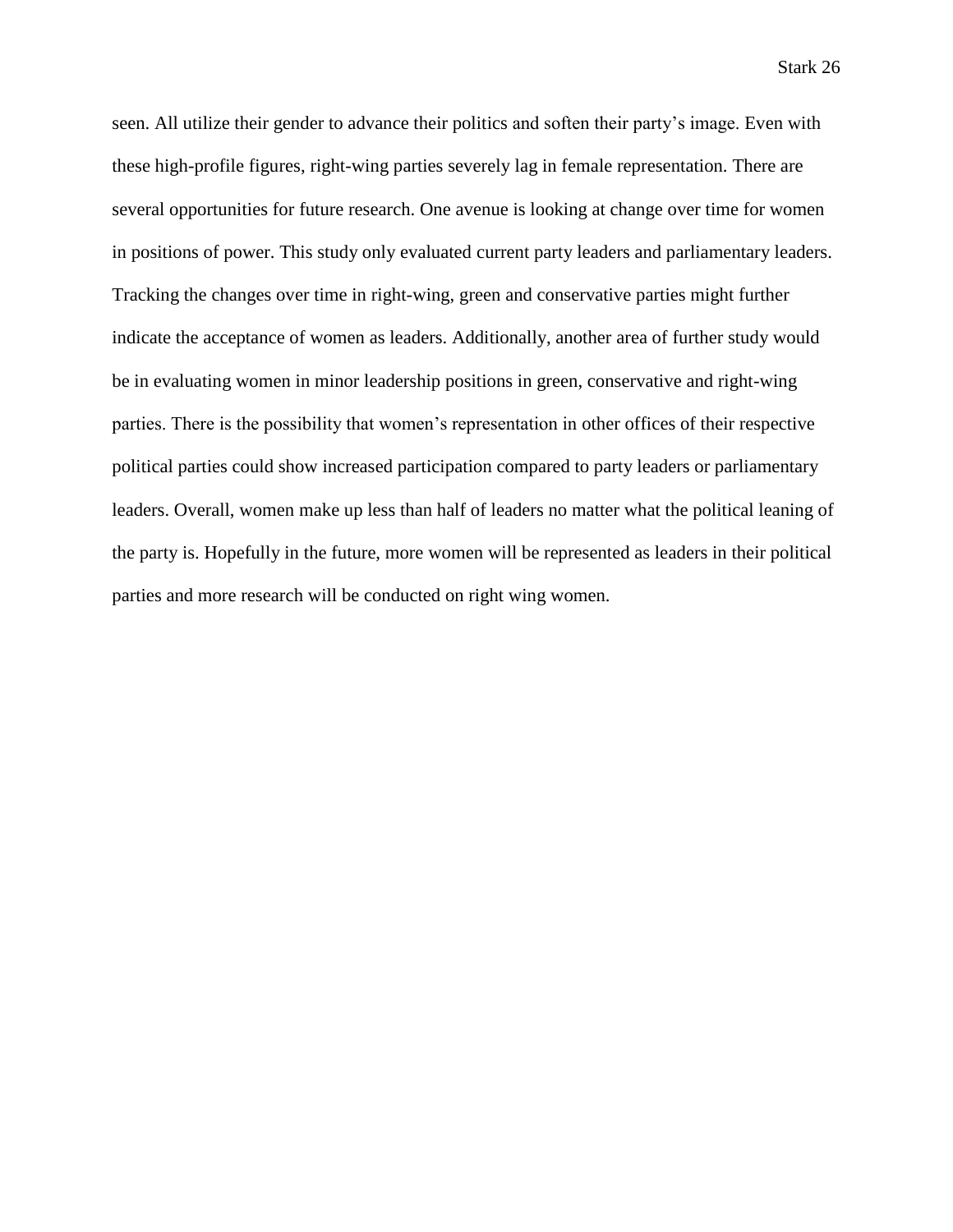# Appendix 1

Nationalist Parties and Leaders

| <b>Country</b>     | <b>Party Name</b>                            | <b>Parliamentary Leader</b>                                                                                                                               | Founder                                                                                            | <b>Party Leader</b>                                                                     |
|--------------------|----------------------------------------------|-----------------------------------------------------------------------------------------------------------------------------------------------------------|----------------------------------------------------------------------------------------------------|-----------------------------------------------------------------------------------------|
| <b>Sweden</b>      | Swedish<br>Democrats                         | Mattias Karlsson (Brown).                                                                                                                                 | Leif Zeilon, Johan<br>Rinderheim<br>(Manhammar).                                                   | Jimmie Åkesson ("Det<br>Här Är Jimmie<br>Åkesson!").                                    |
| <b>Finland</b>     | The Finns                                    | Leena Meri (Sakari).                                                                                                                                      | Timo Soini, All male see<br>email (Sakari)(<br>Herszenhorn).                                       | Jussi Halla-aho ("Jussi<br>Halla-Aho Elected<br>Finns Party").                          |
| <b>Denmark</b>     | Danish People's<br>Party                     | Peter Skaarup ("Peter Skaarup").                                                                                                                          | Pia Kjærsgaard Kristian<br>Thulesen Dahl, Poul<br>Nødgaard, Ole Donner (Ib<br>and Venderby).       | Kristian Thulesen<br>Dahl ("The Danish<br>People's Party (Dansk<br>Folkeparti)– DIPD"). |
| <b>Germany</b>     | <b>AFD</b>                                   | Alice Wiedel, Alexander Gauland<br>(Alternative for Deutschland).                                                                                         | Alexander Gauland, Bernd<br>Lucke, Konrad Adam,<br>Gerd Robanus ("Angela<br>Merkels CDU Suffers"). | Jörg Meuthen,<br><b>Alexander Gauland</b><br>("Federal Executive").                     |
| <b>Austria</b>     | <b>Freedom Party</b>                         | Walter Rosenkranz ("Unsere<br>Klubobmänner").                                                                                                             | <b>Anton Reinthaller</b><br>(Solsten).                                                             | Heinz-Christian<br>Strache ("HC<br>Strache").                                           |
| <b>Greece</b>      | Golden Dawn                                  | Nikolaos Michaloliakos ("MPs<br>Nikolaos Michaloliakos").                                                                                                 | Nikolaos Michaloliakos<br>("Profile: Greece's Far-<br>Right Golden Dawn<br>Party").                | Nikolaos<br>Michaloliakos<br>("Profile: Greece's<br>Far-Right Golden<br>Dawn Party").   |
| <b>Italy</b>       | Northern League                              | FEDRIGA Massimiliano-Chamber<br>of Deputies ("Composition of the<br>NORTHERN"). And Gian Marco<br>Centinaio-senate ("Lega-Salvini<br>Premier-Sardinian"). | Umberto Bossi (Edwards).                                                                           | Matteo Salvini<br>(Edwards).                                                            |
| <b>Switzerland</b> | <b>Swiss People's</b><br>Party               | Aeschi Thomas ("Group Of The<br>Swiss People's Party (V)").                                                                                               | Christoph Blocher<br>("Biographie").                                                               | Albert Rösti ("Albert<br>Rösti").                                                       |
| <b>France</b>      | Front Nationale/<br>Rassmblement<br>National | No parliamentary Group ("Le Pen<br>Wins Parliamentary").                                                                                                  | Jean-Marie Le Pen (Bell)                                                                           | Marine Le Pen (Bell)                                                                    |
| <b>Netherlands</b> | Party for<br>Freedom (PVV)                   | Geert Wilders, Marjolein Faber<br>("Partij Voor De Vrijheid (PVV)").                                                                                      | Geert Wilders ("Geert<br>Wilders: Member of<br>Parliament,").                                      | Geert Wilders ("Party<br>for Freedom Members<br>of Parliament").                        |
| <b>Norway</b>      | <b>Progress Party</b><br>(FRP)               | Hans Andreas Limi (Holm-Nilsen<br>and Randen).                                                                                                            | Anders Lange ("History of<br>the Parties").                                                        | Siv Jensen (WIJNEN).                                                                    |
| <b>Spain</b>       | <b>Vox</b>                                   | not in government ("Congress: XII<br>Legislatura"; "Summary of<br><b>Parliamentary Groups (Current</b><br>Composition)").                                 | José Antonio Ortega Lara<br>("Qué Es VOX").                                                        | Santiago Abascal<br>(Hedgecoe).                                                         |
| Portugal           | National<br><b>Renovator Party</b><br>(PNR)  | not in government ("Legislativas<br>$2015$   Os").                                                                                                        | António da Cruz<br>Rodrigues ("Morreu o<br>Primeiro Presidente").                                  | Jose Pinto Coelho<br>("Orgãos Nacionais").                                              |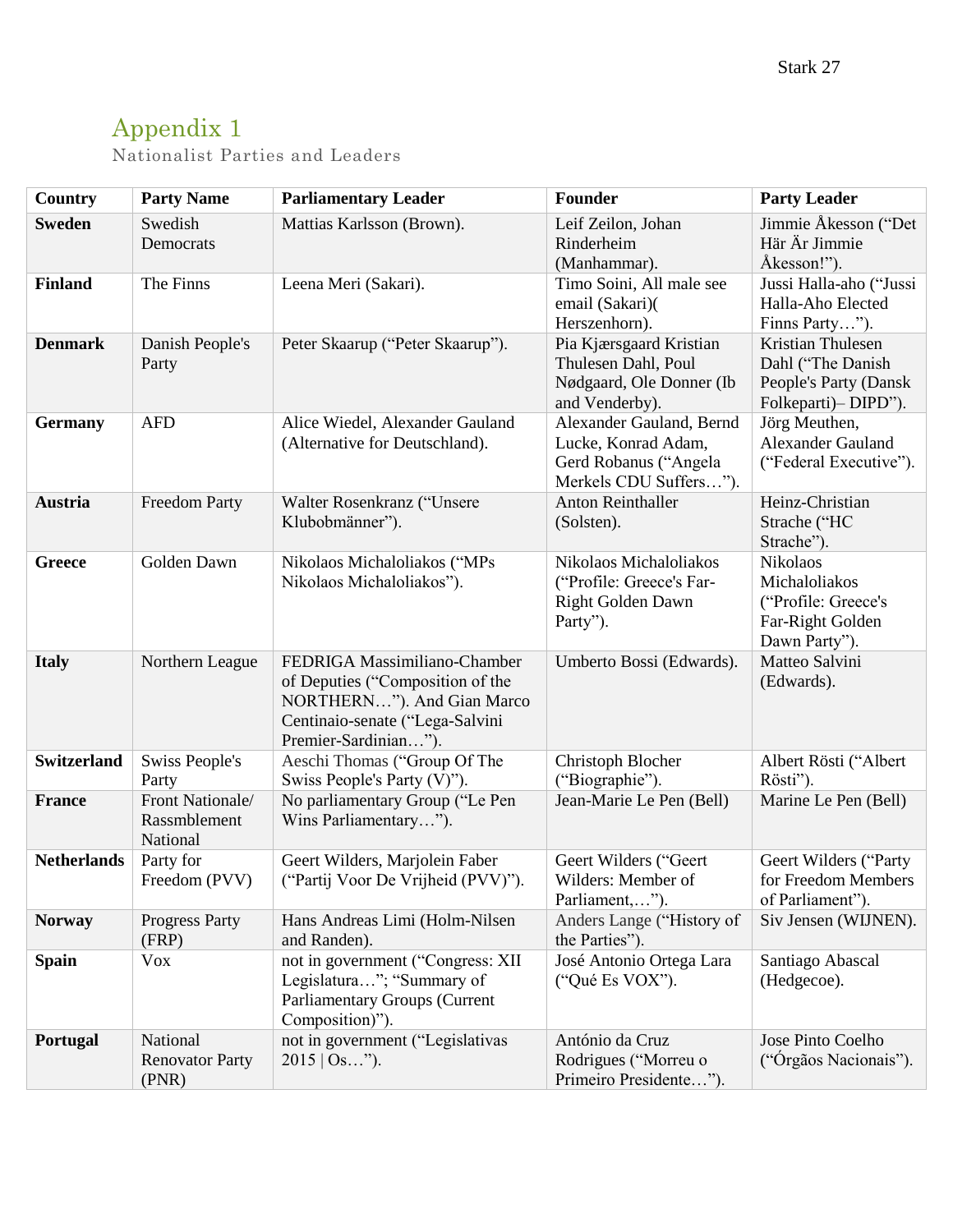| <b>UK</b>    | <b>UKIP</b>                      | Not in Government ("Current State<br>of the Parties"). (Only three in House<br>of Lords as "Other" ("Lords by<br>Party,"). | Alan Sked (Sked).                                    | George Batten ("UKIP<br>Aiming to").                                     |
|--------------|----------------------------------|----------------------------------------------------------------------------------------------------------------------------|------------------------------------------------------|--------------------------------------------------------------------------|
| UK           | <b>British National</b><br>party | not in government ("Current State of<br>the Parties"; "Lords by Party,").                                                  | John Tyndall ("Profile:<br>British National Party"). | Adam Walker<br>(Chairman) ("BNP<br>Candidate Profile -<br>Adam Walker"). |
| <b>Spain</b> | España 2000                      | not in government ("Congress: XII<br>Legislatura"; "Summary of<br><b>Parliamentary Groups (Current</b><br>Composition)").  | Unknown                                              | Rafael Ripoll<br>("Biografía De Rafael<br>Ripoll").                      |
| <b>Spain</b> | National<br>Democracy            | not in government ("Congress: XII<br>Legislatura"; "Summary of<br><b>Parliamentary Groups (Current</b><br>Composition)").  | Unknown                                              | Manuel Canduela<br>Serrano ("Manuel<br>Canduela Asume").                 |
| <b>Spain</b> | La Falange                       | not in government ("Congress: XII<br>Legislatura"; "Summary of<br><b>Parliamentary Groups (Current</b><br>Composition)").  | Gustavo Morales**<br>("Somos La Falange").           | Manuel Andrino Lobo<br>("Somos La<br>Falange").                          |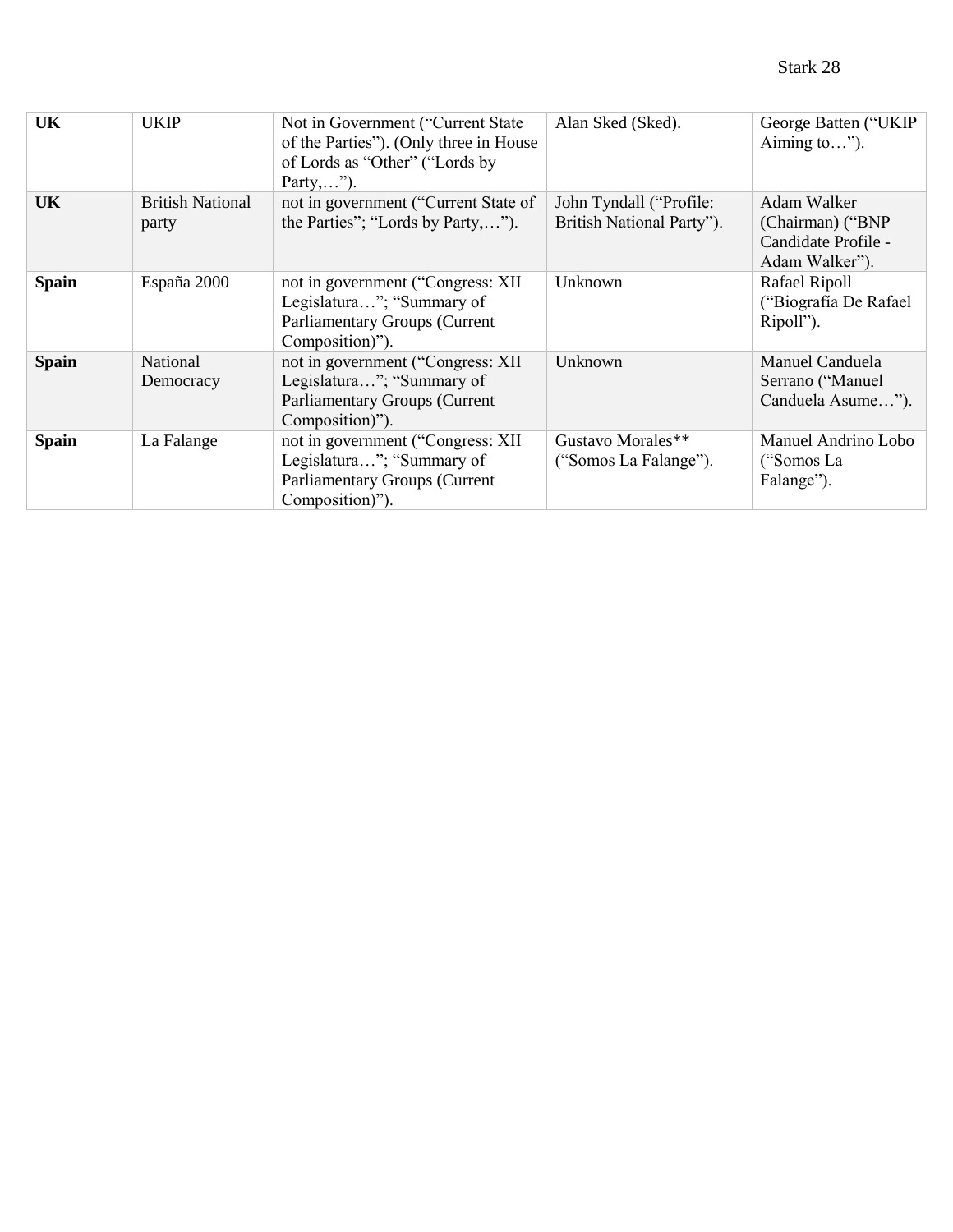| <b>Country</b>     | <b>Party Name</b>                     | <b>Parliamentary</b>                                                                                                         | Founder                                                                                                                               | <b>Party Leader</b>                                                                           |
|--------------------|---------------------------------------|------------------------------------------------------------------------------------------------------------------------------|---------------------------------------------------------------------------------------------------------------------------------------|-----------------------------------------------------------------------------------------------|
| <b>Sweden</b>      | KD (1964)                             | Leader<br>Andreas Carlson                                                                                                    | Birger Ekstedt, Lewi Pethrus                                                                                                          | Ebba Busch                                                                                    |
|                    |                                       | ("Andreas Carlson<br>$(KD)$ ".                                                                                               | (Jonasson).                                                                                                                           | Thor<br>("Företrädare").                                                                      |
| <b>Norway</b>      | Høgre (1884)                          | <b>Trond Helleland</b><br>("Trond<br>Helleland").                                                                            | Emil Stang ("Emil Stang").                                                                                                            | Erna Solberg<br>("Erna<br>Solberg").                                                          |
| <b>Denmark</b>     | Det Konservative<br>Folkeparti (1916) | Mette Abildgaard<br>("Mette<br>Abildgaard").                                                                                 | Emil Piper** ("Emil Piper").                                                                                                          | Søren Pape<br>Poulsen ("Søren<br>Pape").                                                      |
| <b>Germany</b>     | CDU (1945)                            | Ralph Brinkhaus<br>("Ralph<br>Brinkhaus").                                                                                   | Konrad Adenauer**<br>("Bundes(Partei)Vorsitzende").                                                                                   | Angela Merkel<br>("Dr. Angela<br>Merkel").                                                    |
| Austria            | ÖVP (1945)                            | August Wöginger<br>("The Austrian<br>People's Party").                                                                       | Leopold Figl, Julius Raab, Leopold<br>Kunschak, Felix Hurdes, Hans<br>Pernter, Lois Weinberger ("Die<br>Geschichte Der Volkspartei"). | Sebastian Kurz<br>("The Austrian<br>People's Party").                                         |
| <b>Greece</b>      | Nea Dimokratia<br>$(ND)$ (1974)       | Kyriakos<br>Mitsotakis (Bessy).                                                                                              | Konstantinos Karamanlis<br>("Konstantinos Karamanlis").                                                                               | Kyriakos<br>Mitsotakis<br>("Μητσοτάκης<br>Κυριάκος").                                         |
| <b>Italy</b>       | Forza Italia (2013)                   | Paolo Romani -<br>Senate<br>("Presidente"). and<br><b>BRUNETTA</b><br>Renato-CoD<br>("Composition<br>of").                   | Silvio Berlusconi (Raniolo 440).                                                                                                      | Silvio<br>Berlusconi<br>("Berlusconi<br>Nomina<br>Tajani").                                   |
| <b>Switzerland</b> | CVP (1848)                            | Doris Leuthard<br>(federal council)<br>("Doris Leuthard:<br>Personal Details").                                              | Josef leu von Ebersol<br>(Christlichdemokratische<br>Volkspartei der Schweiz).                                                        | Gerhard Pfister<br>("Gerhard<br>Pfister").                                                    |
| France*            | UMP aka the<br>Republicans (2015)     | Christian Jacob<br>(Assembly)<br>("Christian<br>Jacob"). And<br><b>Bruno Retailleau</b><br>(Senate) ("Bruno<br>Retailleau"). | Jacques Chirac ("Jacques Chirac").                                                                                                    | Laurent<br>Wauquiez<br>("Laurent<br>Wauquiez,<br>Président Du<br>Parti Les<br>Républicains"). |
| <b>Netherlands</b> | CU (2000)                             | Roel Kuiper<br>(Senate)<br>("Landelijk<br>Bestuur"). and<br>Gert-Jan Segers<br>(HoR) ("Gert-Jan<br>Segers").                 | K. Veling** (Valkenburg and<br>Aangeenbrug).                                                                                          | Piet Adema<br>("Landelijk<br>Bestuur").                                                       |

Conservative and Christian-Democrat Parties and Leaders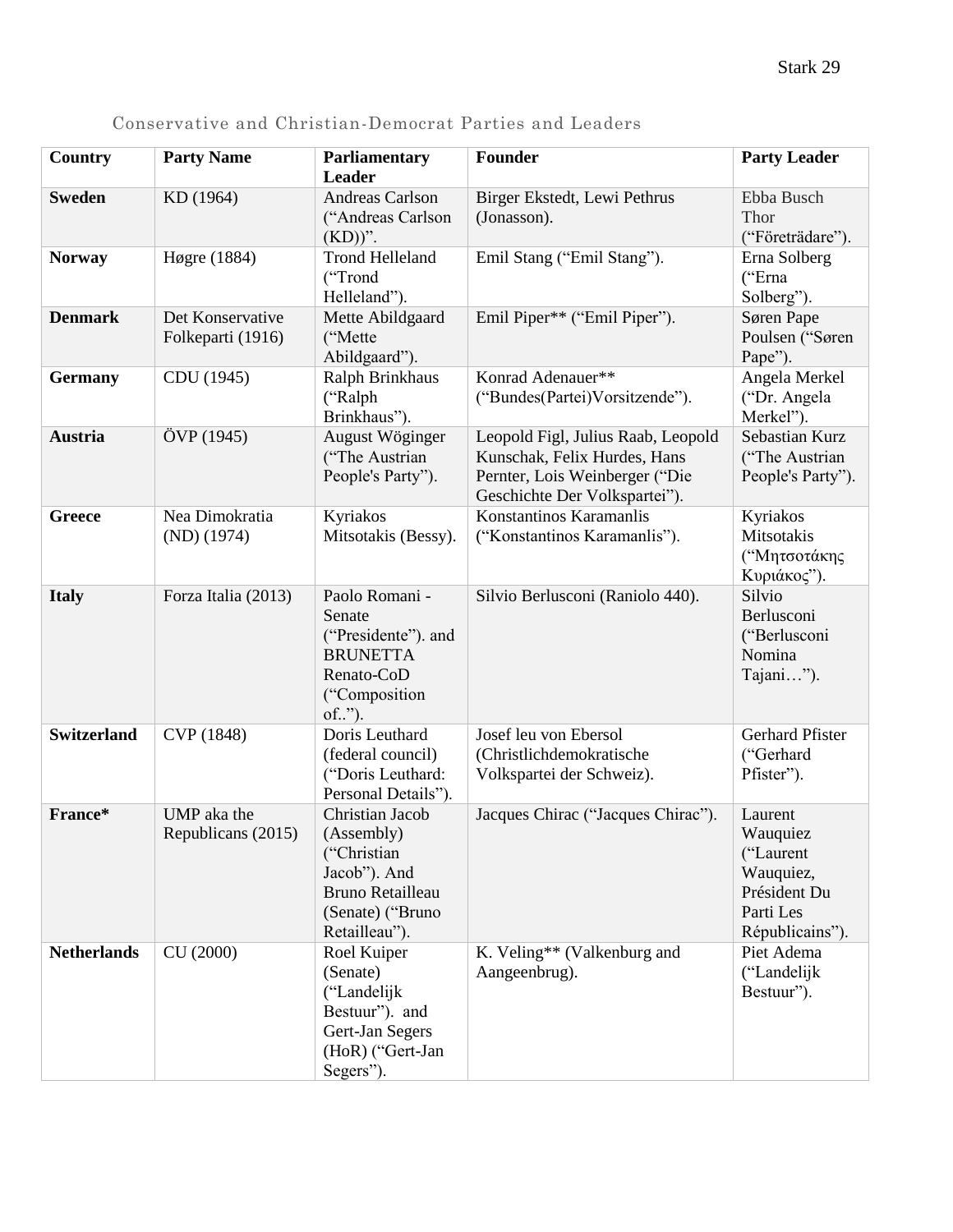| <b>Norway</b>      | Kristelig Folkeparti<br>(1933)             | Knut Arild Hareide<br>("Hareide, Knut<br>Arild (1972-))".                                                                                                                                     | Ingebrigt Bjørø** (Garvik and<br>Tvedt).                                                                                                                                                                                                                                                                                             | Knut Arild<br>Hareide<br>("Hareide, Knut<br>Arild (1972-))".         |
|--------------------|--------------------------------------------|-----------------------------------------------------------------------------------------------------------------------------------------------------------------------------------------------|--------------------------------------------------------------------------------------------------------------------------------------------------------------------------------------------------------------------------------------------------------------------------------------------------------------------------------------|----------------------------------------------------------------------|
| <b>Spain</b>       | PP (1989)                                  | José Antonio<br>Bermúdez de<br>Castro Fdez<br>(Congress) ("José<br>Antonio Bermúdez<br>De Castro Fdez").<br>And Cosidó<br>Gutiérrez, Ignacio<br>(Senate) ("Cosidó<br>Gutiérrez,<br>Ignacio"). | Manuel Fraga (Tremlett).                                                                                                                                                                                                                                                                                                             | Pablo Casado<br>(Junquera).                                          |
| Portugal           | CDS-PP (1974)                              | Nuno Magalhães<br>("Nuno<br>Magalhães").                                                                                                                                                      | Diogo Freitas do Amaral (Pike).;<br>Adelino Amaro da Costa ("Basílio<br>Horta").; Basílio Horta ("Basílio<br>Horta").; Vítor Sá Machado<br>("Falecimento Do Dr. Victor").;<br>Valentim Xavier Pintado ("Morreu<br>Valentim Xavier").; João Morais<br>Leitão ("Morreu João Morais<br>Leitão").; João Porto ("Morreu João<br>Porto,"). | Assunção Cristas<br>("Assunção<br>Cristas").                         |
| <b>UK</b>          | Conservatives<br>(1834)                    | <b>Brandon Lewis</b><br>("Brandon<br>Lewis").                                                                                                                                                 | Robert Peel (Gash).                                                                                                                                                                                                                                                                                                                  | Theresa May<br>("Our Team").                                         |
| <b>Finland</b>     | Kristillisdemokraatit<br>(1958)            | Peter Östman<br>("Who Is Peter<br>Östman?").                                                                                                                                                  | Paavo Päivänsalo ("Puolueen<br>Historia").                                                                                                                                                                                                                                                                                           | Sari Essayah<br>("Sari Essayah:<br>In English").                     |
| <b>Switzerland</b> | <b>BDP</b> (2008)                          | Rosmarie<br>Quadranti ("Liberal<br>Democrat Group<br>$(BD)$ :").                                                                                                                              | Hans Grunder** ("BDP Schweiz -<br>Zahlen Und Fakten").                                                                                                                                                                                                                                                                               | <b>Martin Landolt</b><br>("Martin<br>Landolt,").                     |
| <b>Netherlands</b> | <b>Christian Democrat</b><br>Appeal (1980) | Elco Brinkman<br>(Senate) and<br>Sybrand van<br>Haersma Buma<br>(HoR) ("Mensen:<br>$CDA$ ").                                                                                                  | Piet Steenkamp** ("Dr. PAJM<br>(Piet) Steenkamp").                                                                                                                                                                                                                                                                                   | Sybrand van<br>Haersma Buma<br>("Buma: CDA<br>Maintains<br>Itself"). |
| <b>Finland</b>     | National Coalition<br>Party (1918)         | Kalle Jokinen<br>("Yhteystiedot").                                                                                                                                                            | Hugo Suolahti, K. R. Brotherus, F.<br>Hallio, Tekla Hultin, Kaarlo<br>Koskimies, O. V. Louhivuori, E.<br>Nevanlinna, Jussi Puumala, E. N.<br>Setälä, A. H. Virkkunen.****<br>(Program for the Founding<br>Meeting).                                                                                                                  | Petteri Orpo<br>("Yhteystiedot").                                    |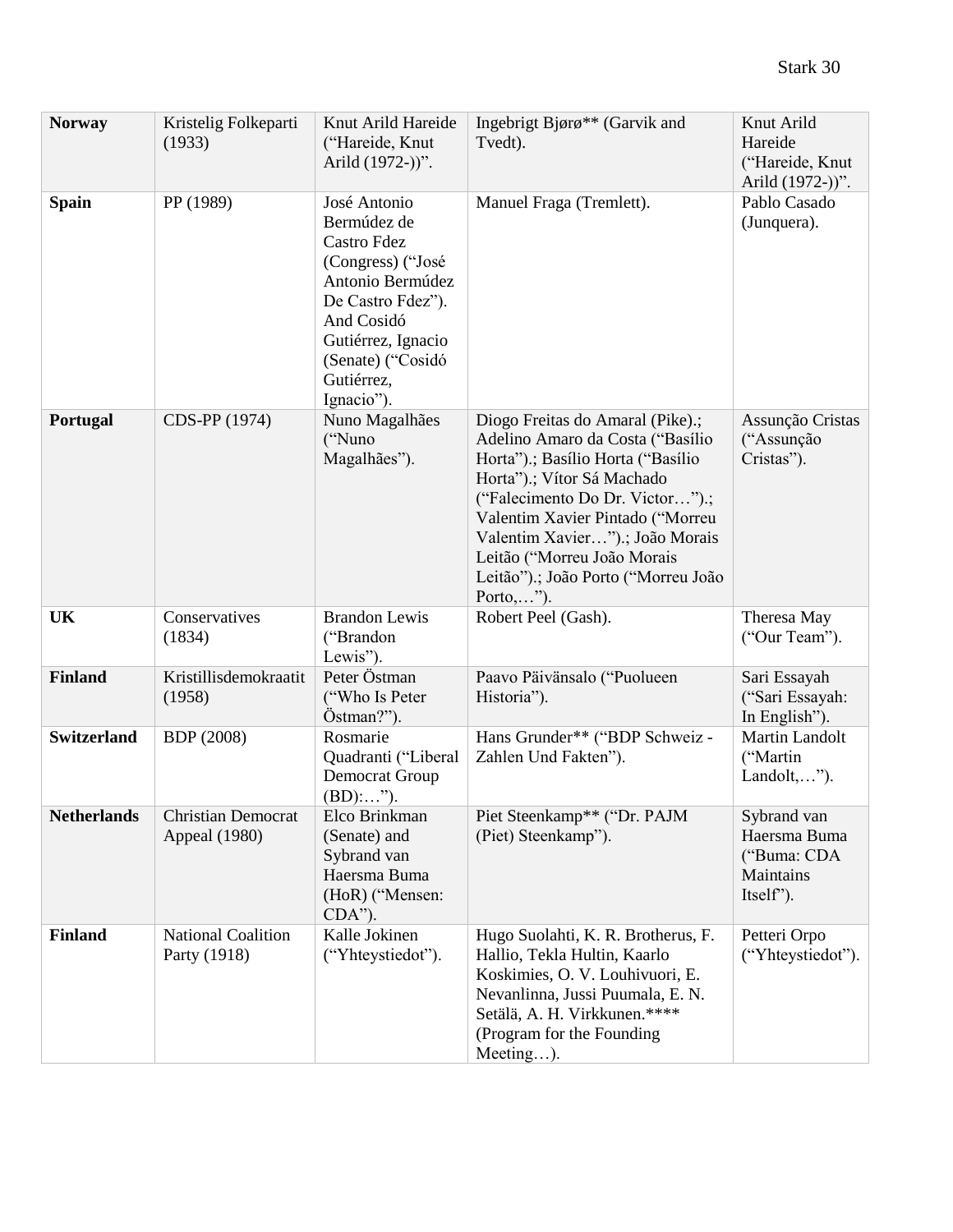Conservative and Christian-Democrat Founding Year Compared to the Year Women Gained the Right to Vote

| <b>Party</b>                             | Founded                                                     | <b>Women's Vote</b>                    | <b>Before</b> or<br><b>After</b> |
|------------------------------------------|-------------------------------------------------------------|----------------------------------------|----------------------------------|
| Conservatives                            | 1834 (Louth and Webb).                                      | 1928 ("Women's<br>Suffrage Timeline"). | before                           |
| <b>CVP</b>                               | 1912 ("Switzerland-Political<br>Parties").                  | 1971 ("Women's<br>Suffrage").          | before                           |
| Høgre                                    | 1884 ("The History of the<br>Norwegian Conservatve Party"). | 1913 ("Women's<br>Suffrage").          | before                           |
| Det Konservative<br>Folkeparti           | 1915 (Poulsen)                                              | 1915 ("Women's<br>Suffrage").          | same                             |
| <b>National Coalition Party</b>          | 1918 ("Finland-Political<br>Parties").                      | 1906 ("Women's<br>Suffrage").          | after                            |
| Kristelig Folkeparti                     | 1933 ("Skoleoppgave Om KrF").                               | 1913 ("Women's<br>Suffrage").          | after                            |
| <b>Christian Democrat</b><br>Union       | 1945 ("Germany-Political<br>Parties").                      | 1918 ("Women's<br>Suffrage").          | after                            |
| ÖVP                                      | 1945 ("Austria - Political<br>Parties").                    | 1918 ("Women's<br>Suffrage").          | after                            |
| Kristillisdemokraatit                    | 1958 ("Finland - Political<br>parties").                    | 1906 ("Women's<br>Suffrage").          | after                            |
| Kristian Democrat                        | 1964 ("Sweden-Political<br>Parties").                       | 1921 ("Women's<br>Suffrage").          | after                            |
| Nea Dimokratia (ND)                      | 1974 ("Greece - Political<br>parties").                     | 1952 (Papantoniou).                    | after                            |
| <b>CDS-PP</b>                            | 1974 ("Portugal - Political<br>parties").                   | 1976 ("Women's<br>Suffrage").          | after                            |
| <b>Christian Democrat</b><br>Association | 1980 ("Netherlands- Political<br>Parties").                 | 1919 ("Women's<br>Suffrage").          | after                            |
| PP                                       | 1989 ("Spain-Political Parties").                           | 1931 ("Women's<br>Suffrage").          | after                            |
| Christian Union                          | 2000 ("Netherlands- Political<br>Parties").                 | 1919 ("Women's<br>Suffrage").          | after                            |
| <b>BDP</b>                               | 2008 ("Switzerland - Political<br>Parties").                | 1971 ("Women's<br>Suffrage").          | after                            |
| Forza Italia                             | 1994 (Raniolo 440).                                         | 1945 ("Women's<br>Suffrage").          | after                            |
| UMP aka the<br>Republicans               | 2015 ("France- Political Parties").                         | 1944 ("Women's<br>Suffrage").          | after                            |

Green Parties and Leaders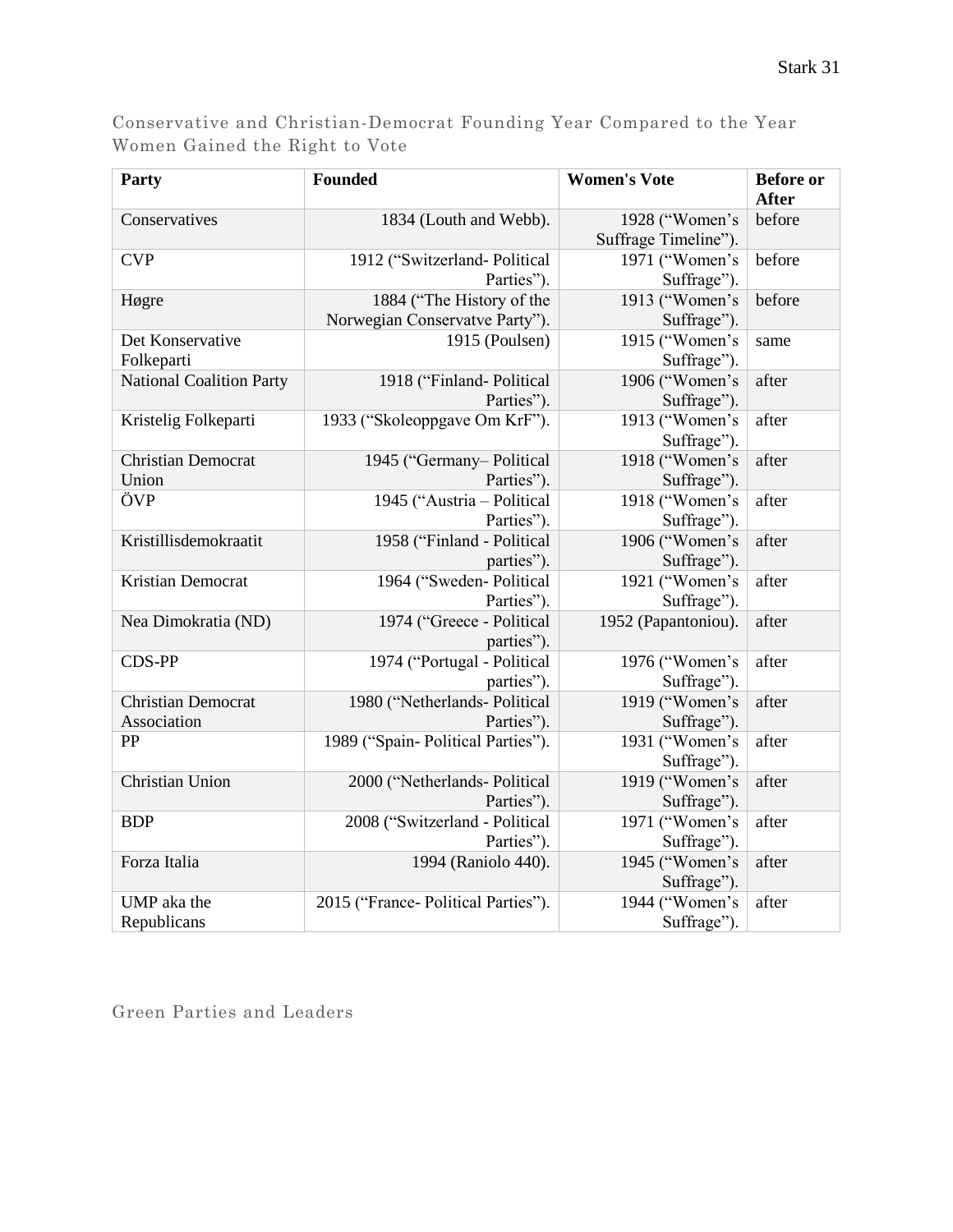Stark 32

| <b>Country</b>     | Party                             | <b>Parliamentary Leader</b>                                                                                                                                                                          | <b>Founders</b>                                                                                                                                                       | <b>Party Leaders</b>                                                                                                                                            |
|--------------------|-----------------------------------|------------------------------------------------------------------------------------------------------------------------------------------------------------------------------------------------------|-----------------------------------------------------------------------------------------------------------------------------------------------------------------------|-----------------------------------------------------------------------------------------------------------------------------------------------------------------|
| <b>Sweden</b>      | Miljöpartiet/MP                   | Jonas Eriksson, Maria Ferm<br>("Miljöpartiet").                                                                                                                                                      | Per Gahrton, Ragnhild<br>Pohanka (1st party Chairs)<br>("Årtal, Personer Och<br>Valresultat").                                                                        | <b>Gustav Fridolin</b><br>Isabella Lövin ("Miljöpartiet").                                                                                                      |
| <b>Finland</b>     | <b>VIHR</b>                       | Krista Mikkonen<br>("Kansanedustajat").                                                                                                                                                              | Kalle Könkkölä (1st party<br>Chair) (SPT).                                                                                                                            | <b>Touko Aalto</b><br>("Kansanedustajat").                                                                                                                      |
| <b>Germany</b>     | Bundnis 90/Die<br>Grünen          | Katrin Goering-Eckardt<br>Anton Hofreiter ("Vorstand").                                                                                                                                              | Herbert Gruhl, August<br>Haußleiter, Helmut<br>Neddermeyer (1st elected<br>spokespeople) ("Von Der<br>$GAZ$ ").                                                       | Annalena Baerbock<br><b>Robert Habeck</b><br>("Bundesvorstand", Bundnis<br>90/Die Grünen).                                                                      |
| Austria            | Die Grünen                        | Not in Government ("Current Seat<br>Plan of the Federal Council";<br>"Actual Seating Plan of the<br>National Council").                                                                              | Josef Buchner, Herbert Fux,<br>Walter Geyer, Freda<br>Meissner-Blau, Peter Pilz,<br>Karel Smolle, Manfred Srb,<br>Andreas Wabl ("Chronik<br>Der Grünen Alternative)". | Werner Kogler, Regina Petrik<br>("Die Grünen").                                                                                                                 |
| <b>Greece</b>      | Oikologoi<br>Prasinoi             | Giorgos Dimaras (Βιογραφικό").<br>and Yiannis Tsironis (Yannis).<br>(only 2 greens in parliament)<br>("Οικολόγοι Πράσινοι").                                                                         | Unknown                                                                                                                                                               | Manolis Vemis, Christina<br>Efthimiatou, Philippos<br>Ganoulis, Maria Petinaki, Takis<br>Nikolakopoulos, Tilemachos<br>Spassidis ("Εκτελεστική<br>Γραμματεία"). |
| <b>Italy</b>       | Federazione dei<br>Verdi          | Not in Gov't ("Gruppi<br>Parlamentari XVIII<br>Legislatura"; "Dove Siedono i<br>Deputati").                                                                                                          | Gianni Mattioli, (1st group<br>leader in House) (Bertossa).                                                                                                           | Angelo Bonelli ("Angelo<br>Bonelli").                                                                                                                           |
| <b>Switzerland</b> | Grüne Partei der<br>Schweiz       | Balthasar Glättli ("Groupe<br>Parlementaire Des Verts").                                                                                                                                             | Daniel Brélaz (1st green MP<br>before party had formed)<br>("Histoire Des Verts En<br>Suisse").                                                                       | Regula Rytz ("Présidence").                                                                                                                                     |
| France             | European<br>Ecology-The<br>Greens | not in political group-as in<br>Administrative meeting of<br>senators not appearing on the list<br>of any group ("Political Groups in<br>the Senate"; "Les Groupes<br>Politiques: XVe Législature"). | Cécile Duflot (1st President<br>of the Party) ("Europe"<br>Ecologie-Les Verts Un<br>Nouveau Parti").                                                                  | David Cormand ("Le Bureau<br>Exécutif").                                                                                                                        |
| <b>Netherlands</b> | GroenLinks                        | Jesse Klaver (House) ("Mensen").<br>and Tineke Strik (Senate)<br>("Tineke Strik").                                                                                                                   | Paul Rosenmöller (1 <sup>st</sup><br>independent candidate)<br>("GroenLinks (GL)").                                                                                   | Jesse Klaver ("All Change at<br>GroenLinks as Leader Steps<br>Down").                                                                                           |
| <b>Norway</b>      | Miljøpartiet De<br>Grønne         | Une Bastholm (1 person so no<br>leader) ("Stortingsgruppa").                                                                                                                                         | Ove Braaten (Tuastad).                                                                                                                                                | Une Bastholm and Arild<br>Hermstad ("Une Bastholm")<br>("Arild Hermstad").                                                                                      |
| <b>Spain</b>       | <b>EQUO</b>                       | only three ppl in Congress; Juanto<br>López de Uralde, Rosa Martínez,<br>Jorge Luis ("Congreso").                                                                                                    | Juanto López de Uralde,<br>Alejandro Sánchez, Cecilia<br>Carballo ("Historia").                                                                                       | Carmen Molina, Loïc<br>Alejandro ("Comisión<br>Ejecutiva Federal").                                                                                             |
| Portugal           | Os Verdes                         | only 2 in government: José Luís<br>Ferreira, Heloísa Apolónia<br>("Deputados e Contactos").                                                                                                          | Unknown                                                                                                                                                               | Heloísa Apolónia ("Partido<br>Ecologista 'Os Verdes'").                                                                                                         |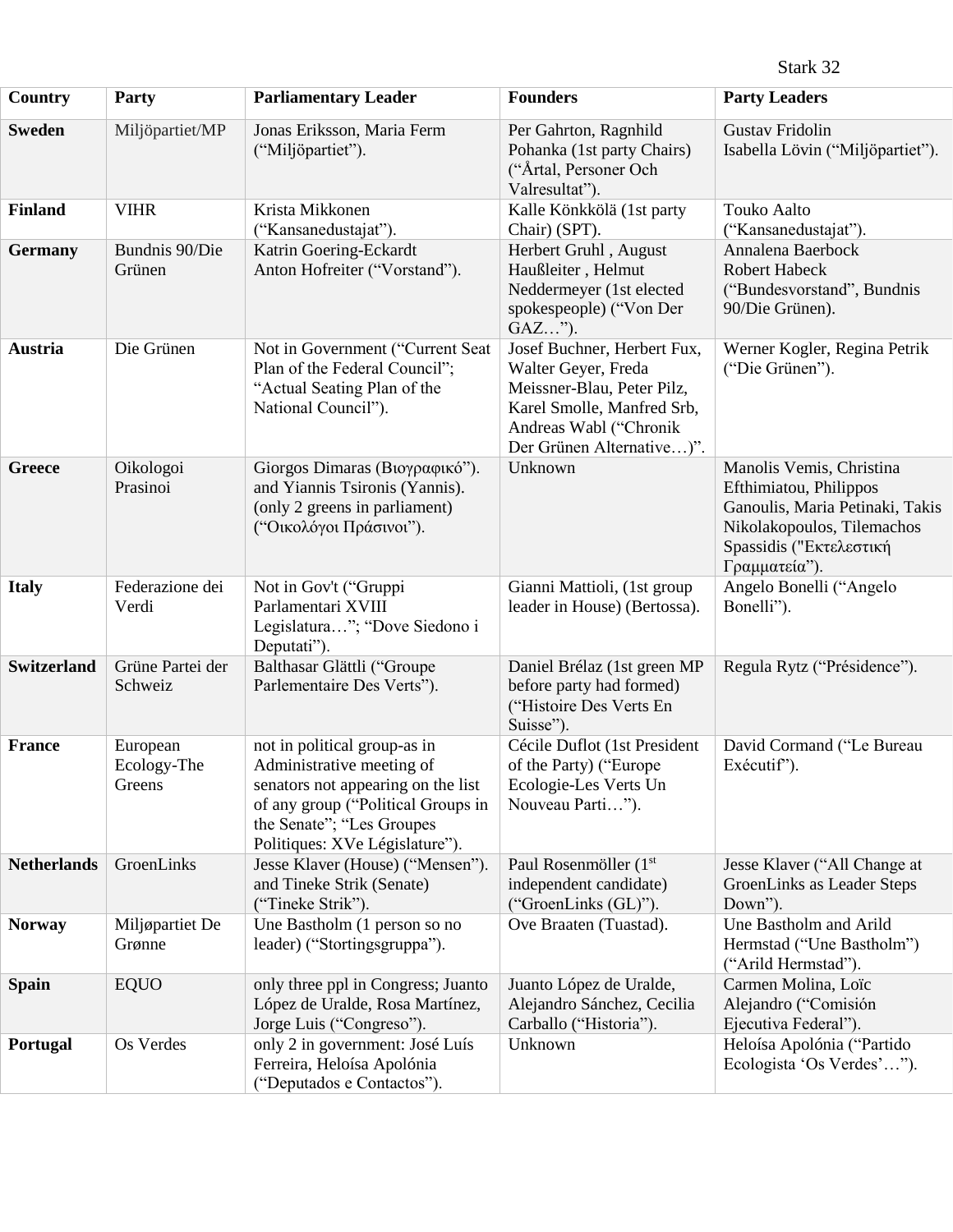| <b>UK</b>          | Green Party of  | Jenny Jones (HoL), Caroline      | Tony Whittaker, Lesley               | Sian Berry, Jonathan Bartley |
|--------------------|-----------------|----------------------------------|--------------------------------------|------------------------------|
|                    | England and     | Lucas (HoC) (Only 1 each in      | Whittaker, Freda Sanders,            | ("Our People").              |
|                    | Wales           | govt) ("Our People").            | Michael Benfield (Founders           |                              |
|                    |                 |                                  | of PEOPLE party which                |                              |
|                    |                 |                                  | changed name to Green                |                              |
|                    |                 |                                  | party) ("Green Party in the          |                              |
|                    |                 |                                  | $UK$ ").                             |                              |
| <b>Netherlands</b> | De Groenen      | not in government ("Alle Leden"; | Bart Kuiper (1 <sup>st</sup> leader) | Otto ter Haar ("Landelijk    |
|                    |                 | "Parliamentary Parties").        | (Haar).                              | Secretariaat").              |
| <b>Denmark</b>     | The Alternative | Josephine Fock ("Josephine"      | Uffe Elbæk, Josephine Fock           | Uffe Elbæk ("Uffe Elbæk").   |
|                    |                 | Fock").                          | ("Vores Historie").                  |                              |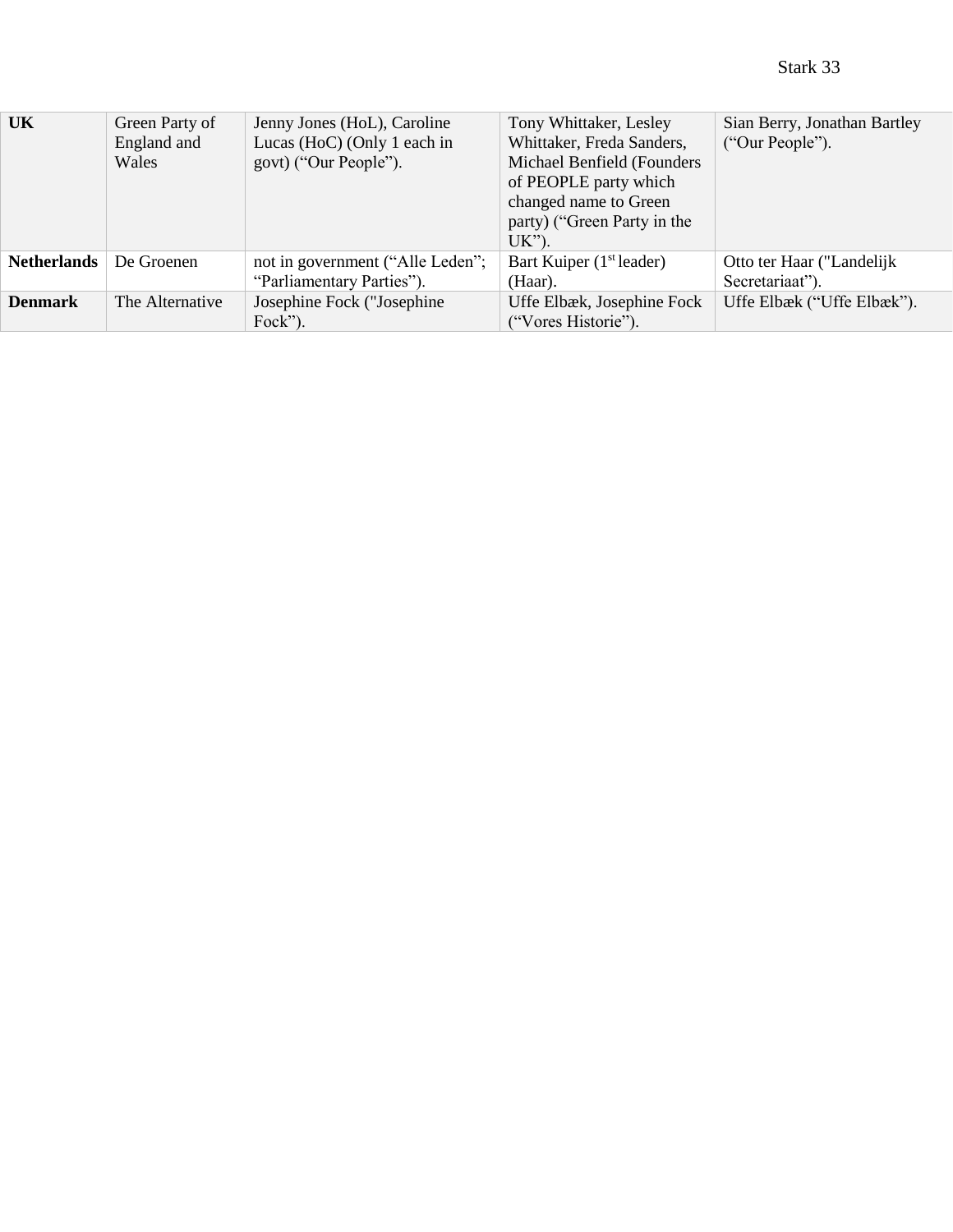# Appendix 2



a member of Parliament for Karditsa. However, I was not able to find a Parliamentary Leader listed for the New Democracy party in the Hellenic Parliament and I was emailing to inquire who the Parliamentary Leader would be. I am sorry for bothering you and I hope to hear from you soon.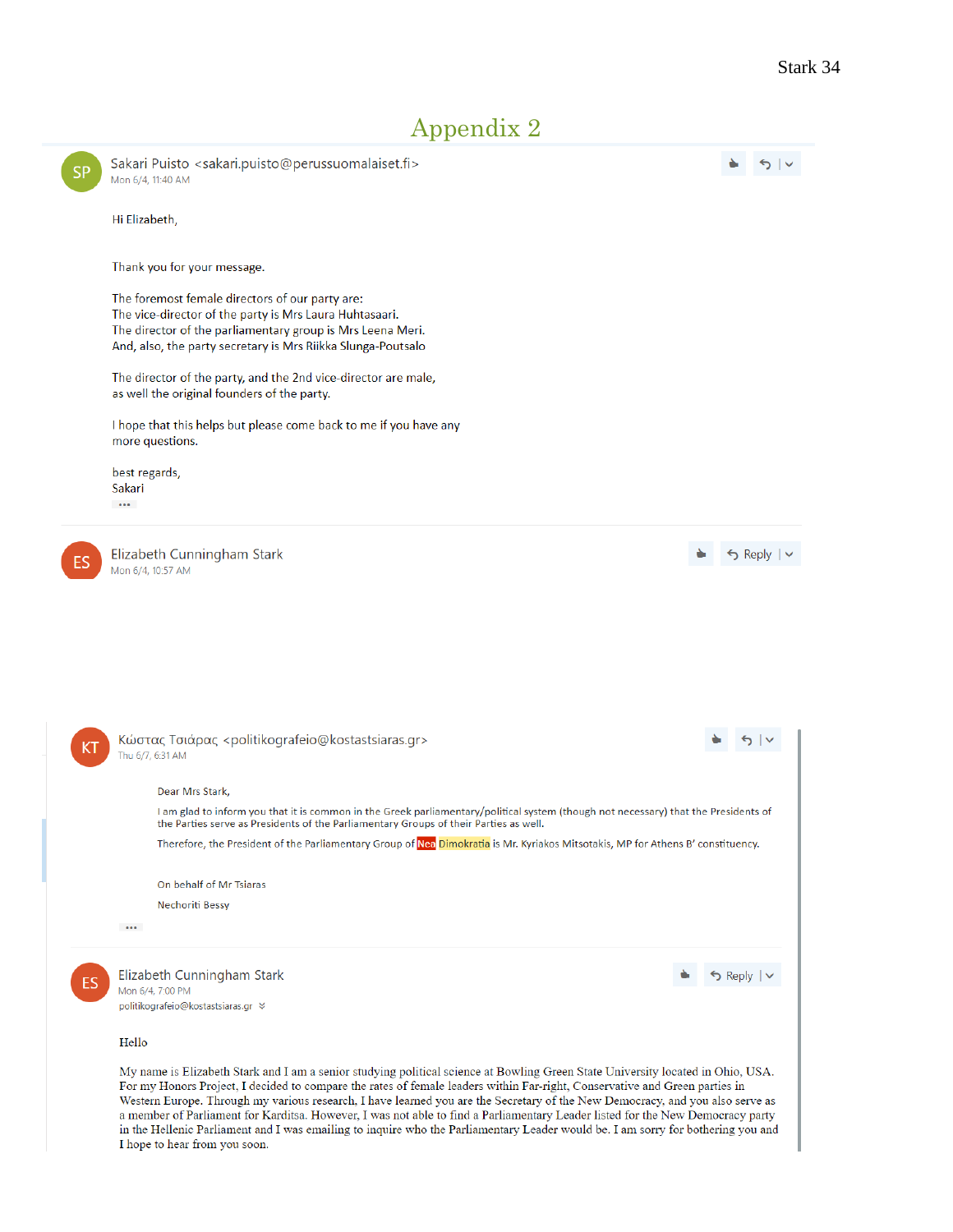## Work's Cited

"Actual Seating Plan of the National Council." *Republik Osterreich Parlament*, Republic of Austria Parliament, 30 Nov. 2018,

www.parlament.gv.at/WWER/NR/SITZPLANNR/index.shtml.

- "Albert Rösti." *UDC Suisse*, Union Démocratique Du Centre UDC, [www.udc.ch/parti/personnes/detail/albert-rosti/.](http://www.udc.ch/parti/personnes/detail/albert-rosti/)
- Alduy, Cécile. "The Devil's Daughter." *The Atlantic*, Atlantic Media Company, 19 Feb. 2014, www.theatlantic.com/magazine/archive/2013/10/the-devils-daughter/309467/.
- "All Change at GroenLinks as Leader Steps Down." *DutchNews.nl,* Dutch News, 12 May 2015, [www.dutchnews.nl/news/2015/05/all-change-at-groenlinks-as-leader-steps-down/.](http://www.dutchnews.nl/news/2015/05/all-change-at-groenlinks-as-leader-steps-down/)
- "Alle Leden." *Eerste Kamer Der Staten-Generaal*, Eerste Kamer Der Staten-Generaal Senate, www.eerstekamer.nl/alle\_leden?sorteer=fractie&modus=aflopend.
- Alternative for Deutschland. *Fraktion Im Deutschen Bundestag. Fraktion Im Deutschen Bundestag*, Alternative for Deutschland, www.afdbundestag.de/aktuelles-infomaterial/.
- Amann, Melanie, and Sven Becker. "The New Face of the AfD: How Far to the Right Is Alice Weidel?" *Spiegel Online*, Spiegel Online, 4 May 2017, [www.spiegel.de/international/germany/the-new-face-of-afd-how-right-wing-is-alice](http://www.spiegel.de/international/germany/the-new-face-of-afd-how-right-wing-is-alice-)weidel-a-1146038.html.
- "Andreas Carlson (KD)." *Sveriges Riksdag*, Sveriges Riksdag, [www.riksdagen.se/sv/ledamoter](http://www.riksdagen.se/sv/ledamoter-)partier/ledamot/andreas-carlson\_7f431f89-8b2f-4499-8997-f55f1b57d8ab.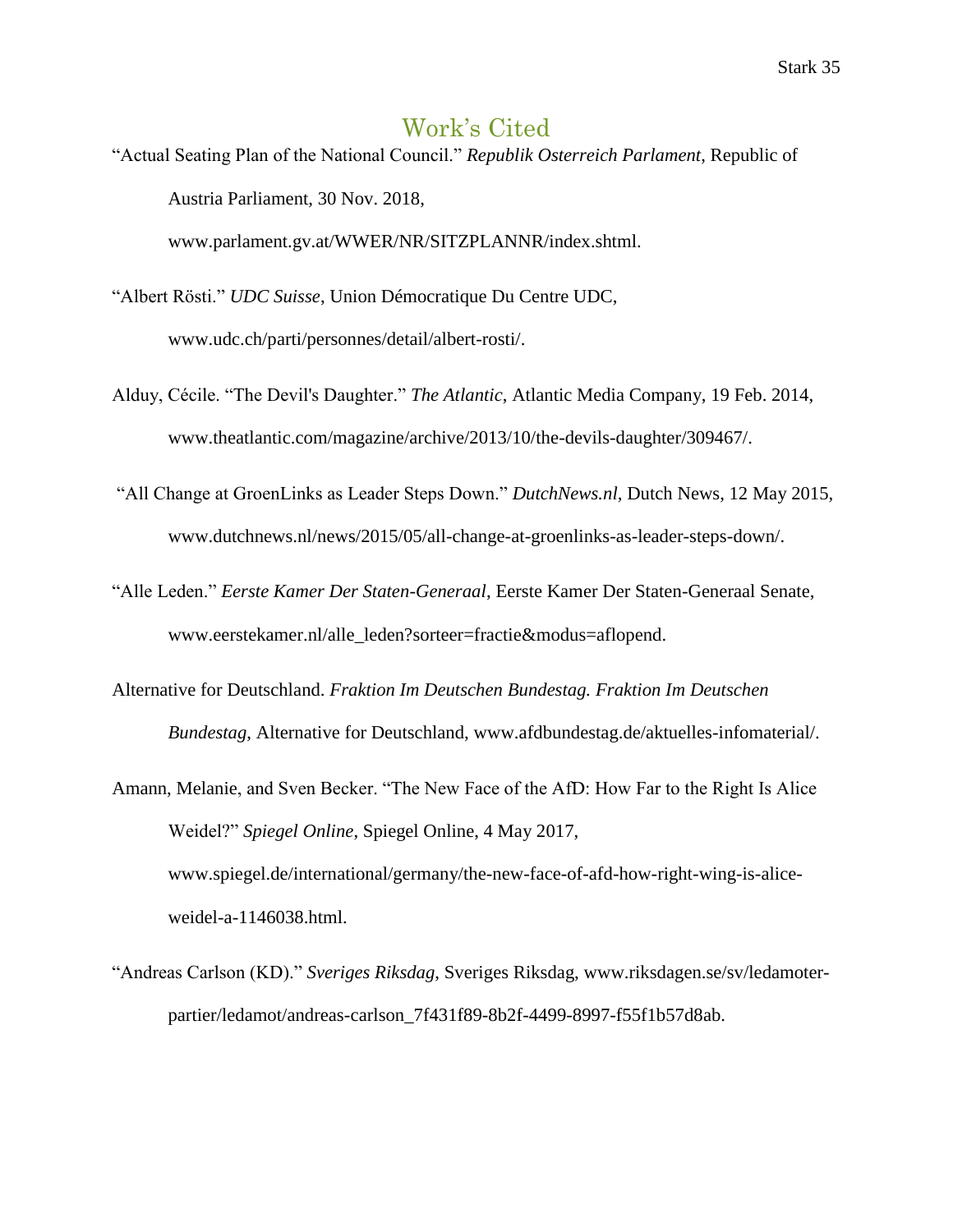- "Angela Merkels CDU Suffers Mecklenburg-Western Pomerania Poll Blow." *BBC News*, BBC, 5 Sept. 2016, www.bbc.com/news/world-europe-37271971.
- "Angelo Bonelli." *European Greens*, European Greens, europeangreens.eu/people/angelobonelli.
- "Arild Hermstad." *Miljøpartiet De Grønne*, Miljøpartiet De Grønne, mdg.no/kandidat/arildhermstad/.
- "Årtal, Personer Och Valresultat." *Miljöpartiet De Gröna*, Miljöpartiet De Gröna, www.mp.se/om/historia/fakta.
- "Assunção Cristas." *CDS-PP Grupo Parlamentar*, The CDS Parliamentary Group, 20 May 2016, [www.cds.parlamento.pt/index.php?option=com\\_content&view=article&id=14437:assunc](http://www.cds.parlamento.pt/index.php?option=com_content&view=article&id=14437:assunc) ao-cristas&catid=62:deputados.
- "Austria Political Parties." *Norsk Senter for Forskningsdata*, Norwegian Center for Research Data, [www.nsd.uib.no/european\\_election\\_database/country/austria/parties.html.](http://www.nsd.uib.no/european_election_database/country/austria/parties.html)
- "Basílio Horta." *Infopédia: Dicionários Porto Editora*, Group Port Publisher, www.infopedia.pt/\$basilio-horta.
- "BDP Schweiz Zahlen Und Fakten." Bürgerlich-Demokratische Partei Schweiz, Oct. 2016. Found in https://www.bdp.info/schweiz/de/partei/downloads/ under "BDP in Facts and Figures"
- "Berlusconi Nomina Tajani Vice Presidente Di Forza Italia." *Forza Italia*, Forza Italia, [www.forzaitalia.it/notizie/11831/berlusconi-nomina-tajani-vice-presidente-di-forza-italia.](http://www.forzaitalia.it/notizie/11831/berlusconi-nomina-tajani-vice-presidente-di-forza-italia)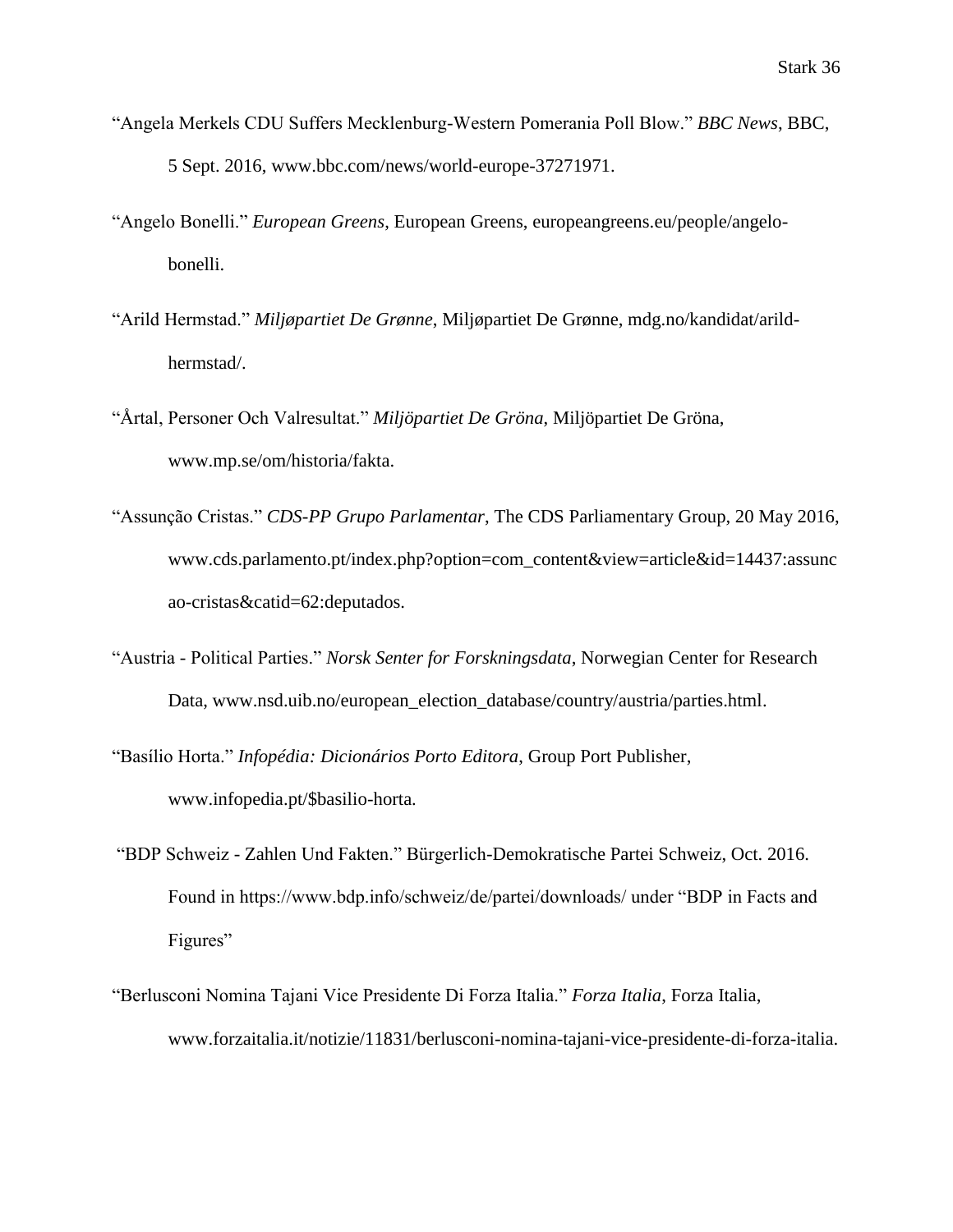Bertossa, Paolo. "I Verdi in Italia." *Tvsvizzera.it*, SWI Swissinfo.ch, 21 May 2003, www.tvsvizzera.it/tvs/i-verdi-in-italia/3323636.

"Biografía De Rafael Ripoll." *Rafael Ripoll*, Rafael Ripoll, rafaelripoll.es/.

"Biographie." *Christoph Blocher*, Dr. Christoph Blocher, [www.blocher.ch/fr/career/.](http://www.blocher.ch/fr/career/)

- "BNP Candidate Profile Adam Walker." *British National Party*, British National Party, 19 May 2017, bnp.org.uk/bnp-candidate-profile-adam-walker/.
- "Brandon Lewis." *Conservatives,* Conservatives, [www.conservatives.com/OurTeam/Members](http://www.conservatives.com/OurTeam/Members-)of-Parliament/Lewis-Brandon.

"Bruno Retailleau." *France Inter*, France Inter, [www.franceinter.fr/personnes/bruno-retailleau.](http://www.franceinter.fr/personnes/bruno-retailleau)

"Buma: CDA Maintains Itself." *AD*, De Persgroep Nederland BV, 22 Mar. 2018, [www.ad.nl/politiek/buma-cda-handhaaft-zich~a19f067a/.](http://www.ad.nl/politiek/buma-cda-handhaaft-zich~a19f067a/)

- "Bundes(Partei)Vorsitzende." *Konrad-Adenauer-Stiftung: Geschichte Der CDU*, Konrad-Adenauer-Stiftung, www.kas.de/web/geschichte-der-cdu/bundes-partei-vorsitzende.
- Bacchetta, Paolo, and Margaret Power, editors. *Right-Wing Women: from Conservatives to Extremists around the World.* Routledge, 2002.
- Beardsley, Eleanor. "Marine Le Pen's 'Brutal' Upbringing Shaped Her Worldview." *NPR*, NPR, 21 Apr. 2017, www.npr.org/2017/04/21/525110143/marine-le-pens-brutal-upbringingshaped-her-worldview.
- Bell, Melissa. "Who Is Marine Le Pen?" *CNN,* Cable News Network, 5 May 2017, www.cnn.com/2017/02/01/europe/marine-le-pen-profile/index.html.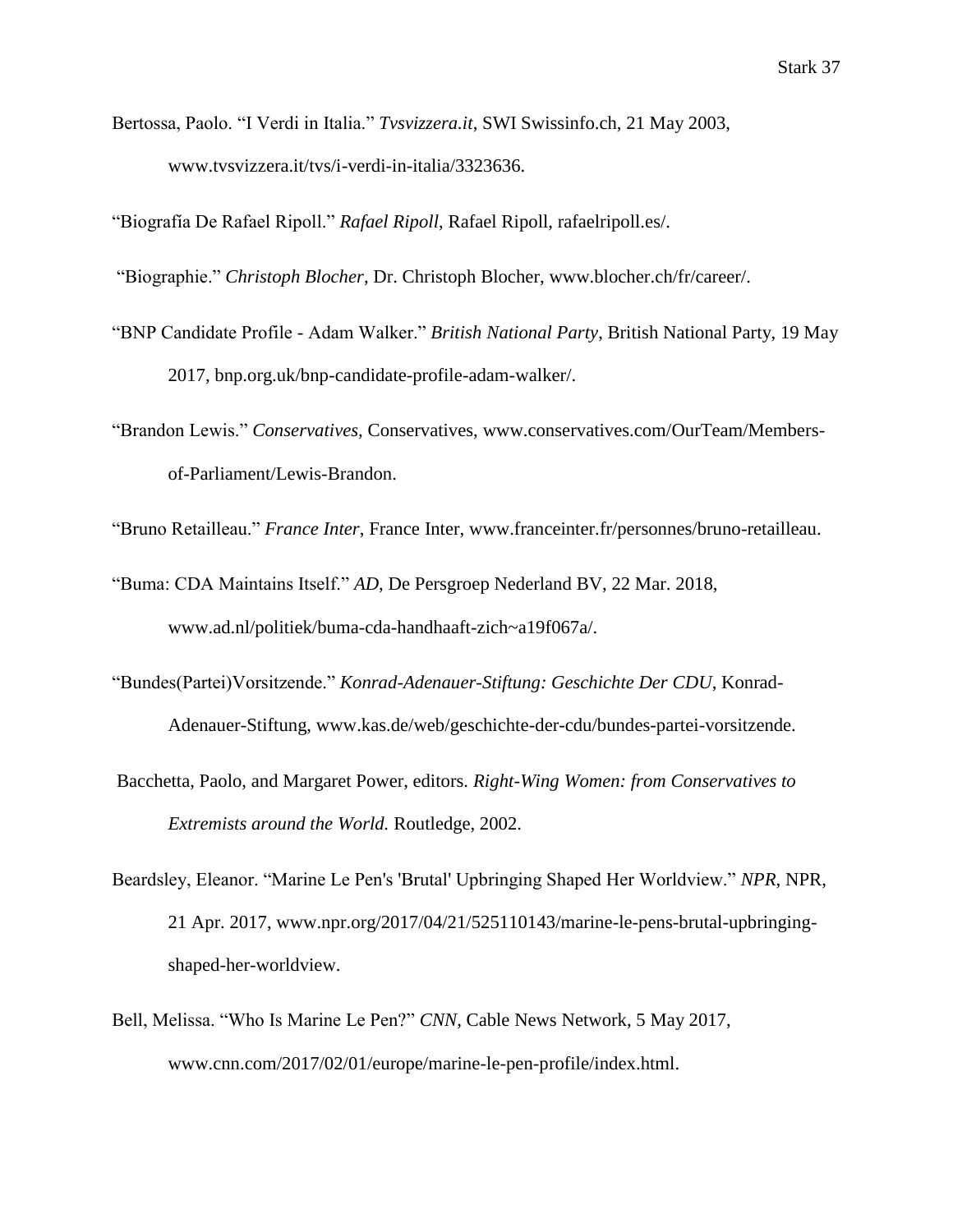- Bessy, Nechoriti. "Parliamentary Leader for New Democracy." Received by Elizabeth Stark, *Parliamentary Leader for New Democracy*, 7 June 2018.
- Brown, Andrew. "Sweden's Far Right Has Flourished Because the Elite Lost Touch with the People." *The Guardian*, Guardian News and Media, 26 Aug. 2018, www.theguardian.com/world/2018/aug/26/weden-democrats-far-right-flourished-elitelost-touch.
- "Bundesvorstand." *Alternative Für Deutschland*, Alternative Für Deutschland, [www.afd.de/partei/bundesvorstand/.](http://www.afd.de/partei/bundesvorstand/)
- "Bundesvorstand." *Bündnis 90/Die Grünen*, Bündnis 90 / Die Grünen, 11 Nov. 2018, [www.gruene.de/ueber-uns/bundesvorstand.html.](http://www.gruene.de/ueber-uns/bundesvorstand.html)
- Chase, Jefferson. "AfD: What You Need to Know about Germany's Far-Right Party." *DW.COM*, Deutsche Welle, 24 Sept. 2017, www.dw.com/en/afd-what-you-need-to-know-aboutgermanys-far-right-party/a-37208199.

"Christian Jacob." *France Inter*, France Inter, [www.franceinter.fr/personnes/christian-jacob.](http://www.franceinter.fr/personnes/christian-jacob)

- Christlichdemokratische Volkspartei der Schweiz. *Die Politik: 100 Jahre CVP Schweiz*. *Die Politik: 100 Jahre CVP Schweiz*, Die Politik, 2012, issuu.com/cvp\_schweiz/docs/internet\_sonderausgabe\_d. Pages 6-7.
- "Comisión Ejecutiva Federal." *EQUO*, EQUO Party, partidoequo.es/quienessomos/organos/comision-ejecutiva-federal/.
- "Composition of the FORZA ITALIA Group." *Camera Dei Deputati XVII Legislature*, Parlmento Italiano,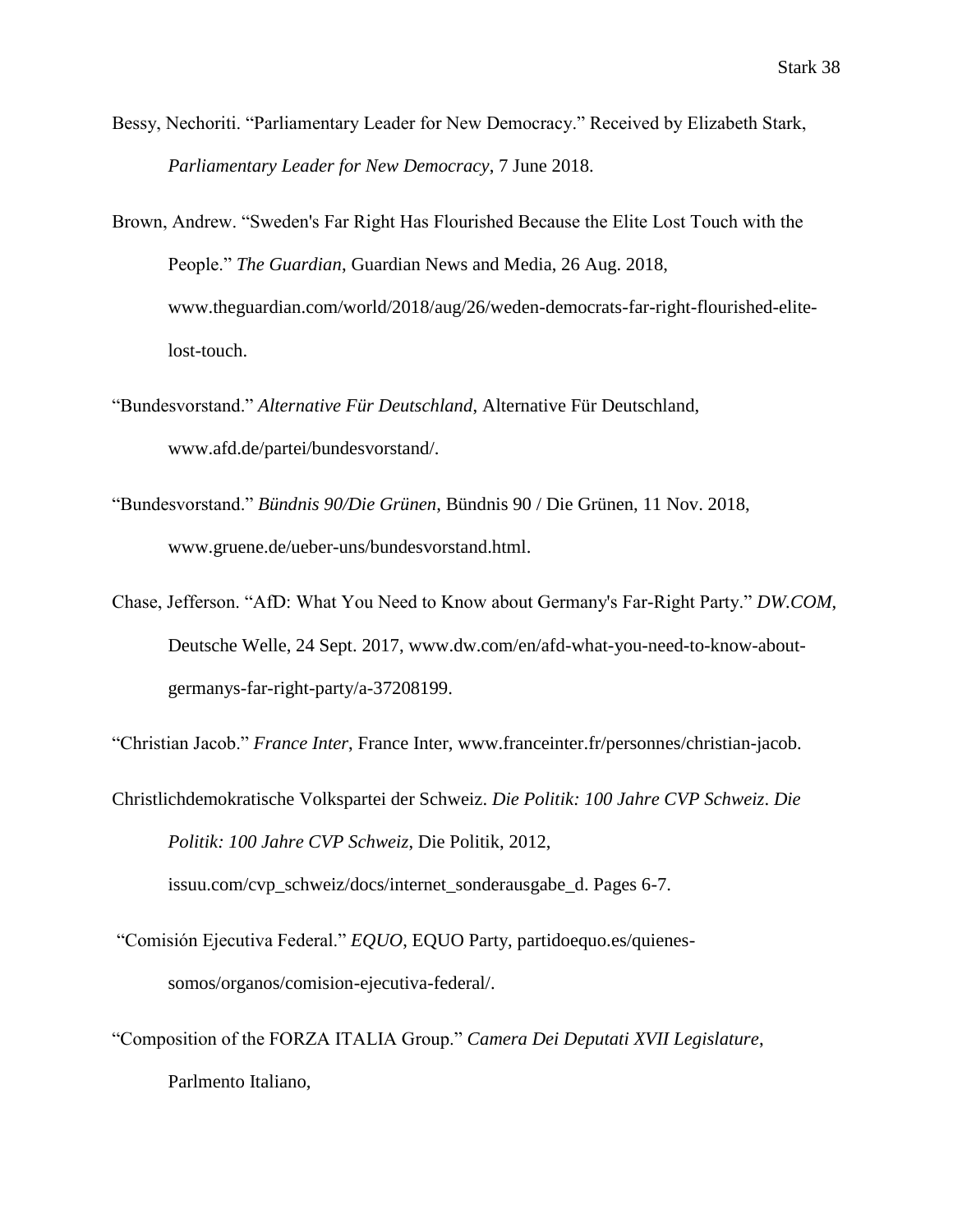[www.camera.it/leg17/217?idlegislatura=17&idGruppo=1851&idGruppoMisto=&tipoVis](http://www.camera.it/leg17/217?idlegislatura=17&idGruppo=1851&idGruppoMisto=&tipoVis) =.

"Composition of the NORTHERN AND AUTONOMY Group - LEGA DEI POPOLI - US WITH SALVINI." *Camera Dei Deputati XVII Legislature*, Chamber of Deputies, 1 Dec. 2017, [www.camera.it/leg17/217?idlegislatura=17&idGruppo=2130&idGruppoMisto=&tipoVis](http://www.camera.it/leg17/217?idlegislatura=17&idGruppo=2130&idGruppoMisto=&tipoVis)

=.

"Congress: XII Legislatura ( 2016-Actualidad )." *Congreso De los Diputados*, Congreso De Los Diputados,

www.congreso.es/portal/page/portal/Congreso/Congreso/Diputados/DipGrupParl.

"Congreso." *EQUO*, EQUO Party, partidoequo.es/gente-equo/congreso/.

"Cosidó Gutiérrez, Ignacio." *Senado De Espana*, Senado De Espana, [www.senado.es/web/composicionorganizacion/senadores/composicionsenado/fichasenad](http://www.senado.es/web/composicionorganizacion/senadores/composicionsenado/fichasenad) or/index.html?id1=12882&legis=12.

- "Chronik Der Grünen Alternative: Die Grüne Alternative Als Parlamentspartei (1986 2015)." Die Grünen. Can be found here:<https://www.gruene.at/partei/chronik/ueberblick>
- "Current State of the Parties." *Www.parliament.uk*, United Kingdom Parliament, [www.parliament.uk/mps-lords-and-offices/mps/current-state-of-the-parties/.](http://www.parliament.uk/mps-lords-and-offices/mps/current-state-of-the-parties/)

www.parlament.gv.at/WWER/BR/SITZPLANBR/index.shtml.

<sup>&</sup>quot;Current Seat Plan of the Federal Council." *Republik Osterreich Parlament,* Republic of Austria Parliament, 30 Nov. 2018,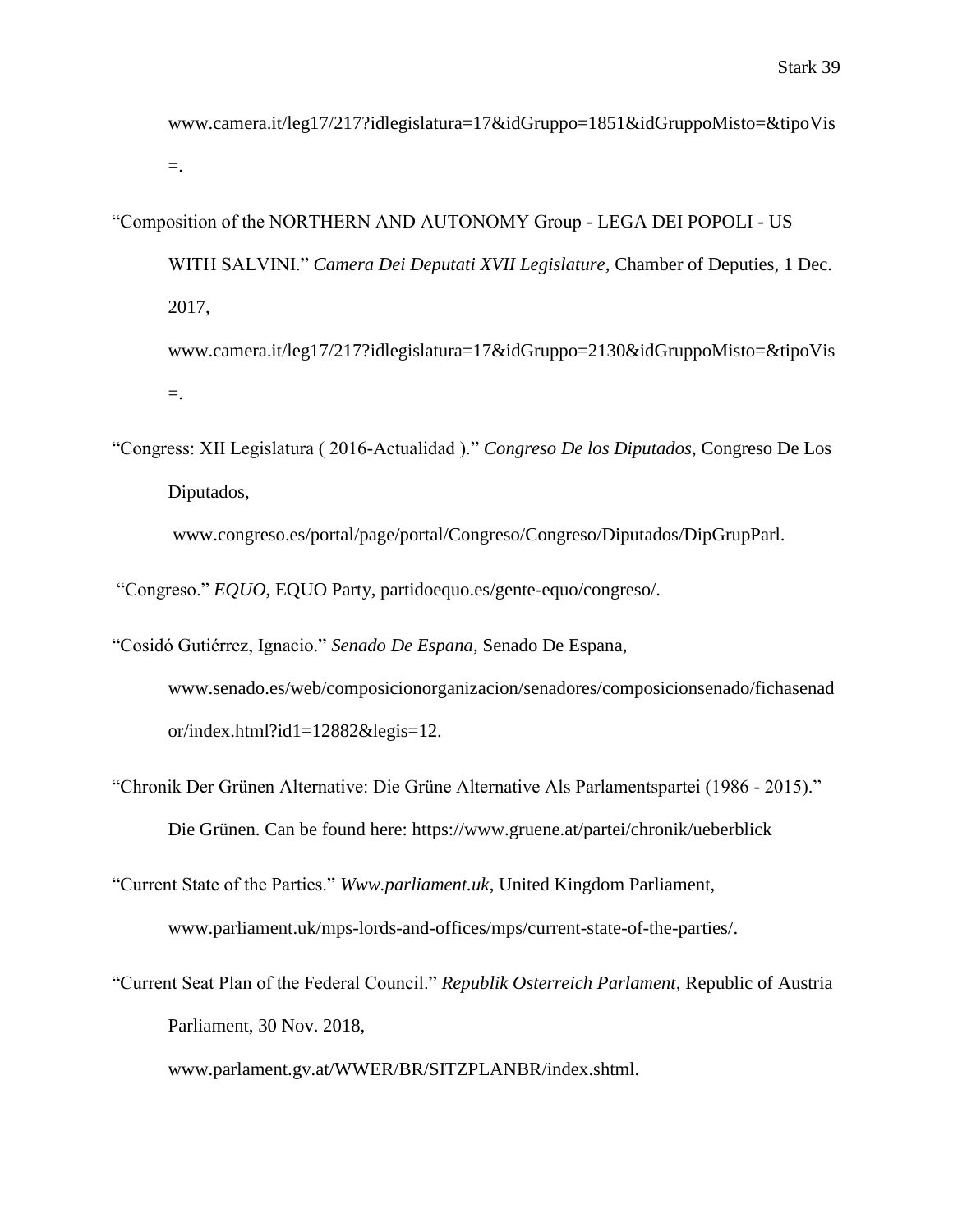"Det Här Är Jimmie Åkesson!" SD*, Swedish Democrats*, sd.se/jimmie/.

- "Deputados e Contactos." *PEV Osveredes.pt,* Partido Ecologista "Os Verdes", [www.osverdes.pt/pages/grupo-parlamentar---atual-legislatura---deputados.php.](http://www.osverdes.pt/pages/grupo-parlamentar---atual-legislatura---deputados.php)
- "Die Geschichte Der Volkspartei." Die Neue Volkspartei, Die Neue Volkspartei, www.dieneuevolkspartei.at/Die-Geschichte.
- "Die Grünen." *Die Grünen*, Die Grünen, [www.gruene.at/partei/organisation/die-gruenen.](http://www.gruene.at/partei/organisation/die-gruenen)
- "Doris Leuthard: Personal Details." *Schweizerische Eidgenossenschaft: Federal Department of the Environment, Transport, Energy and Communications (DETEC)*, Federal Department of the Environment, Transport, Energy and Communications (DETEC), [www.uvek.admin.ch/uvek/en/home/detec/federal-councillor-doris-leuthard/personal](http://www.uvek.admin.ch/uvek/en/home/detec/federal-councillor-doris-leuthard/personal-)details.html.
- "Dove Siedono i Deputati.", Camera Dei Deputati, 2018, www.camera.it/leg18/1220.
- "Dr. Angela Merkel." *CDU*, Christlich Demokratische Union Deutschlands, [www.cdu.de/vorstand/dr-angela-merkel.](http://www.cdu.de/vorstand/dr-angela-merkel)
- "Dr. PAJM (Piet) Steenkamp." *Parliament.com*, PDC Information Architecture, [www.parlement.com/id/vg09ll9ar8zy/p\\_a\\_j\\_m\\_piet\\_steenkamp.](http://www.parlement.com/id/vg09ll9ar8zy/p_a_j_m_piet_steenkamp)
- Edwards, Catherine. "Political Cheat Sheet: Understanding Italy's Northern League." *The Local,* The Local Europe AB, 18 Jan. 2018, [www.thelocal.it/20180118/political-cheat-sheet](http://www.thelocal.it/20180118/political-cheat-sheet-)understanding-italys-northern-league.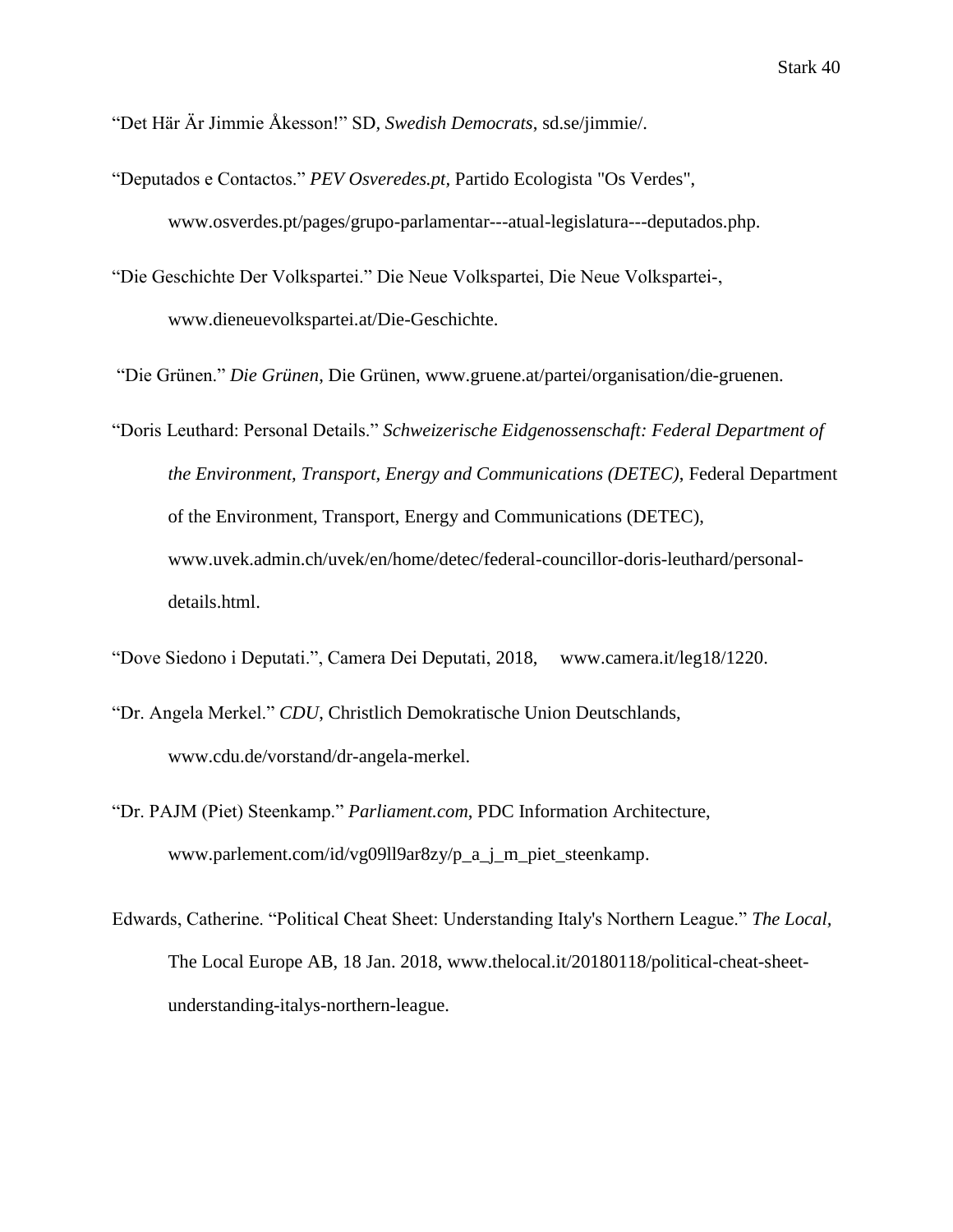"Emil Piper." Kendtes Gravsted, Kendtes Gravsted, www.gravsted.dk/person.php?navn=emilpiper.

"Emil Stang." *Government.no*, Norwegian Government Security and Service Organisation (G.S.S.O.), 24 May 2011, [www.regjeringen.no/en/the-government/previous](http://www.regjeringen.no/en/the-government/previous-)governments/historiske-artikler/offices/prime-minister-since-1814/emil-stang/id440559/.

"Erna Solberg." *Høyre*, Høyre, hoyre.no/personprofiler/e/s/erna-solberg/.

- "Europe Ecologie-Les Verts Un Nouveau Parti De L'écologie Politique Est Né." *EELV | Europe Écologie – Les Verts*, EELV | Europe Écologie – Les Verts, 13 Nov. 2010, eelv.fr/europeecologie-les-verts-un-nouveau-parti-de-lecologie-politique-est-ne/.
- "Falecimento Do Dr. Victor Sá Machado." *Portuguese Communist Party*, Partido Comunista Português, 6 May 2002, www.pcp.pt/falecimento-do-dr-victor-sá-machado.
- "Federal Executive." *Alternative for Deutschland*, Alternative Für Deutschland, www.afd.de/partei/bundesvorstand/.
- "Finland Political Parties." *Norsk Senter for Forskningsdata*, Norwegian Center for Research Data, [www.nsd.uib.no/european\\_election\\_database/country/finland/parties.html.](http://www.nsd.uib.no/european_election_database/country/finland/parties.html)

"Företrädare." *KD*, Kristdemokraterna , kristdemokraterna.se/om-oss/foretradare/ebba/.

- "France Political Parties." *Norsk Senter for Forskningsdata*, Norwegian Center for Research Data, [www.nsd.uib.no/european\\_election\\_database/country/france/parties.html.](http://www.nsd.uib.no/european_election_database/country/france/parties.html)
- Garvik, Olav, and Knut Are Tvedt. "Kristelig Folkeparti." *Store Norske Leksikon*, The Norwegian Association of Large Groups, 5 Nov. 2018, snl.no/Kristelig\_Folkeparti.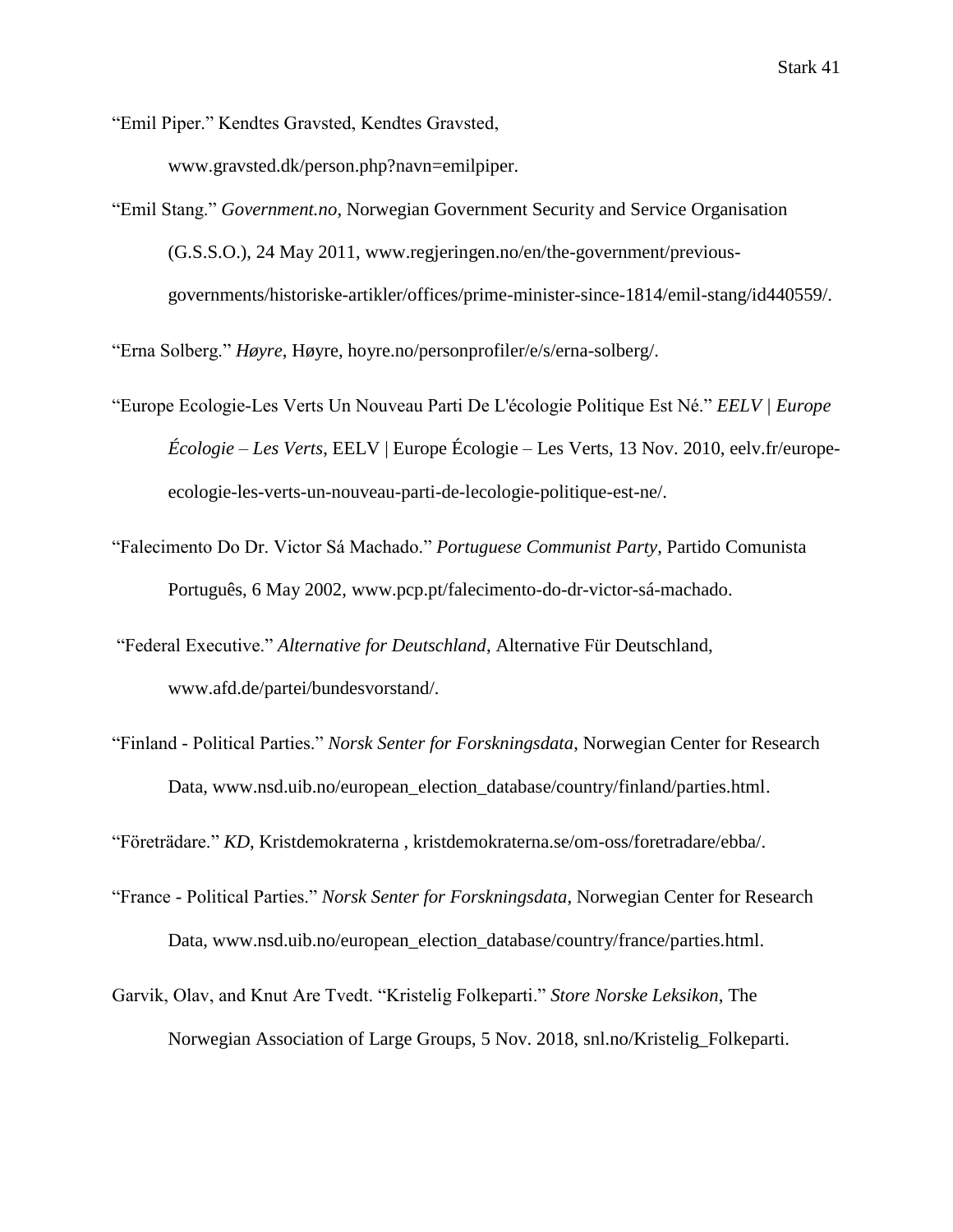- Gash, Norman. "Sir Robert Peel." Encyclopædia Britannica, Encyclopædia Britannica, Inc., 28 June 2018, [www.britannica.com/biography/Sir-Robert-Peel.](http://www.britannica.com/biography/Sir-Robert-Peel)
- "Geert Wilders: Member of Parliament, The Netherlands." *Gatestone Institute: International Policy Council*, Gatestone Institute, www.gatestoneinstitute.org/biography/Geert Wilders.
- Gerhard, Casper and Hans Zeisel. "Lay Judges in the German Criminal Courts." The Journal of Legal Studies 1, no. 1 (Jan., 1972): 135-191. [https://doi.org/10.1086/467481.](https://doi.org/10.1086/467481)

"Gerhard Pfister." *CVP Switzerland*, CVP Switzerland,

www.cvp.ch/index.php/de/menschen/gerhard-pfister.

"Gert-Jan Segers." *ChristenUnie*, ChristenUnie, [www.christenunie.nl/gert-jan-segers.](http://www.christenunie.nl/gert-jan-segers)

- "Germany Political Parties." *Norsk Senter for Forskningsdata*, Norwegian Center for Research Data, [www.nsd.uib.no/european\\_election\\_database/country/germany/parties.html.](http://www.nsd.uib.no/european_election_database/country/germany/parties.html)
- Gingrich André , and Marcus Banks. *Neo-Nationalism in Europe and beyond: Perspectives from Social Anthropology*. Berghahn Books, 2006.
- "Green Party in the UK." *Greens Are Coming*, [www.greensarecoming.org.uk/green-party-in-the](http://www.greensarecoming.org.uk/green-party-in-the-)uk.html.
- "Greece Political Parties." *Norsk Senter for Forskningsdata*, Norwegian Center for Research Data, [www.nsd.uib.no/european\\_election\\_database/country/greece/parties.html.](http://www.nsd.uib.no/european_election_database/country/greece/parties.html)
- "GroenLinks (GL)." *Parlement.com,* PDC Informatie Architectuur, www.parlement.com/id/vh8lnhrouwy1/groenlinks\_gl.
- "Group Of The Swiss People's Party (V)." *The Federal Assembly - The Swiss Parliament*, The Swiss Parliament, [www.parlament.ch/de/organe/fraktionen/svp-fraktion.](http://www.parlament.ch/de/organe/fraktionen/svp-fraktion)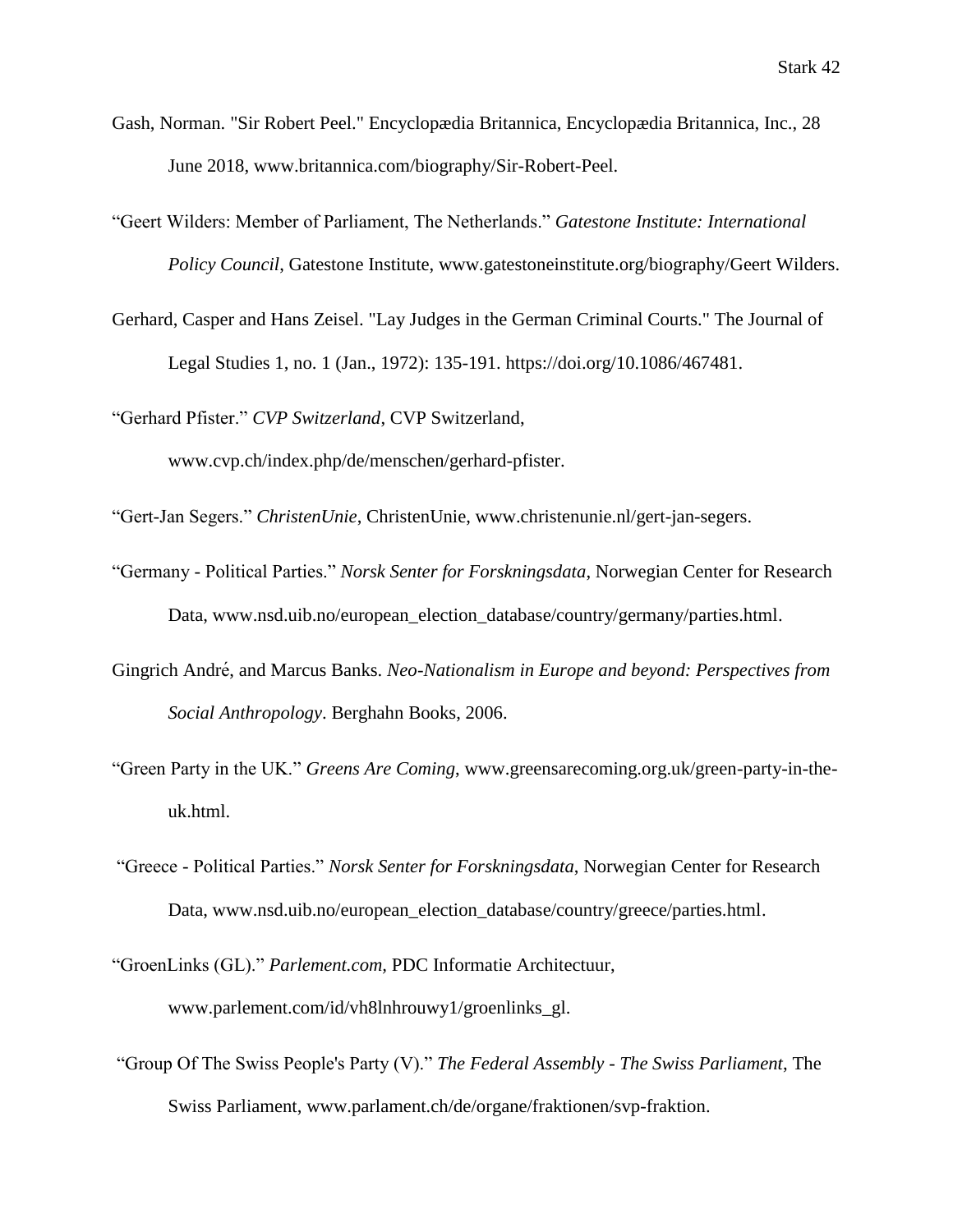"Groupe Parlementaire Des Verts." *Les Verts| Verts.ch*, Les Verts, [www.gruene.ch/gruene/fr/les\\_verts/parlement.html.](http://www.gruene.ch/gruene/fr/les_verts/parlement.html)

"Gruppi Parlamentari XVIII Legislatura: Composizione Dei Gruppi Parlamentari." *Senato Della Repubblica*, Senato Della Repubblica, 2018, www.senato.it/leg/18/BGT/Schede/Gruppi/Grp.html.

Haar, Otto ter. "History of the Greens." *Gras Party Paper*, vol. 9, no. 4, Sept. 1994, degroenen.nl/partij/geschiedenis/geschiedenis.htm.

"Hareide, Knut Arild (1972-)." Edited by Siv Nordrum and Lars Henie Arstad, *Stortinget*, Stortinget , [www.stortinget.no/no/Representanter-og](http://www.stortinget.no/no/Representanter-og-)komiteer/Representantene/Representantfordeling/Representant/?perid=KNAH.

- Harvey, Elizabeth. ["Visions of the Volk : German Women and the Far Right from Kaiserreich to](https://journals.ohiolink.edu/pg_200?120698081855002::NO:200:P200_ARTICLEID,P200_LAST_PAGE,P200_LP_ITEMID:322599210,210,322599210)  [Third Reich"](https://journals.ohiolink.edu/pg_200?120698081855002::NO:200:P200_ARTICLEID,P200_LAST_PAGE,P200_LP_ITEMID:322599210,210,322599210). *[Journal of Women's History,](https://journals.ohiolink.edu/pg_240?120698081855002::NO:240:P240_ARTICLEID,P240_LAST_PAGE,P240_LP_ITEMID:322599210,210,322599210)* Vol. 16, Iss. 3, August 24, 2004, pp. 152-167.
- "HC Strache." *Freiheitliche Partei Österreichs*, Freiheitliche Partei Österreichs, www.fpoe.at/team/die-fpoe/bundesparteiobmann/.
- Hedgecoe, Guy. "Spanish Vox Party: Nationalists Vow to 'Make Spain Great Again'." *BBC*  News, BBC, 1 Nov. 2018, [www.bbc.com/news/world-europe-46043427.](http://www.bbc.com/news/world-europe-46043427)
- Herszenhorn, David M. "True Finns Leader Will Step down in June." *Politico*, Politico Sprl, 3 May 2017, www.politico.eu/article/true-finns-leader-will-step-down-in-june/.

"Historia." *EQUO,* EQUO Party, partidoequo.es/quienes-somos/historia/.

"Histoire Des Verts En Suisse." Parti Écologiste Suisse – Les Verts, Mar. 2017.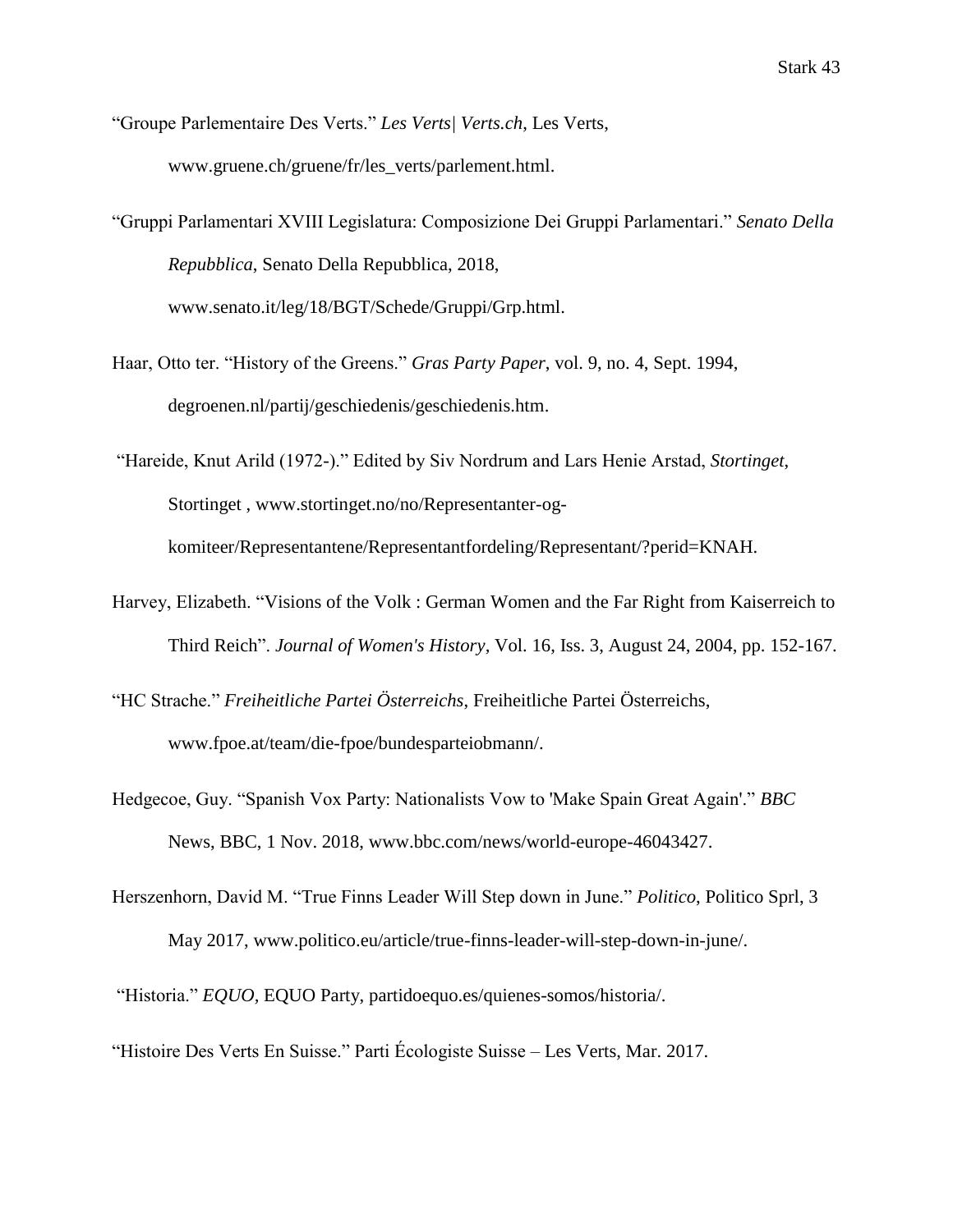- "History of the Parties." *Stortinget*, Stortinget, 17 Apr. 2015, [www.stortinget.no/nn/In-](http://www.stortinget.no/nn/In-)English/About-the-Storting/News-archive/Front-page-news/2014-2015/hj2/.
- Hockenos, Paul. "Meet the Lesbian Goldman Sachs Economist Who Just Led Germany's Far Right to Victory." *Foreign Policy*, The Slate Group, 24 Sept. 2017, foreignpolicy.com/2017/09/24/meet-the-lesbian-goldman-sachs-economist-who-justlead-germanys-far-right-to-victory/.
- Holm-Nilsen, Sverre, and Astrid Randen. "Hans Andreas Limi: Flere i Frp Vil Ikke Vende Det Andre Kinnet Til." *NRK*, Opphavsrett NRK, 5 Dec. 2017, [www.nrk.no/norge/hans](http://www.nrk.no/norge/hans-)andreas-limi\_-\_-flere-i-frp-vil-ikke-vende-det-andre-kinnet-til-1.13809438.
- Horobin, William, and Stacy Meichtry. "Marine Le Pen Urges Makeover as Support For Her National Front Shrivels." *The Wall Street Journal*, Dow Jones & Company, 12 Mar. 2018, www.wsj.com/articles/marine-le-pen-urges-makeover-as-support-for-her-nationalfront-shrivels-1520802122.
- Ib, Helle, and Christian Venderby. "Pia Kjærsgaard Går Af Som Partiformand." *Borsen*, Dagbladet Børsen A / S, 8 Aug. 2012, borsen.dk/nyheder/politik/artikel/1/238348/pia\_kjaersgaard\_gaar\_af\_som\_partiformand.h

tml.

- "Jacques Chirac." *Encyclopædia Britannica*, Encyclopædia Britannica, Inc., 25 Nov. 2018, [www.britannica.com/biography/Jacques-Chirac.](http://www.britannica.com/biography/Jacques-Chirac)
- Jonasson, Hans. "KD Har Nazistiska Skelett i Garderoben." *Bohusläningen*, Bohusläningen, 19 Oct. 2017, [www.bohuslaningen.se/åsikt/debatt-och-insändare/kd-har-nazistiska-skelett-i](http://www.bohuslaningen.se/åsikt/debatt-och-insändare/kd-har-nazistiska-skelett-i-)garderoben-1.4748140.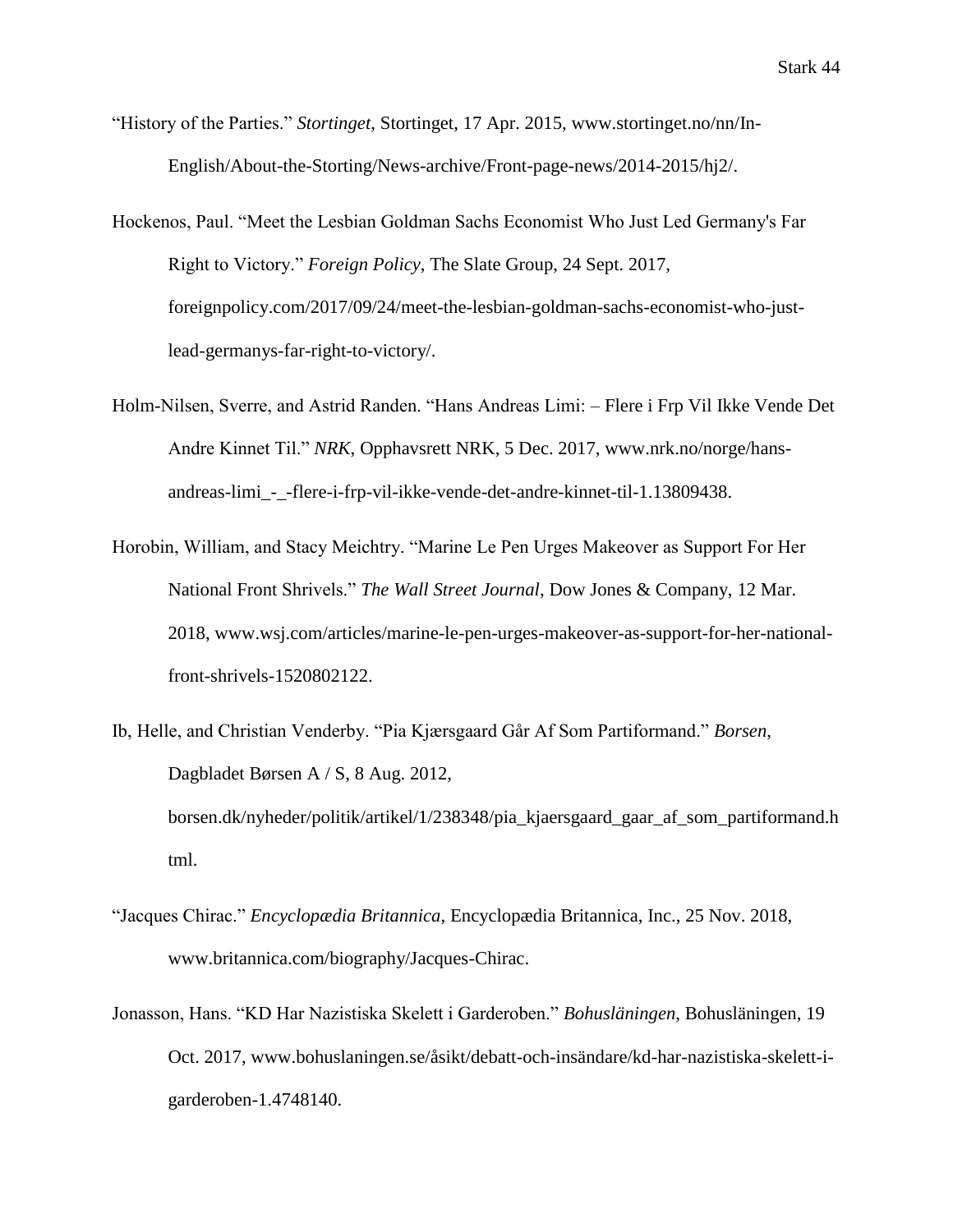- "José Antonio Bermúdez De Castro Fdez." *Partido Popular*, Partido Popular, [www.pp.es/jose](http://www.pp.es/jose-)antonio-bermudez-castro.
- "Josephine Fock." *Folketinget The Danish Parliament*, Folketing and The Danish Parliament, [www.thedanishparliament.dk/members/Josephine-Fock.](http://www.thedanishparliament.dk/members/Josephine-Fock)
- Junquera, Natalia. "Pablo Casado Vence En El Congreso Del PP y Consuma El Giro a La Derecha." *EL PAÍS*, EL PAÍS, 22 July 2018, elpais.com/politica/2018/07/21/actualidad/1532157539\_615979.html.
- "Jussi Halla-Aho Elected Finns Party Leader." *Yle Uutiset,* Yleisradio Oy, 12 June 2017, yle.fi/uutiset/osasto/news/jussi\_halla-aho\_elected\_finns\_party\_leader/9662264.
- "Kansanedustajat." *Vihreät - De Gröna*, Vihreät De Gröna, [www.vihreat.fi/ihmiset/kansanedustajat.](http://www.vihreat.fi/ihmiset/kansanedustajat)
- "Konstantinos Karamanlis." *Encyclopædia Britannica*, Encyclopædia Britannica, Inc., 11 May 2018, [www.britannica.com/biography/Konstantinos-Karamanlis.](http://www.britannica.com/biography/Konstantinos-Karamanlis)

"Landelijk Bestuur." *ChristenUnie*, ChristenUnie, [www.christenunie.nl/landelijkbestuur.](http://www.christenunie.nl/landelijkbestuur)

"Landelijk Secretariaat." *De Groenen*, De Groenen, [www.degroenen.nl/adressen.html.](http://www.degroenen.nl/adressen.html)

- "Laurent Wauquiez, Président Du Parti Les Républicains." *L'Express*, The L'Express Group, [www.lexpress.fr/actualite/politique/lr/laurent-wauquiez\\_1823572.html.](http://www.lexpress.fr/actualite/politique/lr/laurent-wauquiez_1823572.html)
- Lees, Charles. "The 'Alternative for Germany': The Rise of Right-Wing Populism at the Heart of Europe." *Politics*, vol. 38, no. 3, 2018, pp. 295–310., doi:10.1177/0263395718777718.
- "Le Bureau Exécutif." *Europe Écologie – Les Verts*, EELV | Europe Écologie Les Verts, eelv.fr/le-bureau-executif/.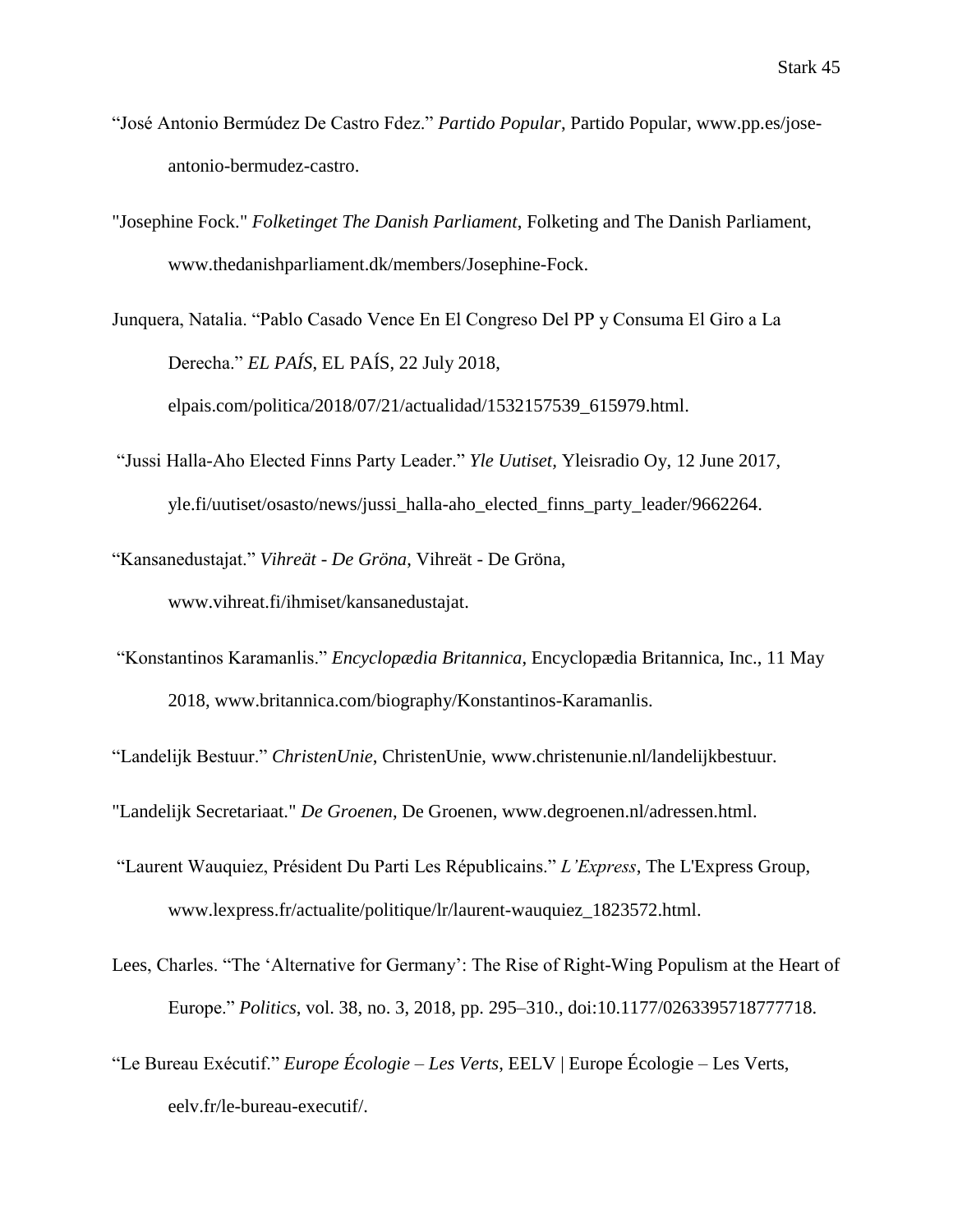"Le Pen Wins Parliamentary Seat but French Far-Right Party Stalls." *France 24*, France 24, 19 June 2017, [www.france24.com/en/20170619-france-le-pen-fn-wins-parliamentary-seat](http://www.france24.com/en/20170619-france-le-pen-fn-wins-parliamentary-seat-)national-front-party-stalls.

"Lega-Salvini Premier-Sardinian Action Group." *Senato Della Repubblica- XVIII Legislatura*, Senato Della Repubblica, [www.senato.it/leg/18/BGT/Schede/GruppiStorici/00000033.htm.](http://www.senato.it/leg/18/BGT/Schede/GruppiStorici/00000033.htm)

- "Legislativas 2015 | Os Nossos Resultados Eleitorais." *PNR - Partido Nacional Renovador*, PNR - Partido Nacional Renovador, 2015, [www.pnr.pt/2015/10/legislativas-2015-os-nossos](http://www.pnr.pt/2015/10/legislativas-2015-os-nossos-)resultados-eleitorais/.
- "Les Groupes Politiques: XVe Législature." *Assemblée Nationale*, Assemblée Nationale, www2.assemblee-nationale.fr/15/les-groupes-politiques/.
- "Liberal Democrat Group (BD): Group Members National Council." The Federal Assembly The Swiss Parliament, The Swiss Parliament,

[www.parlament.ch/en/organe/groups/liberal-democrat-group.](http://www.parlament.ch/en/organe/groups/liberal-democrat-group)

- "Lords by Party, Type of Peerage and Gender." *Www.parliament.uk*, UK Parliament, www.parliament.uk/mps-lords-and-offices/lords/composition-of-the-lords/.
- Louth, Lord Norton of, and Paul David Webb. "Conservative Party." *Encyclopædia Britannica*, Encyclopædia Britannica, Inc., 26 July 2018, [www.britannica.com/topic/Conservative-](http://www.britannica.com/topic/Conservative-)Party-political-party-United-Kingdom.
- Ma, Alexandra. "Germany's Far-Right Party Surged to Its Best Election Result since the Nazis Meet Marine Le Pen-like Leader Alice Weidel." *Business Insider*, Insider Inc, 25 Sept.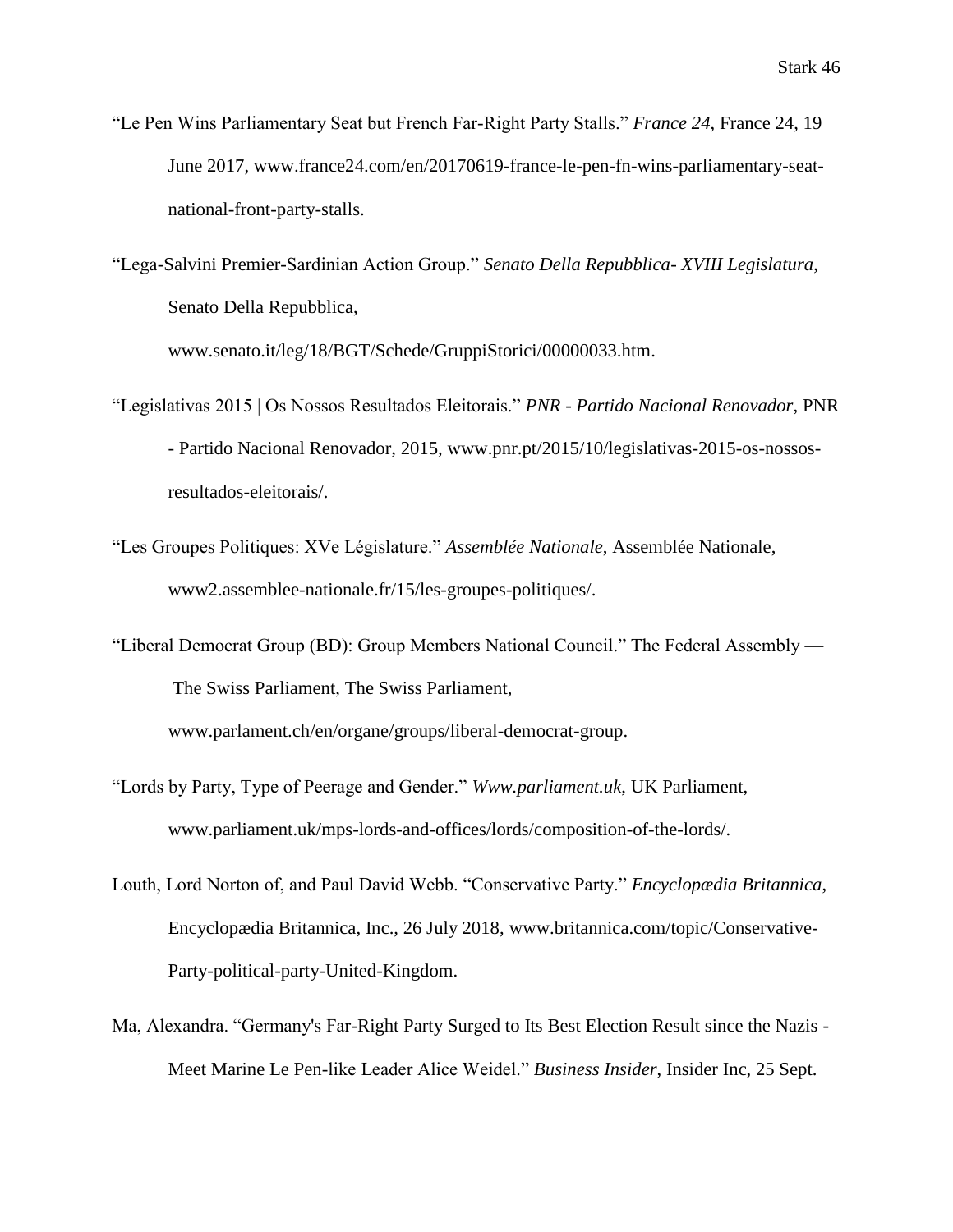2017, [www.businessinsider.com/germany-afd-alice-weidel-everything-you-need-to](http://www.businessinsider.com/germany-afd-alice-weidel-everything-you-need-to-)know-2017-9.

- "Manuel Canduela Asume La Presidencia De Democracia Nacional, Formación Política Que Controlaba De Hecho Desde 2002." *La Hemeroteca Del Buitre*, La Hemeroteca Del Buitre, 13 June 2004, lahemerotecadelbuitre.com/piezas/el-ex-cantante-manuel-canduelaasume-el-liderazgo-de-la-formacion-anti-inmigrantes-democracia-nacionalreemplazando-javier-perez-corrales/.
- Manhammar, Magnus. "Männen Bakom SD." *Sydöstran*, Sydöstran AB, 13 Oct. 2010, [www.sydostran.se/kronikor/mannen-bakom-sd/.](http://www.sydostran.se/kronikor/mannen-bakom-sd/)
- "Martin Landolt, Le Nouveau Président Du PBD." *Tribune De Genève*, Tamedia Group, 29 Apr. 2012, [www.tdg.ch/suisse/martin-landolt-nouveau-president-pbd/story/12477012.](http://www.tdg.ch/suisse/martin-landolt-nouveau-president-pbd/story/12477012)
- Mayer, Nonna. "From Jean-Marie to Marine Le Pen: Electoral Change on the Far Right." *Parliamentary Affairs*, vol. 66, no. 1, 2013, pp. 160–178., doi:10.1093/pa/gss071.
- Mayer, Nonna. "The Closing of the Radical Right Gender Gap in France?" *French Politics*, vol. 13, no. 4, 2015, pp. 391–414., doi:10.1057/fp.2015.18.

"Mensen." *GroenLinks*, GroenLinks, groenlinks.nl/mensen.

"Mensen: CDA." CDA, CDA, [www.cda.nl/mensen/.](http://www.cda.nl/mensen/)

"Miljöpartiet." *Miljöpartiet De Gröna*, Miljöpartiet De Gröna, [www.mp.se/om.](http://www.mp.se/om)

"Morreu o Primeiro Presidente Do PNR." *PNR - Partido Nacional Renovador*, PNR - Partido Nacional Renovador, [www.pnr.pt/2013/07/morreu-o-primeiro-presidente-do-pnr/.](http://www.pnr.pt/2013/07/morreu-o-primeiro-presidente-do-pnr/)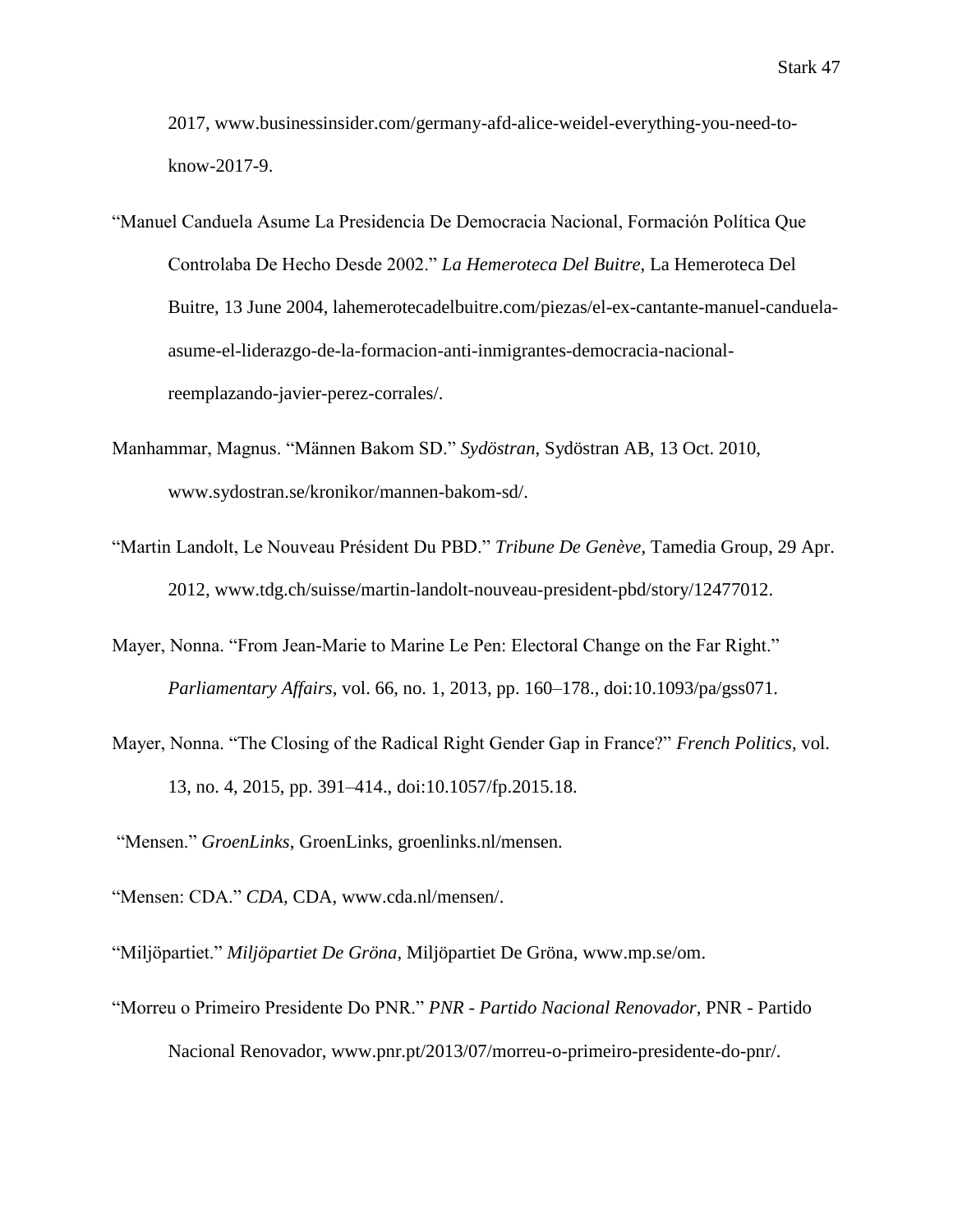- "MP Fined." The Copenhagen Post, WayBackMachine: Internet Archive, 21 Mar. 2003, web.archive.org/web/20070614000025/http://www.cphpost.dk/get/66040.html.
- "MPs Nikolaos Michaloliakos." *Hellenic Parliament*, Hellenic Parliament, <https://www.hellenicparliament.gr/en/Vouleftes/Ana-Koinovouleftiki->Omada/?MPId=a5d1b800-63ed-4256-a916-02220e8415df.
- Meret, Susi. "Charismatic Female Leadership and Gender: Pia Kjærsgaard and the Danish People's Party." *Patterns of Prejudice*, vol. 49, no. 1/2, Feb-May 2015, pp. 81-102. EBSCO*host*, doi:10.1080/0031322X.2015.1023657.
- Messing, Simon D. and Spencer L. Rogers. "On Anthropology and Nazi Genocide." Current Anthropology 17, no. 2 (Jun., 1976): 326-327. [https://doi.org/10.1086/201727.](https://doi.org/10.1086/201727)
- "Mette Abildgaard." *The Danish Parliament*, The Danish Parliament, 8 Oct. 2018, [www.thedanishparliament.dk/members/mette-abildgaard.](http://www.thedanishparliament.dk/members/mette-abildgaard)
- "Morreu João Morais Leitão." *Correio Da Manhã*, Correio Da Manhã, 19 Feb. 2006, www.cmjornal.pt/politica/detalhe/morreu-joao-morais-leitao.
- "Morreu João Porto, Fundador Do CDS e Antigo Ministro Das Obras Públicas." *PÚBLICO*, PÚBLICO Comunicação Social SA, 24 Apr. 2014, [www.publico.pt/2014/04/24/politica/noticia/morreu-joao-porto-fundador-do-cds-e](http://www.publico.pt/2014/04/24/politica/noticia/morreu-joao-porto-fundador-do-cds-e-)antigo-ministro-das-obras-publicas-1633436.
- "Morreu Valentim Xavier Pintado, Um Dos Fundadores Do CDS." *PÚBLICO*, PÚBLICO Comunicação Social SA, 29 Sept. 2016,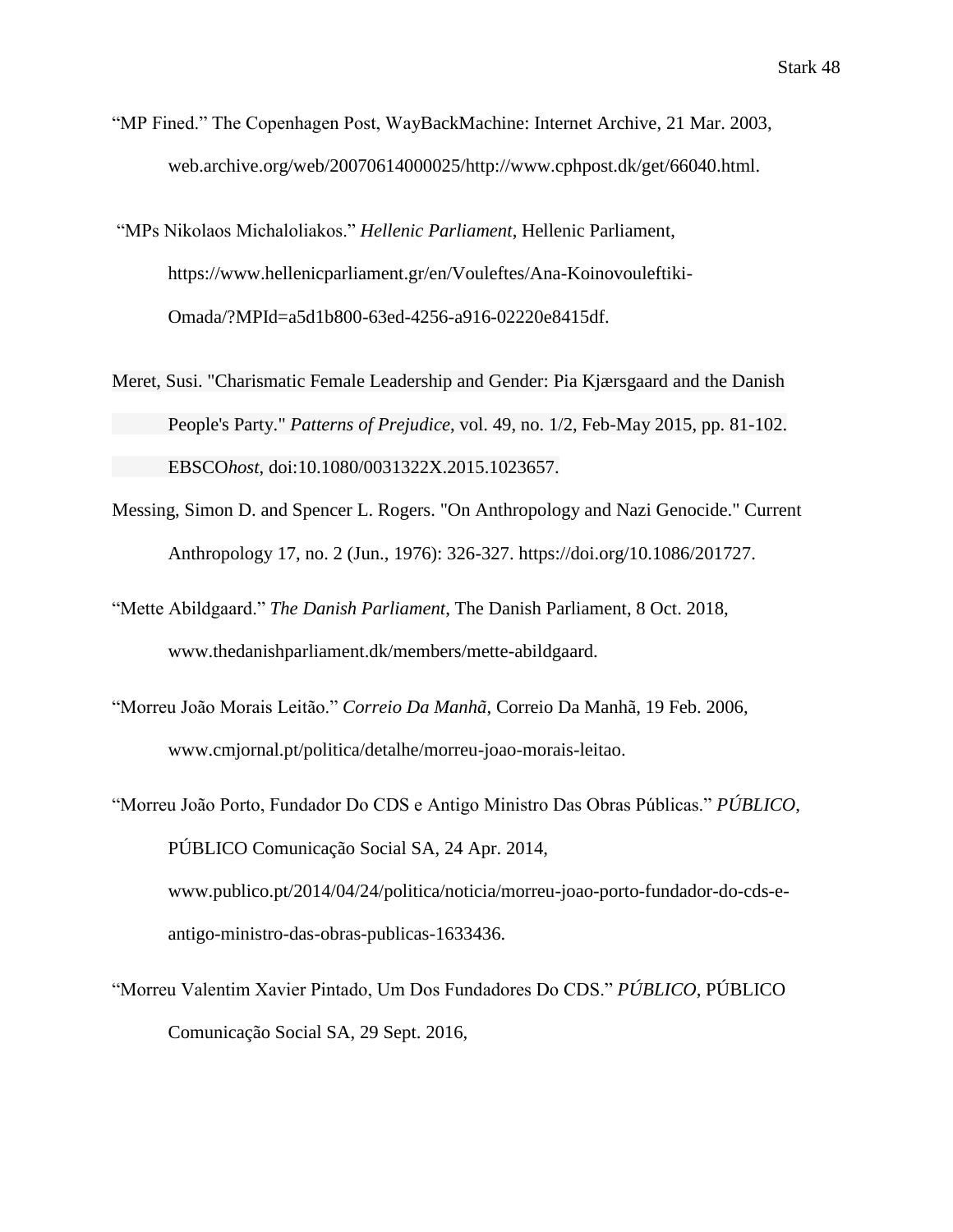[www.publico.pt/2016/09/29/politica/noticia/morreu-valentim-xavier-pintado-um-dos](http://www.publico.pt/2016/09/29/politica/noticia/morreu-valentim-xavier-pintado-um-dos-)fundadores-do-cds-1745565.

Mudde, Cas. *Populist Radical Right Parties in Europe*. Cambridge University Press, 2007.

"Netherlands - Political Parties." *Norsk Senter for Forskningsdata*, Norwegian Center for Research Data,

[www.nsd.uib.no/european\\_election\\_database/country/netherlands/parties.html.](http://www.nsd.uib.no/european_election_database/country/netherlands/parties.html)

- "Nuno Magalhães." *CDS-PP: Grupo Parlamentar*, The CDS Parliamentary Group, 1 July 2016, [www.cds.parlamento.pt/index.php?option=com\\_content&view=article&id=6591:nuno](http://www.cds.parlamento.pt/index.php?option=com_content&view=article&id=6591:nuno-)magalhaes&catid=62:deputados.
- "Órgãos Nacionais." *PNR - Partido Nacional Renovador*, PNR Partido Nacional Renovador, 2018, [www.pnr.pt/corpos-sociais/.](http://www.pnr.pt/corpos-sociais/)

"Our People." *Green Party*, United Kingdom Green Party, [www.greenparty.org.uk/people/.](http://www.greenparty.org.uk/people/)

"Our Team." *Conservatives*, Conservatives, [www.conservatives.com/OurTeam.](http://www.conservatives.com/OurTeam)

Panizza, Francisco, editor. *Populism and the Mirror of Democracy*. Verso, 2005.

- Papantoniou, Margarita. "Greece Marks 61 Years After Suffrage." *Greek Reporter*, Greek Reporter, 28 May 2013, greece.greekreporter.com/2013/05/28/greece-marks-61-yearsafter-suffrage/.
- "Parliamentary Parties." *Tweede Kamer Der Staten General*, Tweede Kamer Der Staten General House of Representatives,

www.houseofrepresentatives.nl/members\_of\_parliament/parliamentary\_parties.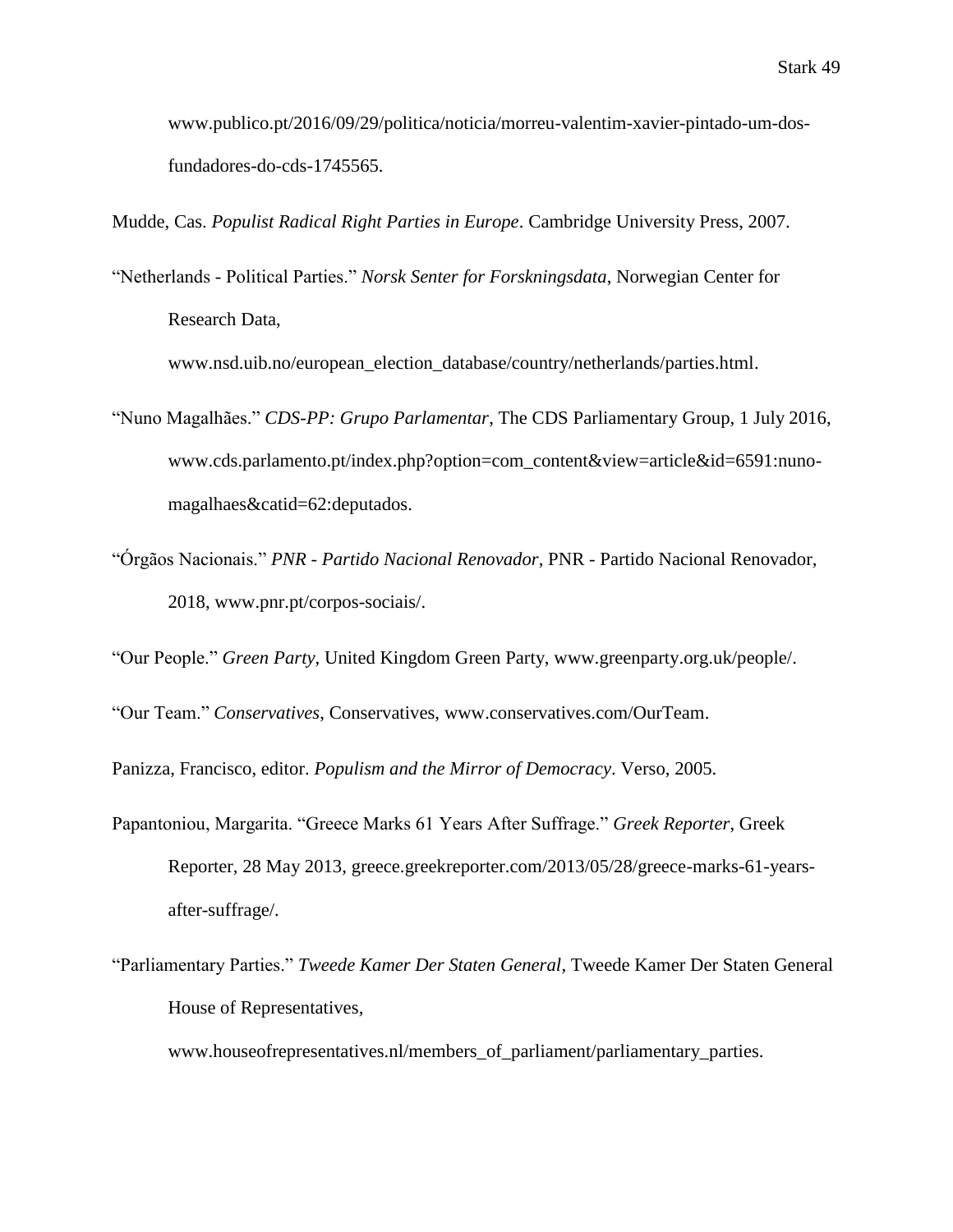- "Partido Ecologista 'Os Verdes' Garante Que 'Não Anda Em Busca De Ministério.'" *RTP Noticias*, RTP, 19 Nov. 2018, [www.rtp.pt/noticias/pais/partido-ecologista-os-verdes](http://www.rtp.pt/noticias/pais/partido-ecologista-os-verdes-)garante-que-nao-anda-em-busca-de-ministerio\_v1112318.
- "Partij Voor De Vrijheid (PVV)." *Parlement.com*, PDC Information Architecture, [www.parlement.com/id/vhnnmt7m4rqi/partij\\_voor\\_de\\_vrijheid\\_pvv.](http://www.parlement.com/id/vhnnmt7m4rqi/partij_voor_de_vrijheid_pvv)
- "Party for Freedom Members of Parliament." *Tweede Kamer Der Staten General*, Tweede Kamer Der Staten-Generaal, [www.houseofrepresentatives.nl/parliamentary](http://www.houseofrepresentatives.nl/parliamentary-)parties/party-for-freedom.
- Pedersen, Karina and Ringsmose, Jens. "From the Progress Party to the Danish People's Party– from protest party to government supporting party". 'Effects on Incumbency on Organisation of Radical Rightwing Parties' at the ECPR Joint Session of Workshops 13 April – 18 April in Uppsala. 1-21. [https://ecpr.eu/Filestore/PaperProposal/bfb7d87d-](https://ecpr.eu/Filestore/PaperProposal/bfb7d87d-%099ad0-47f0-ac00-a7977995cbb2.pdf)[9ad0-47f0-ac00-a7977995cbb2.pdf.](https://ecpr.eu/Filestore/PaperProposal/bfb7d87d-%099ad0-47f0-ac00-a7977995cbb2.pdf)
- "Peter Skaarup." *Dansk Folkeparti*, Dansk Folkeparti, danskfolkeparti.dk/politician/peterskaarup/.
- "Pia K to Stand aside as DF's Leader." *The Copenhagen Post*, The Copenhagen Post, 8 Aug. 2012, cphpost.dk/news/politics/pia-k-to-stand-aside-as-dfs-leader.html.

"Pia Kjærsgaard." *Altinget*, Altinget, [www.altinget.dk/kandidater/ft15/pia-kjaersgaard.](http://www.altinget.dk/kandidater/ft15/pia-kjaersgaard)

"Pia Kjærsgaard." *Dansk Folkeparti,* Dansk Folkeparti, danskfolkeparti.dk/politician/piakjaersgaard/.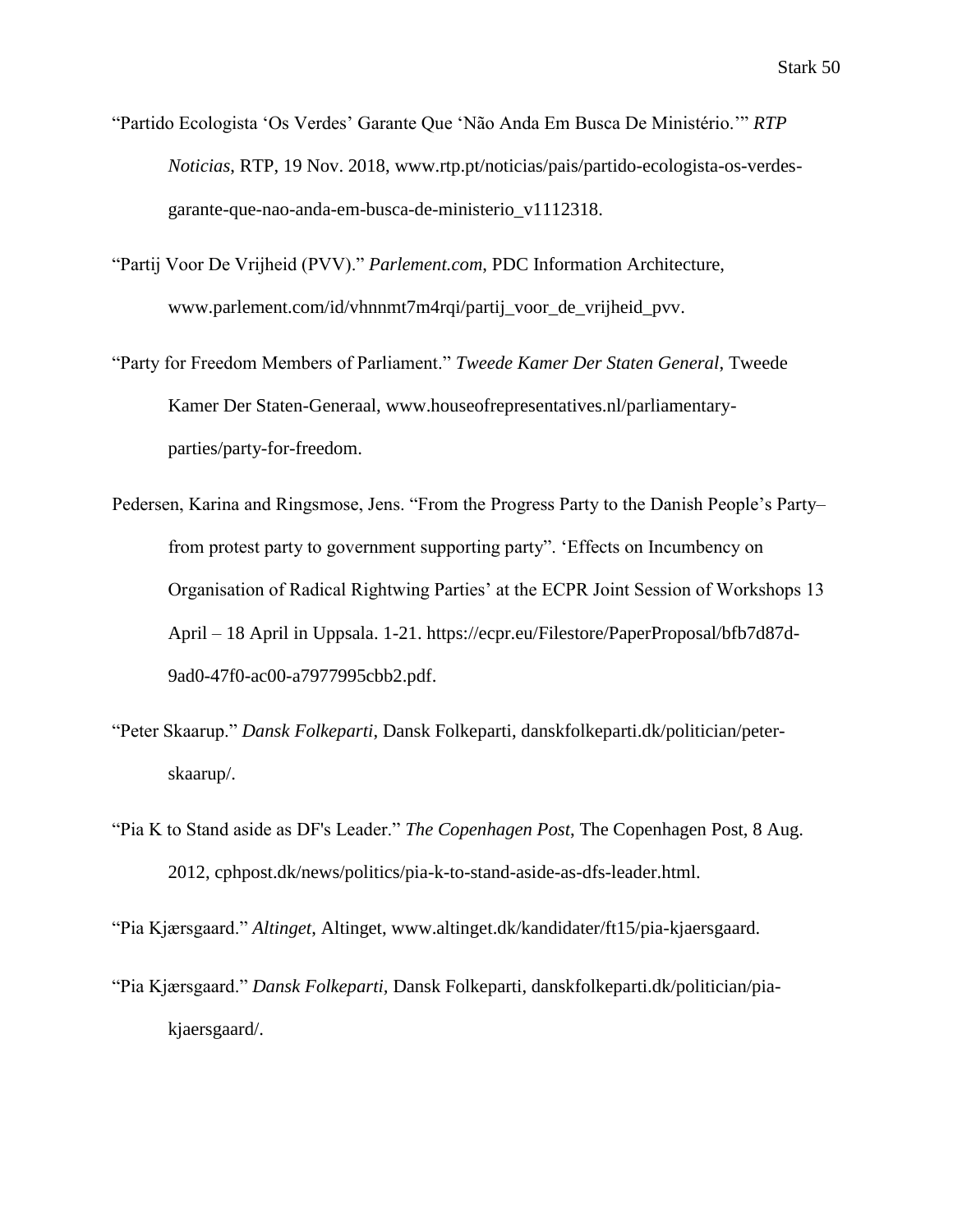- "Pia Kjærsgaard." *Dansk Folkeparti,* Dansk Folkeparti, danskfolkeparti.dk/politician/piakjaersgaard/.
- Pike, John. "People's Party [CDS-PP]." *Globalsecurity.org*, GlobalSecurity.org, 25 May 2014, www.globalsecurity.org/military/world/europe/pt-political-parties-cds-pp.htm.
- "Portugal Political Parties." *Norsk Senter for Forskningsdata,* Norwegian Center for Research Data, www.nsd.uib.no/european election database/country/portugal/parties.html.
- "Présidence." *Les Verts| Verts.ch*, Les Verts,

[www.gruene.ch/gruene/fr/les\\_verts/parti/presidence.html.](http://www.gruene.ch/gruene/fr/les_verts/parti/presidence.html)

- "Presidente." *Gruppo Parlamentare Forza Italia Il Popolo Della Liberta' Senato*, Forza Italia, [www.forzaitalia-pdl.it/?page\\_id=43.](http://www.forzaitalia-pdl.it/?page_id=43)
- "Profile: British National Party." *BBC News*, BBC, 25 Mar. 2010, news.bbc.co.uk/2/hi/uk\_news/politics/election\_2010/8535920.stm.
- "Profile: Greece's Far-Right Golden Dawn Party." *BBC News*, BBC, 1 Oct. 2013, [www.bbc.com/news/world-europe-24346993.](http://www.bbc.com/news/world-europe-24346993)
- Program for the Founding Meeting of the Kansallinen Kokoomuspuolue, Helsinki, 1918, pp. 1-3, [file:///C:/Users/Elizabeth/Downloads/1918-perustamisjulistus-kansallinen-kokoomus.pdf.](file:///C:/Users/Elizabeth/Downloads/1918-perustamisjulistus-kansallinen-kokoomus.pdf)

"Political Groups in the Senate." *Senat*, French Senate, [www.senat.fr/grp/index.html.](http://www.senat.fr/grp/index.html)

Poulsen, Henning. "Parties and Governments." *Danmarkshistorien.dk*, AARHUS UNIVERSITY, 2009, danmarkshistorien.dk/perioder/fra-systemskifte-til-besaettelse-1901-1940/partier-og-regeringer/.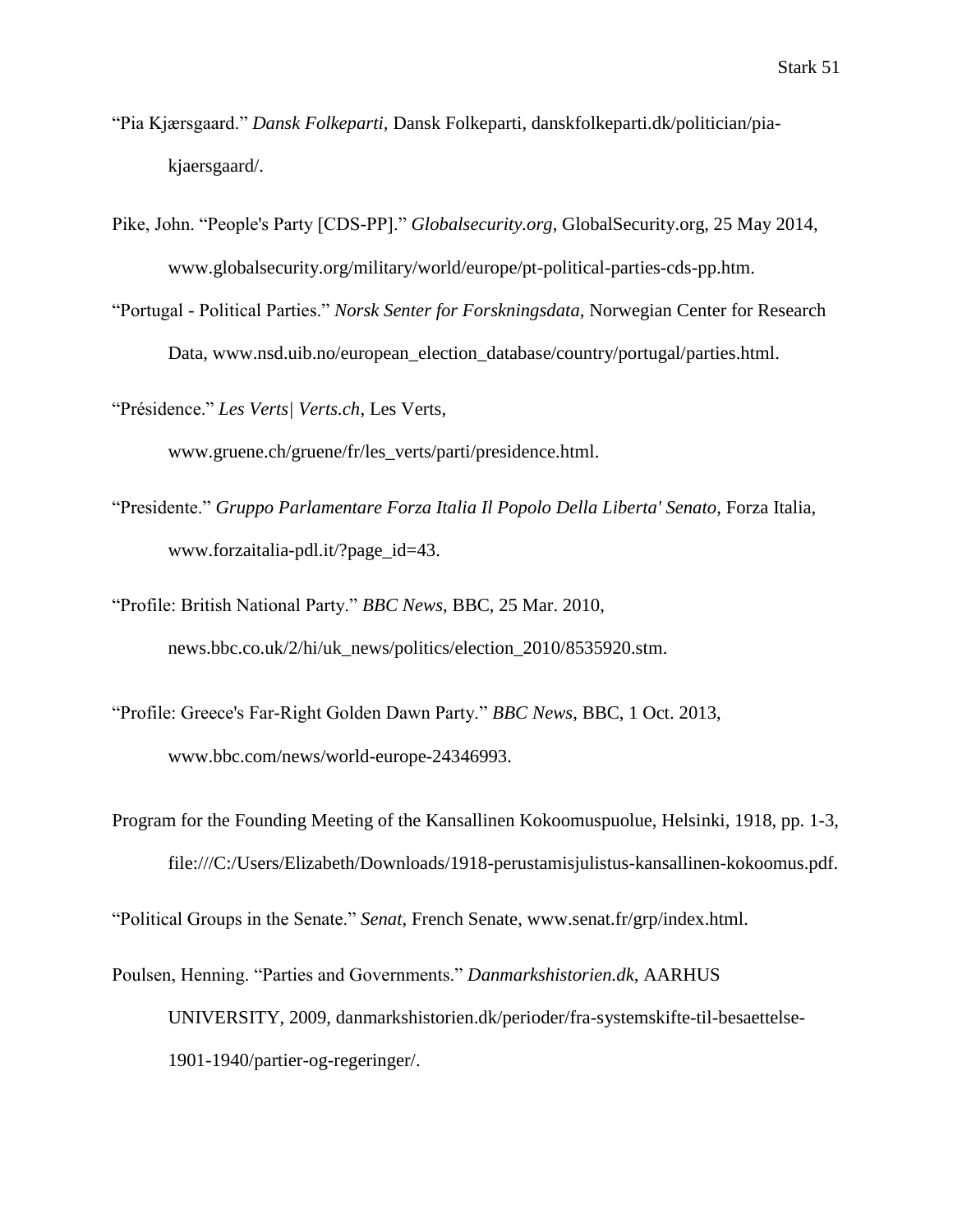- "Puolueen Historia." *Kristillisdemokraatit*, Kristillisdemokraatit, [www.kd.fi/politiikka/puolueen-h](http://www.kd.fi/politiikka/puolueen-)istoria/.
- "Qué Es VOX." *VOX Partido Político España*, VOX Partido Político España, [www.voxespana.es/que-es-vox.](http://www.voxespana.es/que-es-vox)
- "Racism Ruling." *The Copenhagen Post*, Waybackmachine: Internet Archive, 19 June 2003, web.archive.org/web/20070609105235/http://www.cphpost.dk/get/66828.html.
- "Ralph Brinkhaus." *CDU/CSU: Fraktion Im Deutschen Bundestag*, CDU / CSU Parliamentary Group in the German Bundestag, [www.cducsu.de/abgeordnete/ralph-brinkhaus.](http://www.cducsu.de/abgeordnete/ralph-brinkhaus)
- Raniolo, Francesco. "Forza Italia: A Leader with a Party." *South European Society & Politics*, vol. 11, no. 3/4, Sept. 2006, pp. 439–455. EBSCOhost, ezproxy.bgsu.edu/login?url=http://search.ebscohost.com/login.aspx?direct=true&db=sih &AN=22172605&site=ehost-live&scope=site.
- Rehn, Niklas. "Pia K.: »Det Er Vemodigt. Jeg Ville Lyve, Hvis Jeg Sagde Andet«." *Politiken.DK*, WayBackMachine: Internet Archive, 16 Sept. 2012, web.archive.org/web/20120916234317/http://politiken.dk/politik/ECE1754396/pia-k-deter-vemodigt-jeg-ville-lyve-hvis-jeg-sagde-andet/.
- Rydgren, Jens, editor. *Movements of Exclusion: Radical Right-Wing Populism in the Western World*. Nova Science Publisher, 2005.
- Sakari Puisto. "Parliamentary Leader and Founder(s) Question." *Parliamentary Leader and Founder(s) Question,* 4 June 2018.

"Sari Essayah: In English." *Sari Essayah*, Kristillisdemokraatit, [www.essayah.fi/en/.](http://www.essayah.fi/en/)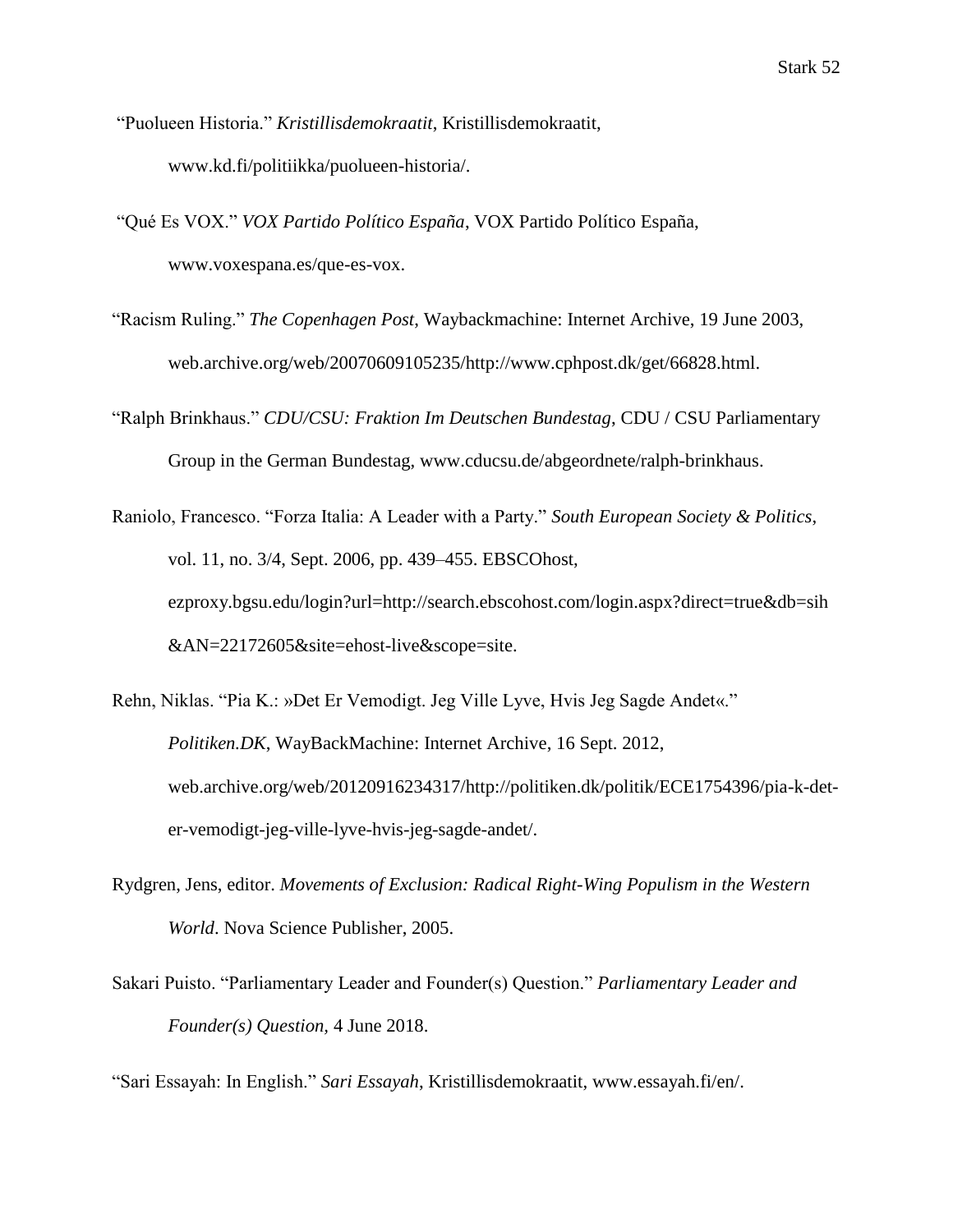Schuster, Kathleen. "AfD's Alice Weidel: The Pride of the Populists, a Mystery to Everyone Else." *DW: Made for Minds*, Deutsche Welle, 9 Apr. 2017, [www.dw.com/en/afds-alice](http://www.dw.com/en/afds-alice-)weidel-the-pride-of-the-populists-a-mystery-to-everyone-else/a-40356769.

Shorto, Russell. "Marine Le Pen, France's (Kinder, Gentler) Extremist." *The New York Times*, The New York Times Company, 29 Apr. 2011, www.nytimes.com/2011/05/01/magazine/mag-01LePen-t.html.

Sked, Alan. "I Founded Ukip. It's a National Joke Now and Should Disappear." *The Guardian*, Guardian News and Media, 22 Jan. 2018, [www.theguardian.com/commentisfree/2018/jan/22/founded-ukip-national-joke](http://www.theguardian.com/commentisfree/2018/jan/22/founded-ukip-national-joke-)disappear-henry-bolton-alan-sked.

- "Skoleoppgave Om KrF." *Kristelig Folkeparti*, Kristelig Folkeparti, [www.krf.no/politikk/skoleoppgave/.](http://www.krf.no/politikk/skoleoppgave/)
- Solsten, Eric ed. "The Freedom Party of Austria" In *Austria: A Country Study*. Washington: GPO for the Library of Congress, 1994. http://countrystudies.us/austria/120.htm.

"Somos La Falange." *Vuelve A Creer*, Vuelve A Creer, [www.lafalange.org/somos-la-falange/.](http://www.lafalange.org/somos-la-falange/)

"Søren Pape." *Det Konservative Folkeparti*, Det Konservative Folkeparti, konservative.dk/personer/profil-soeren-pape/.

- "Spain- Political Parties." *Norsk Senter for Forskningsdata*, Norwegian Center for Research Data, [www.nsd.uib.no/european\\_election\\_database/country/spain/parties.html.](http://www.nsd.uib.no/european_election_database/country/spain/parties.html)
- SPT. "Kalle Könkkölä Är Död." *Hufvudstadsbladet*, KSF Media, 12 Sept. 2018, [www.hbl.fi/artikel/kalle-konkkola-ar-dod/.](http://www.hbl.fi/artikel/kalle-konkkola-ar-dod/)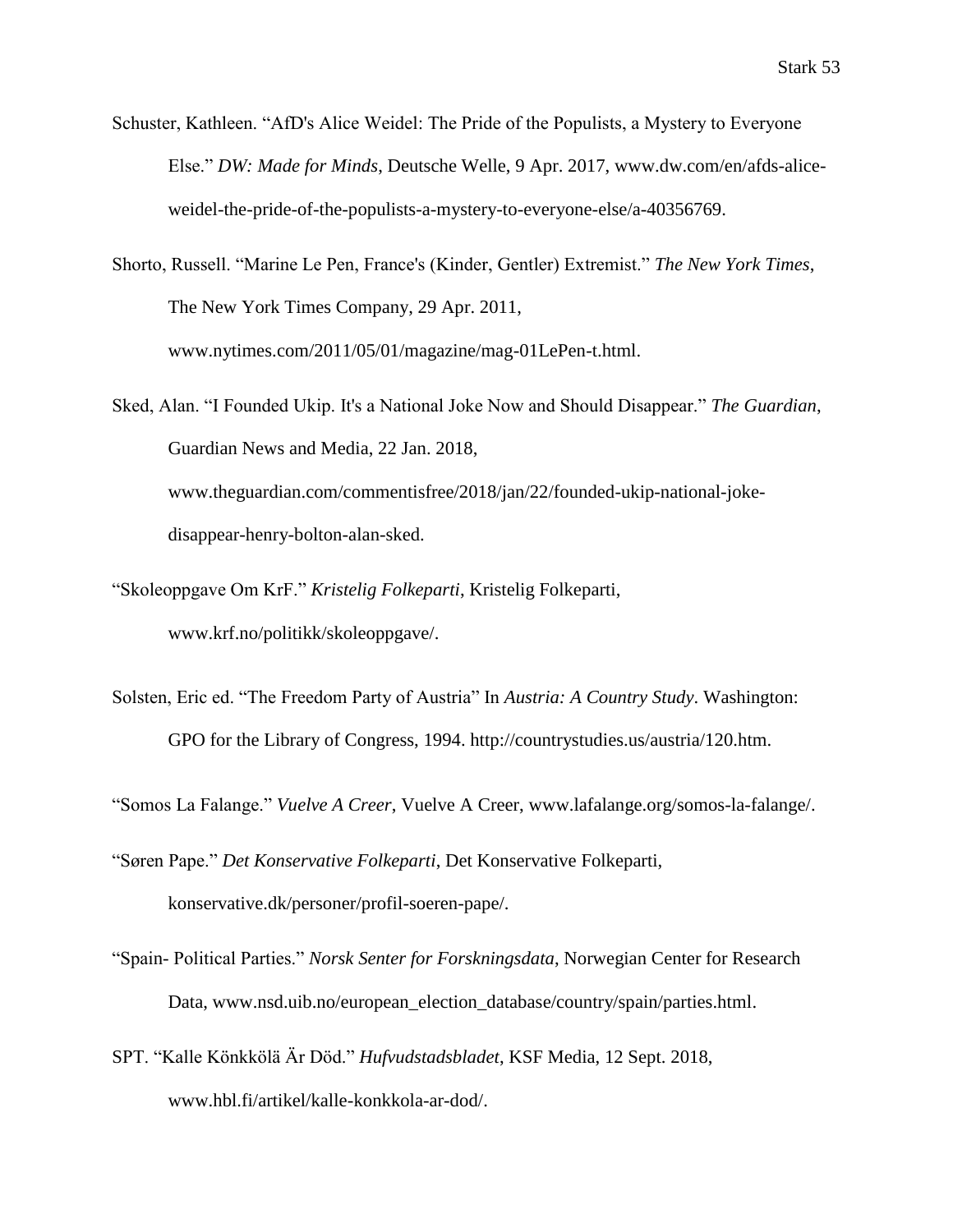Stanners, Peter. "How Mama Pia's Influence Has Spread beyond Danish Shores." *The Copenhagen Post*, The Copenhagen Post, 28 Dec. 2015, cphpost.dk/history/how-piasinfluence-spread-across-europe.html.

"Stortingsgruppa." *Miljøpartiet De Grønne*, Miljøpartiet De Grønne, mdg.no/om-oss/stortinget/.

"Summary of Parliamentary Groups (Current Composition)." *Senado De Espana*, Senado De Espana,

[www.senado.es/web/composicionorganizacion/gruposparlamentarios/composiciongrupos](http://www.senado.es/web/composicionorganizacion/gruposparlamentarios/composiciongrupos) parlamentarios/index.html.

- "Sweden Political Parties." *Norsk Senter for Forskningsdata*, Norwegian Center for Research Data, [www.nsd.uib.no/european\\_election\\_database/country/sweden/parties.html.](http://www.nsd.uib.no/european_election_database/country/sweden/parties.html)
- "Switzerland Political Parties." *Norsk Senter for Forsknindsdata*, Norwegian Centre for Research Data,

[www.nsd.uib.no/european\\_election\\_database/country/switzerland/parties.html.](http://www.nsd.uib.no/european_election_database/country/switzerland/parties.html)

- Tasch, Barbara. "The Life of Marine Le Pen, the Far-Right Politician Who Is Well Placed to Become France's First Female President." *Business Insider*, Insider Inc, 22 Feb. 2017, www.businessinsider.com/who-is-marine-le-pen-2017-1.
- "The Austrian People's Party." *Die Neue Volkspartei*, Die Neue Volkspartei, [www.dieneuevolkspartei.at/English.](http://www.dieneuevolkspartei.at/English)
- "The Danish People's Party (Dansk Folkeparti) DIPD." *DIPD*, Danish Institute for Parties and Democracy, dipd.dk/en/the-danish-peoples-party-dansk-folkeparti/.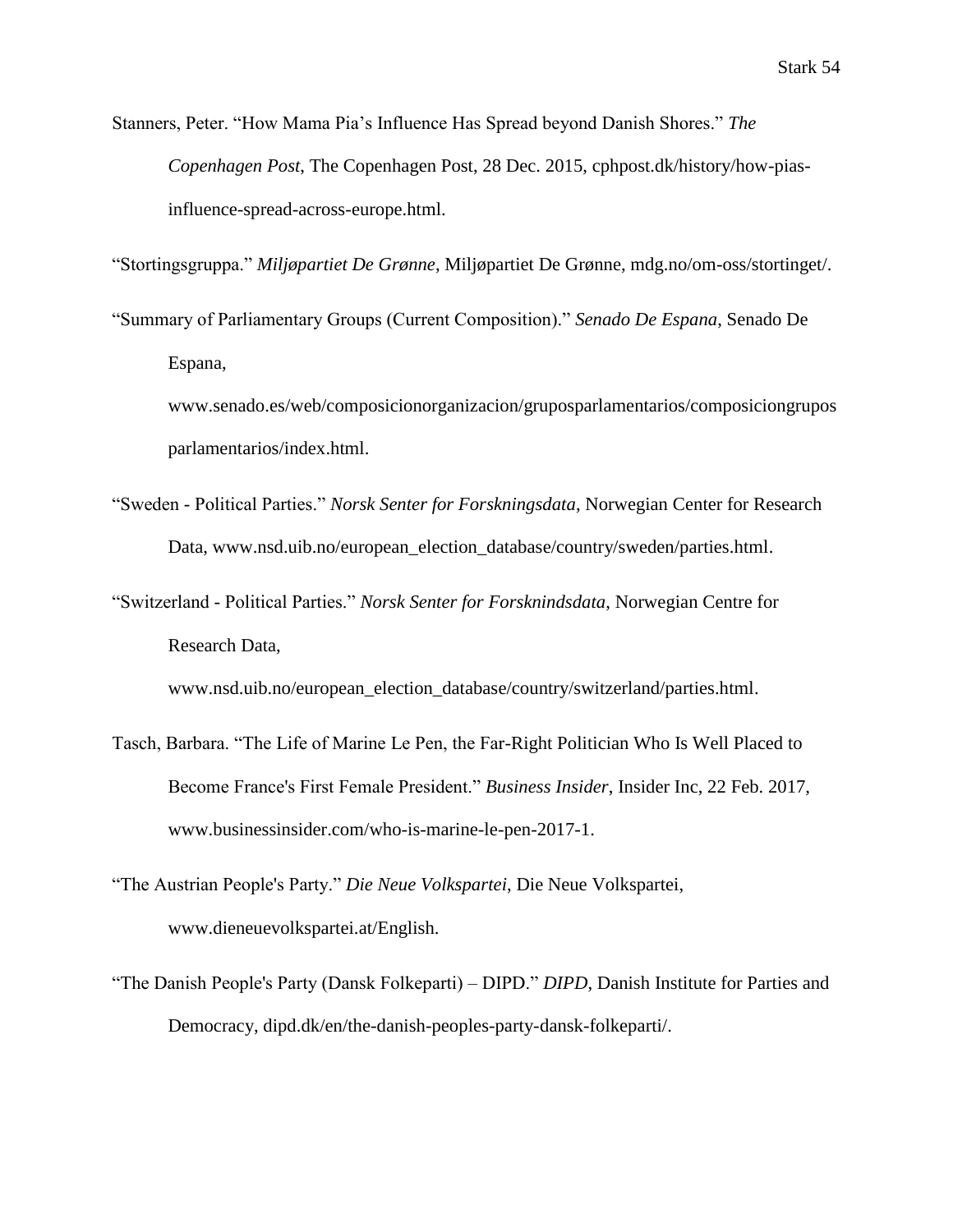"The History of the Norwegian Conservatve Party." *Høyre*, Høyre, hoyre.no/omhoyre/partiet/information-in-english/history/.

"Tineke Strik." *GroenLinks*, GroenLinks, groenlinks.nl/mensen/tineke-strik.

Tremlett, Giles. "Manuel Fraga, Last Minister from Spain's Franco Era, Dies Aged 89." *The Guardian*, Guardian News and Media Limited, 16 Jan. 2012, [www.theguardian.com/world/2012/jan/16/spanish-francoist-manuel-fraga-dies.](http://www.theguardian.com/world/2012/jan/16/spanish-francoist-manuel-fraga-dies)

"Trond Helleland." *Høyre*, Høyre, hoyre.no/personprofiler/t/h/trond-helleland/.

- Tuastad, Svein. "Miljøpartiet Dei Grøne." *Allkunne -Levande Leksikon*, Nynorsk Cultural Center, 31 Oct. 2017, [www.allkunne.no/framside/samfunn-politikk-og](http://www.allkunne.no/framside/samfunn-politikk-og-)naringsliv/politikk/politikk-noreg/politiske-parti/miljopartiet-dei-grone/272/7222/.
- "Uffe Elbæk." *Alternativet*, Alternativet, alternativet.dk/personer/folketingsmedlemmer/uffeelbaek.
- "UKIP Aiming to Be 'Radical, Populist' Party Gerard Batten." *BBC News*, BBC, 21 Sept. 2018, [www.bbc.com/news/uk-politics-](http://www.bbc.com/news/uk-politics-)45593648?intlink\_from\_url=https://www.bbc.com/news/topics/ce1qrvleglxt/ukip-ukindependence-party&link\_location=live-reporting-story.
- "Une Bastholm." *Miljøpartiet De Grønne*, Miljøpartiet De Grønne, mdg.no/kandidat/une-ainabastholm/.
- "Unsere Klubobmänner." *Freiheitliche Partei Österreichs*, Freiheitliche Partei Österreichs, [www.fpoe.at/team/parlamentsklub/klubobmann/person/walter-rosenkranz-3/.](http://www.fpoe.at/team/parlamentsklub/klubobmann/person/walter-rosenkranz-3/)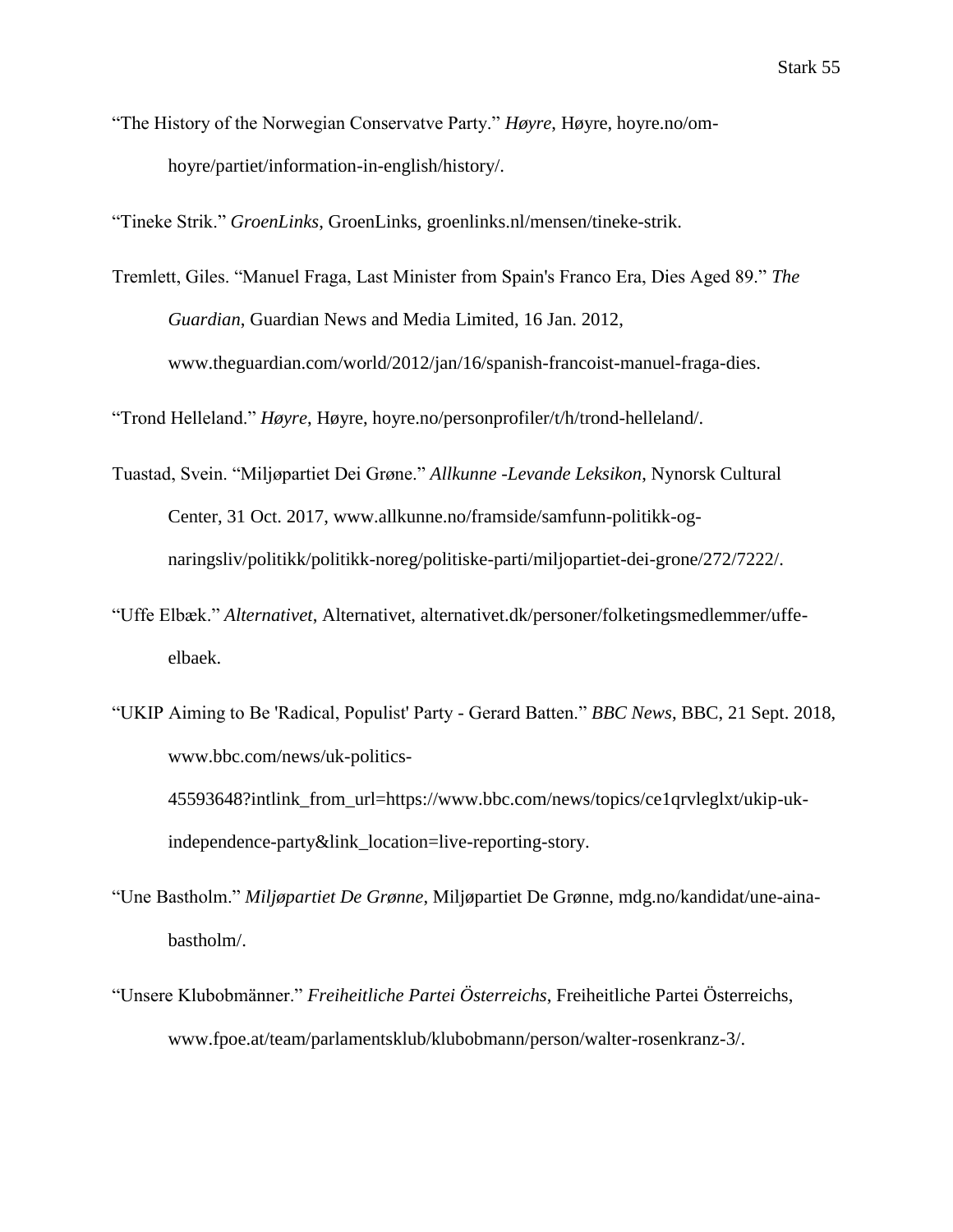Valkenburg, Hans, and Marusja Aangeenbrug. "De Geschiedenis Van Een Beginselpartij." *ChristenUnie*, ChristenUnie, [www.christenunie.nl/page/85.](http://www.christenunie.nl/page/85)

"Vores Historie." *Alternativet*, Alternativet, alternativet.dk/om-os/alternativets-historie.

- "Vorstand." *Bündnis 90/Die Grünen*, Bündnis 90 / Die Grünen, [www.gruene](http://www.gruene-/)bundestag.de/fraktion/vorstand.html.
- "Von Der GAZ Zu Den Grünen." *ÖDP Bundesverband: Ökologisch-Demokratische Partei*, Bundesverband Ökologisch-Demokratische Partei,

www.oedp.de/partei/geschichte/geschichte-der-oedp/von-der-gaz-zu-den-gruenen/.

- Wildman, Sarah. "The German Far Right Is Faltering. They're Hoping a Lesbian Mom Can Reenergize the Party." *Vox*, Vox, 5 July 2017, 9:01am, www.vox.com/world/2017/7/5/15856998/germany-afd-alice-weidel-populist-lesbianmom-far-right.
- Williams, Michelle Hale. "A New Era for French Far Right Politics? Comparing the FN under Two Le Pens." *Análise Social*, vol. 46, no. 201, 2011, pp. 679–695. JSTOR, JSTOR, [www.jstor.org/stable/41494868.](http://www.jstor.org/stable/41494868)
- WIJNEN, PIETER. "Siv Jensen Re-Elected as FrP Leader." *Norway Today*, Norway Today Media, 29 Apr. 2018, norwaytoday.info/news/siv-jensen-re-elected-frp-leader/.
- "Who Is Marine Le Pen and the Front National Party?" *The Telegraph*, Telegraph Media Group Limited, 4 Apr. 2017, www.telegraph.co.uk/news/0/marine-lepen-front-national-party/.
- "Who Is Peter Östman?" *Peter Östman*, Peter Östman, [www.peterostman.fi/en/in-the](http://www.peterostman.fi/en/in-the-)parliament/.